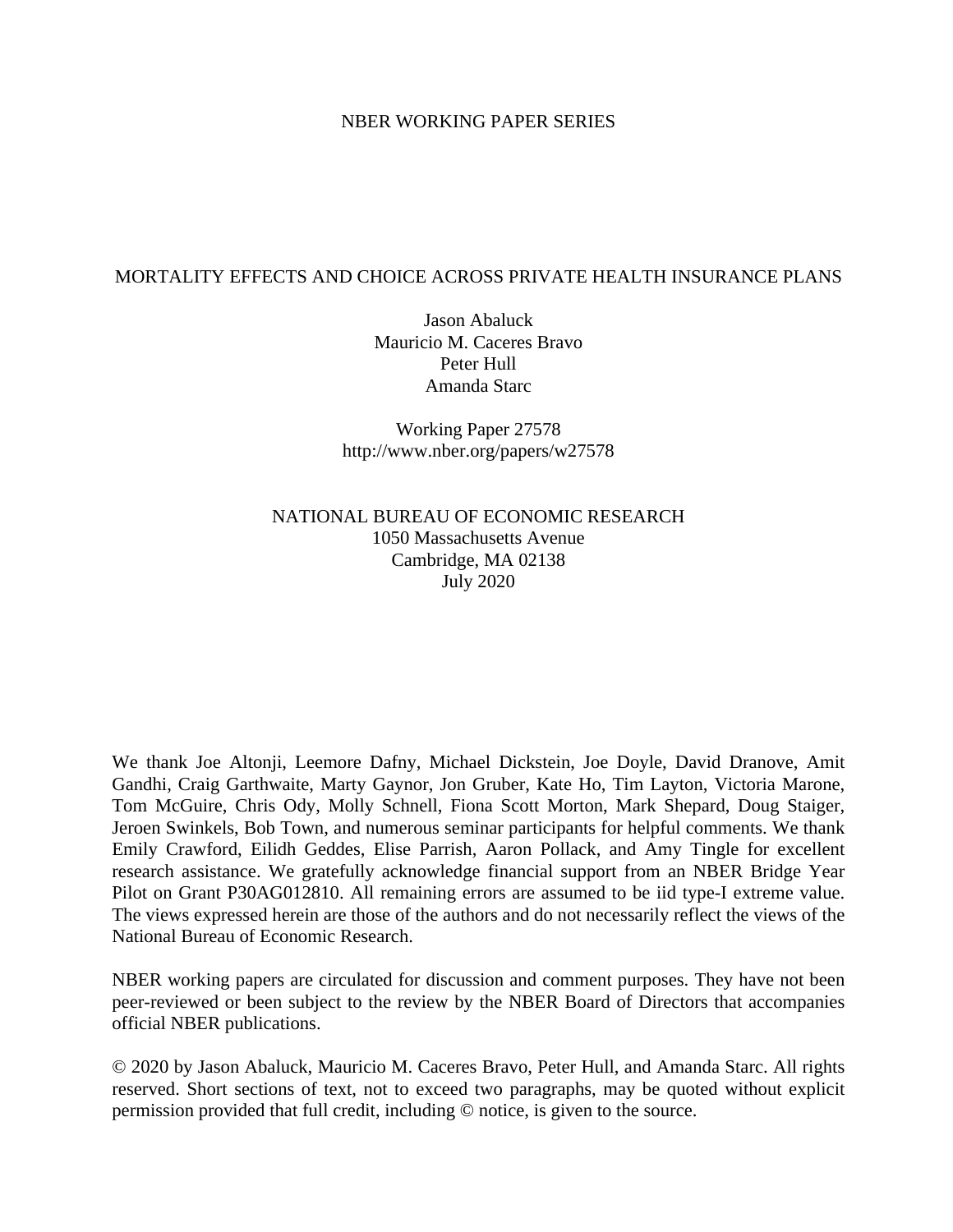Mortality Effects and Choice Across Private Health Insurance Plans Jason Abaluck, Mauricio M. Caceres Bravo, Peter Hull, and Amanda Starc NBER Working Paper No. 27578 July 2020 JEL No. C26,I11,J14

#### **ABSTRACT**

Competition in health insurance markets may fail to improve health outcomes if consumers are not willing to pay for high quality plans. We document large differences in the mortality rates of Medicare Advantage (MA) plans within local markets. We then show that when high (low) mortality plans exit these markets, enrollees tend to switch to more typical plans and subsequently experience lower (higher) mortality. We develop a framework that uses this variation to estimate the relationship between observed mortality rates and causal mortality effects; we find a tight link. We then extend the framework to study other predictors of mortality effects and estimate consumer willingness to pay. Higher spending plans tend to reduce enrollee mortality, but existing quality ratings are uncorrelated with plan mortality effects. Consumers place little weight on mortality effects when choosing plans. Moving beneficiaries out of the bottom 5% of plans could save tens of thousands of elderly lives each year.

Jason Abaluck Yale School of Management Box 208200 New Haven, CT 06520-8200 and NBER jason.abaluck@yale.edu

Mauricio M. Caceres Bravo Brown University mauricio.caceres.bravo@gmail.com Peter Hull University of Chicago 5757 South University Avenue Chicago, IL 60637 and NBER hull@uchicago.edu

Amanda Starc Kellogg School of Management Northwestern University 2211 Campus Drive Evanston, IL 60208 and NBER amanda.starc@kellogg.northwestern.edu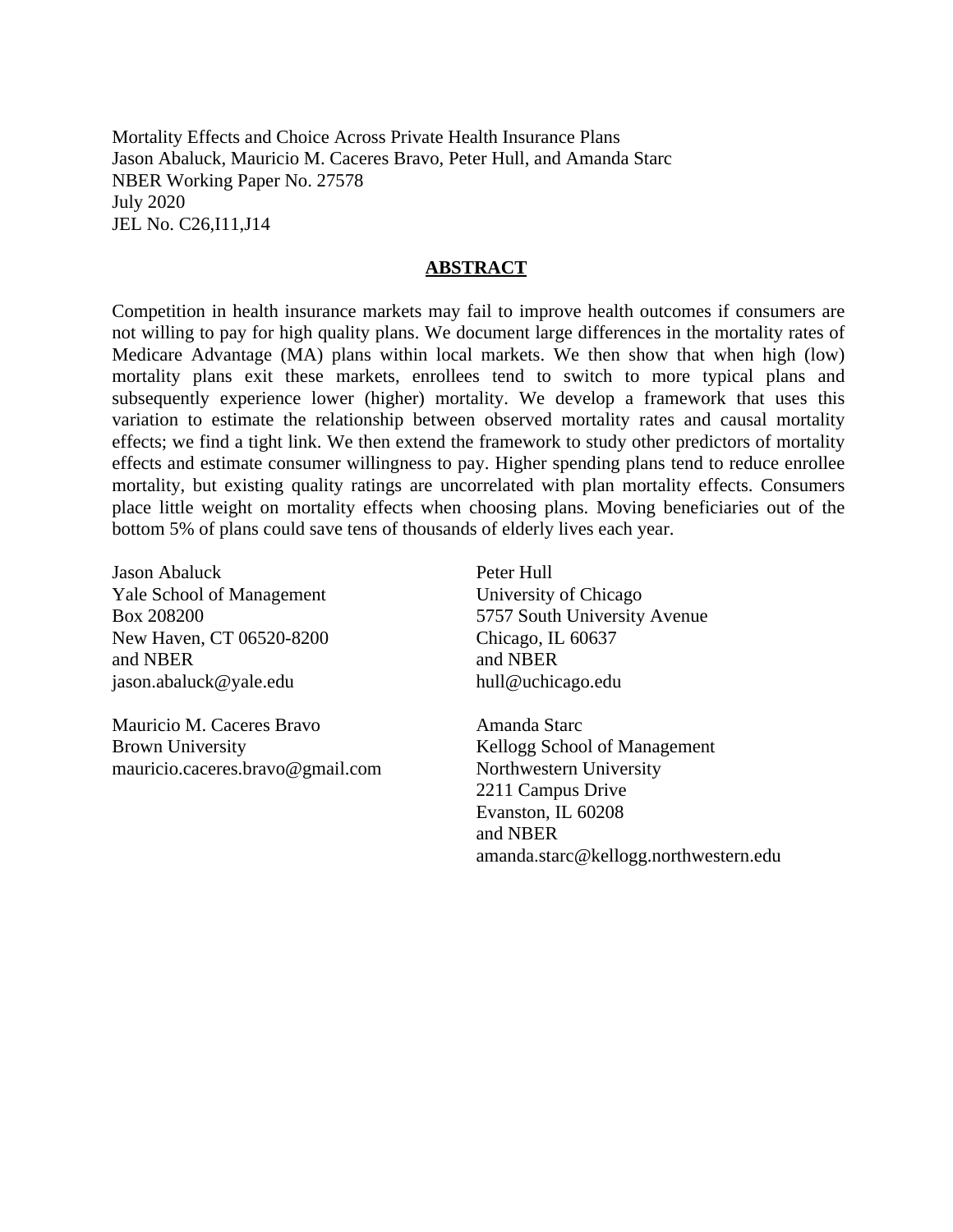# 1 Introduction

When product quality is difficult to observe, consumers and producers may make suboptimal choices and investments. This concern is heightened in healthcare markets, where the quality of healthcare providers or insurance plans can be especially hard to infer. If consumers cannot determine whether certain plans are more likely to improve their health, then competition is unlikely to incentivize insurers to invest in this dimension of quality. To better inform consumers, policymakers disseminate provider and plan quality measures. But there is little evidence for how well existing quality measures predict the causal impacts of insurance plans on enrollee health, much less whether consumers attend to such differences in plan quality.

We estimate the effects of different private health insurance plans on enrollee mortality, investigate why some plans are higher quality by this measure, and assess whether consumer demand responds to plan mortality effects. Our setting is the Medicare Advantage (MA) market, in which beneficiaries choose from a broad array of private managed care plans that are subsidized by the government. The MA program is large and growing, covering more than one third of Medicare beneficiaries [\(KFF, 2019\)](#page-44-0). Annual mortality in the elderly MA population is high, at 4.7%.

Measuring plan mortality effects is fundamentally challenging. Differences in observed mortality rates may reflect non-random selection by consumers of different unobserved health, while quasi-experimental variation in plan choice is both limited and likely under-powered to detect different mortality effects across individual plans. Quantifying the extent to which consumer demand responds to mortality effects is also difficult, since any effect estimates are likely noisy and potentially biased by non-random sorting. We develop tools to overcome these challenges by combining observational and quasi-experimental variation, following a small but growing literature on quality estimation in education and health [\(Chetty et al., 2014;](#page-43-0) [Angrist et al., 2017;](#page-42-0) [Hull, 2020\)](#page-44-1). We add to this literature by showing that instrumental variables (IV) methods relating observational quality estimates to true causal effects require a previously overlooked condition governing individual choice. We build theoretical and empirical support for the condition in the MA setting, and show how extensions of such IV regressions can be combined with standard discrete choice modeling to estimate consumer willingness to pay for plan quality.

We begin by documenting large differences in the one-year mortality rates of MA plans operating in the same county, after adjusting for observable differences in enrollee demographics and accounting for statistical noise. We refer to these adjusted mortality rates as "observational mortality." If causal, the estimated variation in observational mortality would suggest that a one standard deviation higher quality plan decreases beneficiary mortality by 0.9 percentage points—a 19% reduction in mortality from a baseline rate of 4.7%, comparable to the sizable variation in mortality effects across hospitals [\(Hull, 2020\)](#page-44-1). Given conventional estimates of the value of a statistical life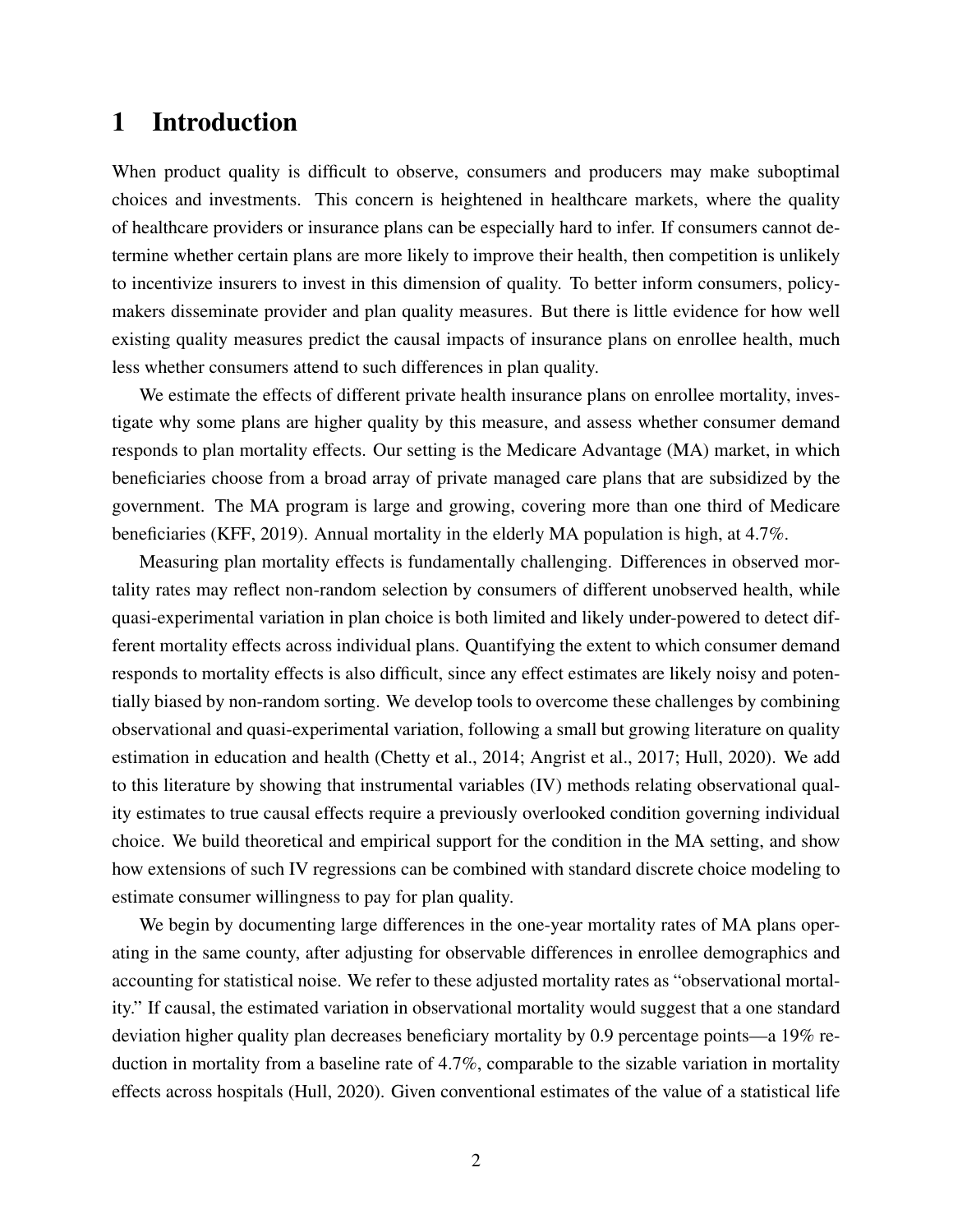(VSL), such variation suggests consumers should value higher-quality MA plans at tens or even hundreds of thousands of dollars more per year.

However, variation in our observational mortality measure may reflect unobserved sorting as well as causal plan health effects. To validate the measure, we leverage variation in MA choice sets arising from plan terminations. Intuitively, when plans with high or low observational mortality exit a market, their enrollees tend to re-enroll in plans that have more typical observational mortality. The enrollees of non-terminated plans, in contrast, tend to be highly inertial and thus tend to remain in high- or low-mortality plans. If the observational mortality variation reflects variation in true mortality effects, we thus expect cohort mortality to decline (rise) when high- (low-) mortality plans exogenously exit the market, relative to mortality in similar plans that do not terminate. The magnitude of the relationship should furthermore reveal the relationship between observational estimates and causal plan effects. All else equal, cohort mortality should change one-for-one with observational predictions when selection bias is negligible.

We formalize this quasi-experimental approach to validating observational mortality with a novel IV framework. Our main parameter of interest is the mortality effect "forecast coefficient," defined by the regression of unobserved plan mortality effects on observational mortality. While not identifying mortality effects for individual plans, the forecast coefficient can be used to evaluate many policies of interest. We show how a feasible beneficiary-level IV regression identifies the forecast coefficient under three assumptions. First, we assume that terminations impact the observational mortality of an enrollee's plan via subsequent plan enrollment. We verify that the first stage is quite strong in our setting. Second, we assume that any relationship between observational mortality and underlying beneficiary health is the same in terminated and non-terminated plans, conditional on observables. We build support for this exclusion restriction by showing that enrollees in terminated MA plans are observably similar to those in non-terminated plans and that past cohorts in these plans have similar mortality rates prior to termination. In some specifications, we isolate terminations arising from a nationwide change in reimbursement policy for a category of Medicare Advantage plans.

Our primary methodological contribution is to show that these two standard IV conditions are not generally enough to estimate the plan forecast coefficient. Instead, IV estimation of the forecast coefficient requires a novel "fallback condition." In our setting, this condition restricts the "fallback" (second choice) plans that enrollees choose after a plan termination. Fallback choices must be similar to those chosen initially in terms of the unforecastable component of plan mortality effects. We show how this third assumption can be microfounded theoretically by a standard discrete choice model. We further show how the assumption can be investigated empirically by testing for observable differences in fallback plans after exogenous terminations.

Our IV framework shows that observational mortality is a highly reliable predictor of true MA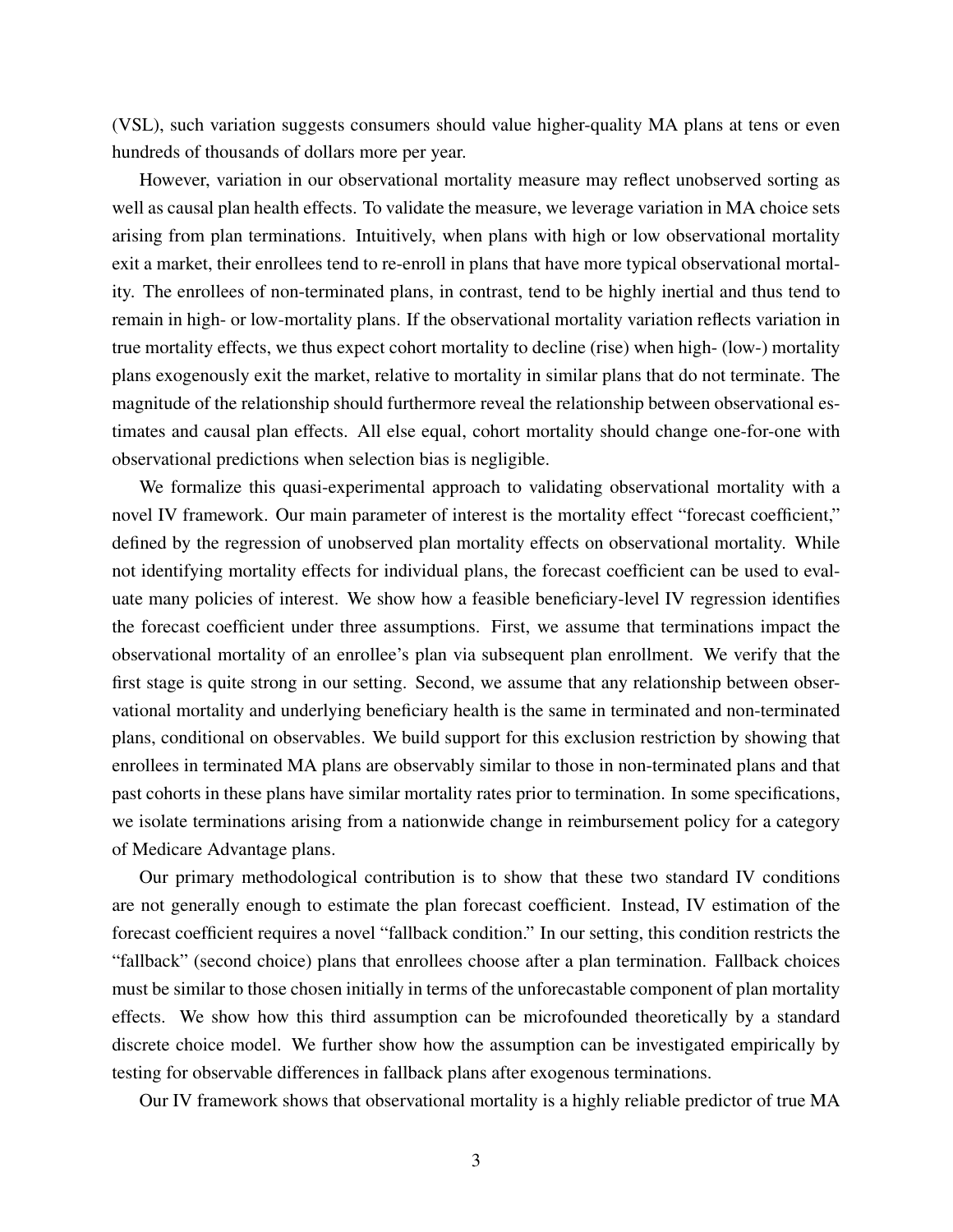mortality effects. Across a variety of specifications, we find first-stage effects of terminations on enrolled plan observational mortality which closely match the associated reduced-form effects of terminations on enrollee mortality. Consequently, IV forecast coefficient estimates are close to and statistically indistinguishable from one. This finding does not rule out selection bias in individual plan mortality rates. However it shows given our assumptions that observational mortality accurately predicts causal mortality effects on average.

We then extend our approach to answer a series of policy-relevant questions. We first use the three IV assumptions to estimate the relationship between plan mortality effects and plan characteristics other than observational mortality. We find that the most widely used measure of plan quality, CMS star ratings, is uncorrelated with plan mortality effects. Higher premium plans have better mortality effects, as do plans with more generous prescription drug coverage and higher medical-loss ratios. Thus, in every way we measure, plans that spend more tend to reduce enrollee mortality. We further find suggestive evidence that plan networks could account for large differences in mortality effects by directing enrollees to high-quality providers, though we lack data to precisely measure the importance of this channel.

We next extend the IV approach to measure the extent to which consumers value plan mortality effects. Plans with better mortality effects tend to have larger market shares conditional on premiums. We further show how our IV framework can be used to estimate the implicit willingness to pay for plan quality (WTP). Estimating WTP is challenging because we observe only noisy and biased measures of mortality effects. We show how this challenge can be overcome by using our IV framework to compute forecast coefficients that relate mortality effects to premium-adjusted mean utility for each plan. Under our three IV assumptions, these forecast coefficients can be used to compute an upper bound on consumer WTP for plan quality. We find a positive WTP, but one which is several orders of magnitude smaller than standard VSL estimates. While consumers have some ability to identify higher quality plans, we find that they underrespond to mortality effects.

Finally, we simulate how consumer health might change if MA enrollment decisions were more aligned with plan quality. While consumers are only weakly sensitive to plan quality, status quo choices are better than random. Redirecting consumers from the observably worst plans in a market may also dramatically improve their health. We find that randomly reassigning those in plans with the worst 5% observational mortality rates could avert around 10,000 elderly deaths each year. At conventional VSL estimates, such an effect would have a dollar-equivalent mortality benefit of \$10,000 per reassigned enrollee.

Our analysis of MA plan quality adds to a growing literature estimating the impact of health insurance on health. [Miller et al.](#page-45-0) [\(2019\)](#page-45-0) and [Goldin et al.](#page-44-2) [\(2019\)](#page-44-2), for example, show that gaining access to Medicaid leads to large mortality reductions. [Card et al.](#page-42-1) [\(2008\)](#page-42-1) similarly document a discontinuous drop in mortality when beneficiaries age into Medicare. Less well studied is the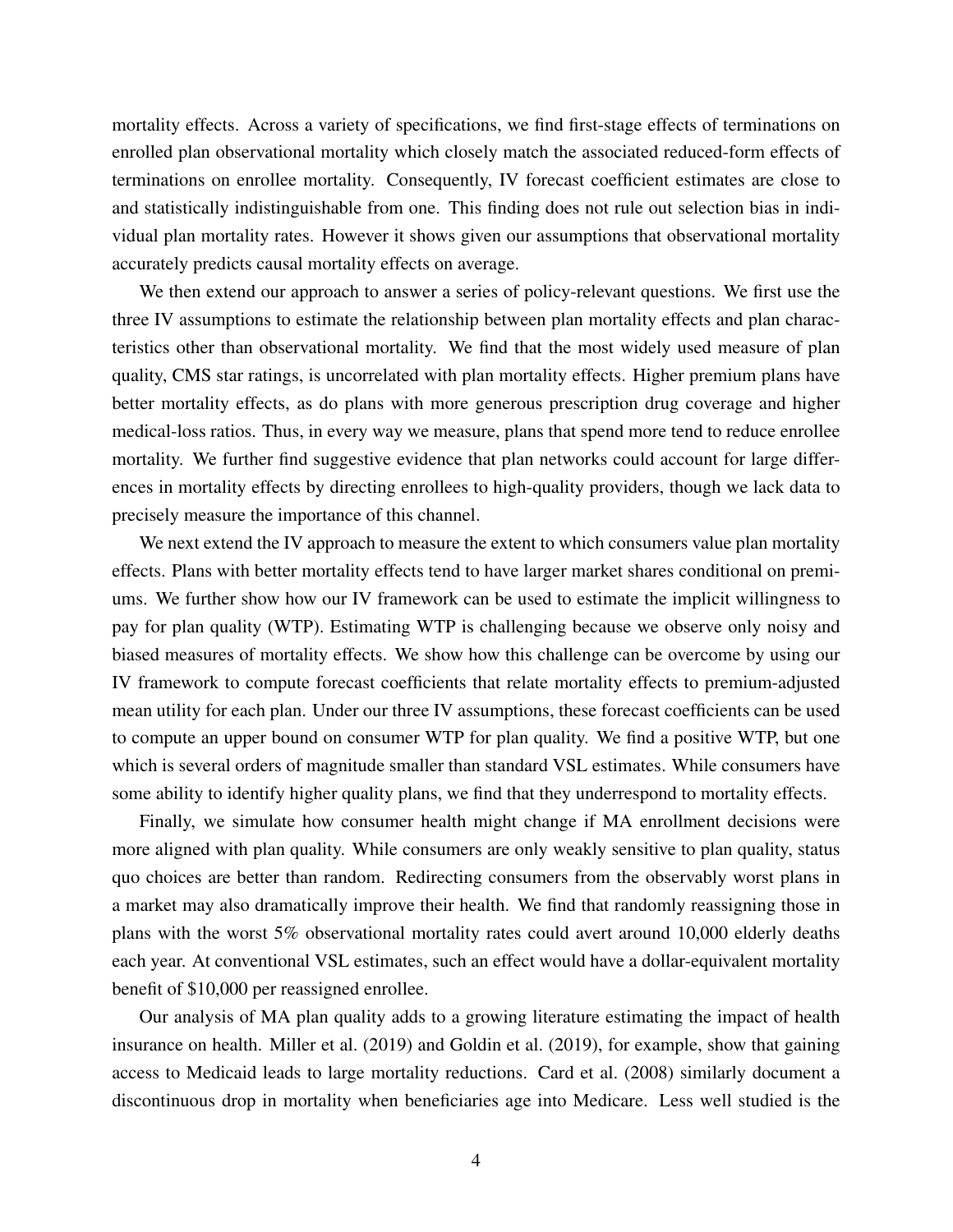question of whether different types of insurance plans in a market can differentially affect health outcomes.<sup>[1](#page-5-0)</sup> By connecting plan quality differences to consumer demand, we add to a long literature studying consumer attentiveness to plan heterogeneity [\(Abaluck and Gruber, 2016a,](#page-42-2) [2011;](#page-42-3) [Ericson](#page-44-3) [and Starc, 2016;](#page-44-3) [Handel, 2013;](#page-44-4) [Handel and Kolstad, 2015\)](#page-44-5). Our findings have general equilibrium implications to the extent consumer demand impacts the characteristics of offered plans [\(Starc and](#page-45-1) [Town, 2019;](#page-45-1) [Miller et al., 2019\)](#page-45-2).[2](#page-5-1)

Our analysis also adds to a recent methodological literature combining observational and quasiexperimental variation to estimate heterogeneity in the quality of institutions, such as hospitals, doctors, nurses, teachers, schools, and regions [\(Hull, 2020;](#page-44-1) [Fletcher et al., 2014;](#page-44-6) [Yakusheva et al.,](#page-45-3) [2014;](#page-45-3) [Kane and Staiger, 2008;](#page-44-7) [Chetty et al., 2014;](#page-43-0) [Angrist et al., 2016,](#page-42-4) [2017;](#page-42-0) [Doyle et al., 2017;](#page-43-1) [Finkelstein et al., 2017\)](#page-44-8). The literature draws on "value-added" estimation methods originally developed in the field of education; we are the first to apply such methods to measure the health effects of individual health insurance plans. We extend this literature in two ways. First, we formalize and develop tests for a novel assumption (i.e. the fallback condition) under which IV can be used to measure the relationship between observational value-added estimates and causal effects in the presence of selection bias. Second, we show how conventional discrete choice modeling can be integrated with such IV procedures to both microfound the key fallback condition and to measure how sensitive consumer choice is to true value-added (e.g. the implicit consumer WTP).

We organize the remainder of the paper as follows. In Section [2,](#page-6-0) we describe the institutional setting and data, document large variation in observational mortality across MA plans, and motivate our quasi-experimental validation approach. In Section [3,](#page-12-0) we develop our econometric framework for IV estimation of forecast coefficients and related parameters. In Section [4,](#page-22-0) we present our main forecast coefficient estimates. In Section [5,](#page-29-0) we study the correlates of mortality effects and estimate consumer WTP. In Section [6,](#page-37-0) we discuss the scope for quality-based enrollment policy. We conclude in Section [7.](#page-40-0)

<span id="page-5-0"></span><sup>&</sup>lt;sup>1</sup>[McGuire et al.](#page-45-4) [\(2011\)](#page-45-4), for example, note the lack of systematic analysis comparing health outcomes in MA to health outcomes in traditional Medicare. One exception is [Duggan et al.](#page-43-2) [\(2015\)](#page-43-2) who find that MA plan terminations in counties with only a single MA plan lead to increased hospital utilization, but no change in mortality. Even fewer studies compare the quality of Medicare Advantage plans. [Geruso et al.](#page-44-9) [\(2019\)](#page-44-9), for example, study random assignment of low-income beneficiaries to alternative Medicaid Managed Care plans, finding large spending effects but lacking sufficient power to detect mortality differences.

<span id="page-5-1"></span><sup>2</sup>Similarly, [Gaynor et al.](#page-44-10) [\(2013\)](#page-44-10) find that hospitals improve care quality when they face demand pressure, with corresponding reductions in patient mortality.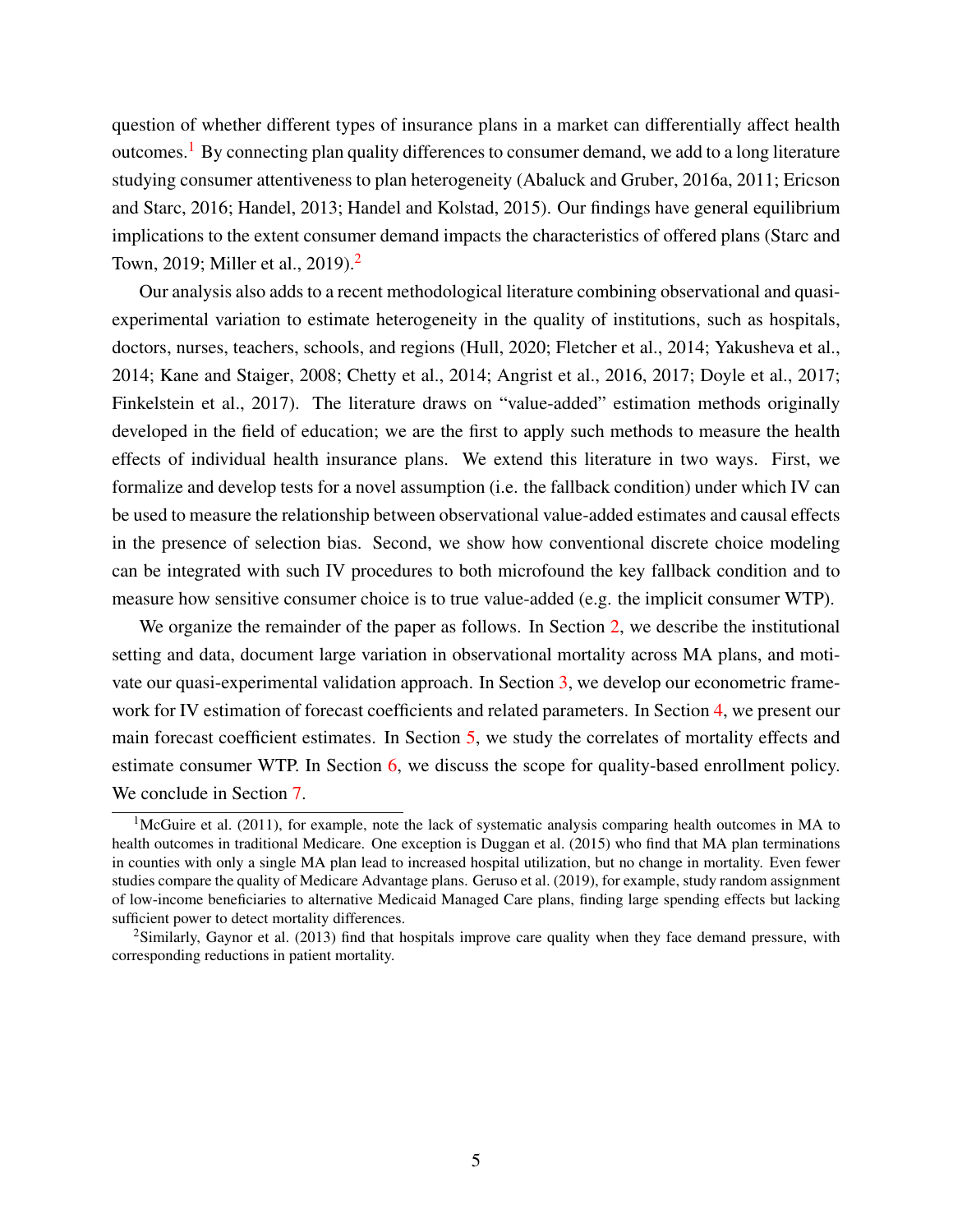# <span id="page-6-0"></span>2 Setting and Data

#### 2.1 Medicare Advantage

The Medicare program was established in 1965, primarily to provide insurance coverage for Americans aged 65 and older. Parts A and B of the Medicare program are typically referred to as "traditional Medicare" (TM). TM is centrally administered by the Centers for Medicare and Medicaid Services (CMS) and covers hospitalizations and physician services for most Medicare beneficia-ries.<sup>[3](#page-6-1)</sup> In recent years a large and growing share of beneficiaries have opted to receive coverage through a set of diverse private managed care plans (34% as of 2019; see [KFF](#page-44-0) [\(2019\)](#page-44-0)). This parallel private program has gone by various names (see [McGuire et al.](#page-45-4) [\(2011\)](#page-45-4) for a comprehensive history), but is currently known as Medicare Advantage (MA).

Medicare beneficiaries can choose between TM and (typically) many MA plans in their local market. Broadly, MA plans must provide all of the mandated insurance benefits of TM in exchange for a capitated monthly payment. Competitive plans may charge lower premiums or offer supplemental benefits to attract certain consumers. MA plans also tend to vary significantly in their insurance networks, with some restricting access to providers (similar to commercial HMOs) while offering more generous financial coverage or better cost-sharing. While there is significant geographic heterogeneity in MA enrollment, most markets offer a wide variety of MA plans to choose from. In 2010, for example, 33 MA plans operated in the average county [\(KFF, 2009\)](#page-44-11).

The MA program has historically had two broad and sometimes conflicting goals: to expand consumer choice and reduce Medicare costs [\(Commission, 2001,](#page-43-3) [1998\)](#page-43-4).[4](#page-6-2) Less discussed is the role of competition among MA plans in enhancing product quality, though policymakers recognize the need for beneficiaries to make informed decisions in the MA market. Consequently, some form of public plan quality ratings has existed since 1999, with current quality rankings (known as star ratings) provided since 2007. These ratings score plans on multiple dimensions, including quality of care and customer service. Star ratings have also begun to play a role in policy-making, with the 2009 Affordable Care Act giving bonus payments to high-ranked MA plans. Unlike with other programs, such as Value-Based Purchasing for hospitals, MA plans are not currently ranked or rewarded for achieving low enrollee mortality rates.

Multiple insurers may enter or exit a local market in any given year and change MA consumer choice sets. Broadly, insurers consider the cost of maintaining a given network, the potential

<span id="page-6-1"></span><sup>&</sup>lt;sup>3</sup>Some beneficiaries, known as "dual-eligibles", receive insurance coverage from both Medicare and Medicaid. We include these beneficiaries in our analysis, while controlling for dual-eligible status.

<span id="page-6-2"></span><sup>&</sup>lt;sup>4</sup>The MA program has always been controversial. "Cherry-picking" of healthy beneficiaries by MA plans could lead to over-payment by the federal government or skew benefit design to attract favorable risks [\(Brown et al., 2014\)](#page-42-5). Despite potential efficiency gains, a substantial portion of the private (financial) gains from the MA program likely accrue to insurers (see [Cabral et al.](#page-42-6) [\(2014\)](#page-42-6); [Duggan et al.](#page-43-2) [\(2015\)](#page-43-2)).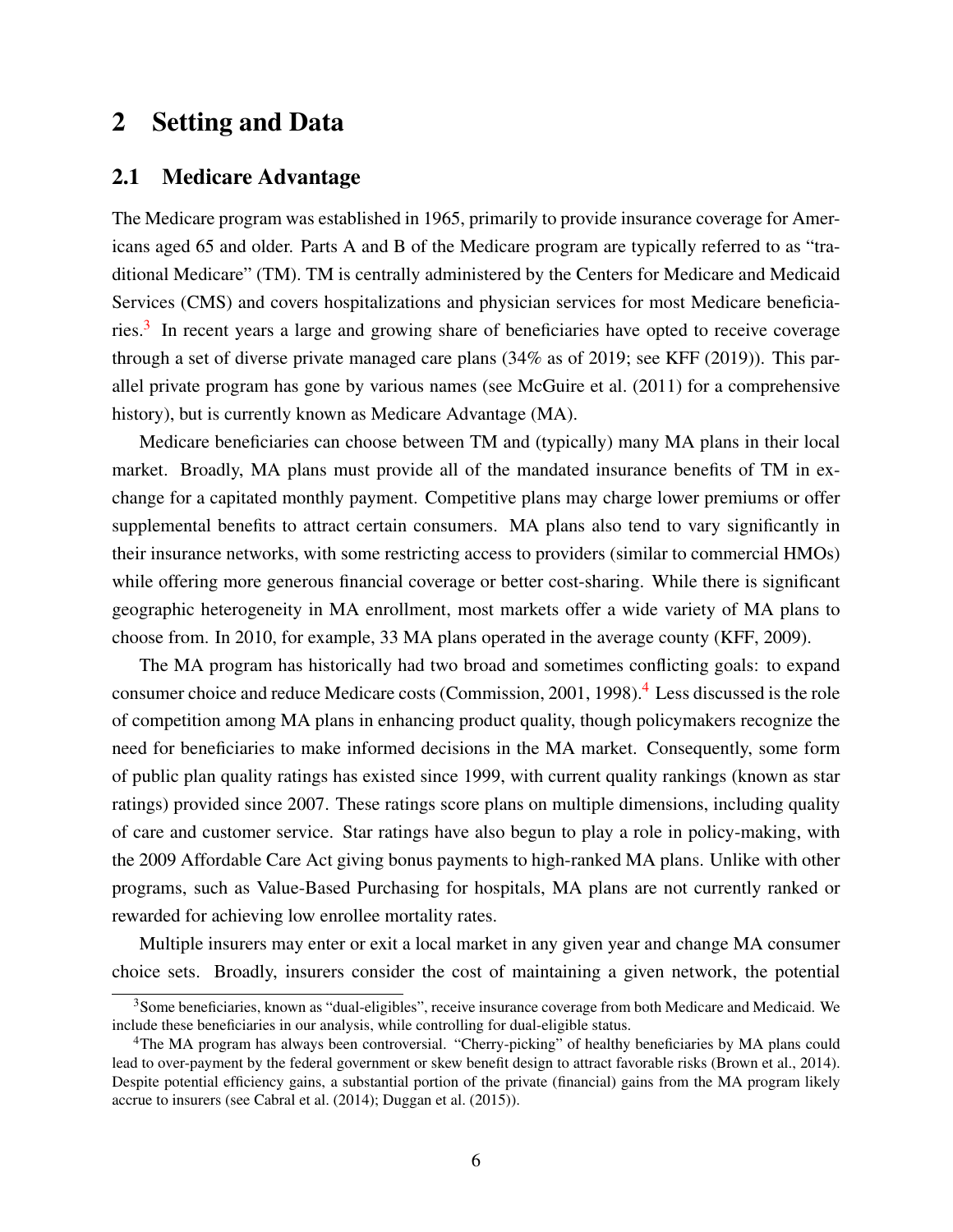revenue from different groups of beneficiaries, and policies affecting federal reimbursement when deciding what plans to offer. [Duggan et al.](#page-43-2) [\(2015\)](#page-43-2) argue that the factors that drive plan exit are unlikely to relate to outcomes through any other channel. For example, a policy change in 2008 increased the fixed costs of certain MA plans, known as private-fee-for-service (PFFS). [Pelech](#page-45-5) [\(2018\)](#page-45-5) documents significant plan terminations in the year following the policy, with the market share of PFFS plans falling by two-thirds between 2008 and 2011. We leverage this specific policy variation in some analyses below.

#### 2.2 Data and Summary Statistics

We use data on the universe of Medicare beneficiaries aged 65 or older in one of 50 US states or the District of Columbia from 2006 to 2011. For each beneficiary in each year, we observe the identity of their selected plan (both MA and TM), their local market (county), standard beneficiary demographics (age, sex, race, and dual-eligible status), and their end-of-year mortality status. For traditional Medicare enrollees, we further observe inpatient claims. We supplement these data with characteristics of plans such as annual premiums, star ratings, and medical loss ratios.

Our Medicare data consists of 186,603,694 beneficiary-years with non-missing enrollment, demographics, and mortality information. We use the full sample to construct our observational mortality measure, as discussed below. For our IV analysis we restrict attention to the subset of beneficiaries in 2008-2011 who ended the previous year in a MA plan. Because of changes to Medicare reimbursement policy [\(Pelech, 2018\)](#page-45-5), the vast majority of plan terminations we observe take place during these years. The restrictions yield an analysis sample of 15,012,189 enrollees in 75,417 plans, where we treat plans in different counties as different products. Appendix [B](#page-53-0) describes the construction of these samples in detail.

Table [1](#page-8-0) summarizes our analysis samples. Column 1 shows average demographics and outcomes for the universe of Medicare beneficiaries in 2008-2011. The average Medicare beneficiary is 78 years old; 86% are white, 42% are male, and 16% are low-income and eligible for Medicaid in addition to Medicare ("dual-eligibles"). In any given year of our sample, 8.1% of Medicare beneficiaries change plans and 5.6% die. Within a county-year, we find about 25 plans in the median beneficiary choice set (including both traditional Medicare and MA plans).

Columns 2-4 of Table [1](#page-8-0) summarize the subpopulation of beneficiary-years who ended the previous year in a MA plan (our IV sample). MA enrollees are less likely to be dual-eligible than Medicare beneficiaries as a whole, but are otherwise demographically similar. A higher rate of MA beneficiaries switch plans in a given year (22.6%) and their annual mortality rate is somewhat lower than in the full sample (4.7%).

Columns 3 and 4 of Table [1](#page-8-0) summarize the subpopulations of enrollees of MA plans that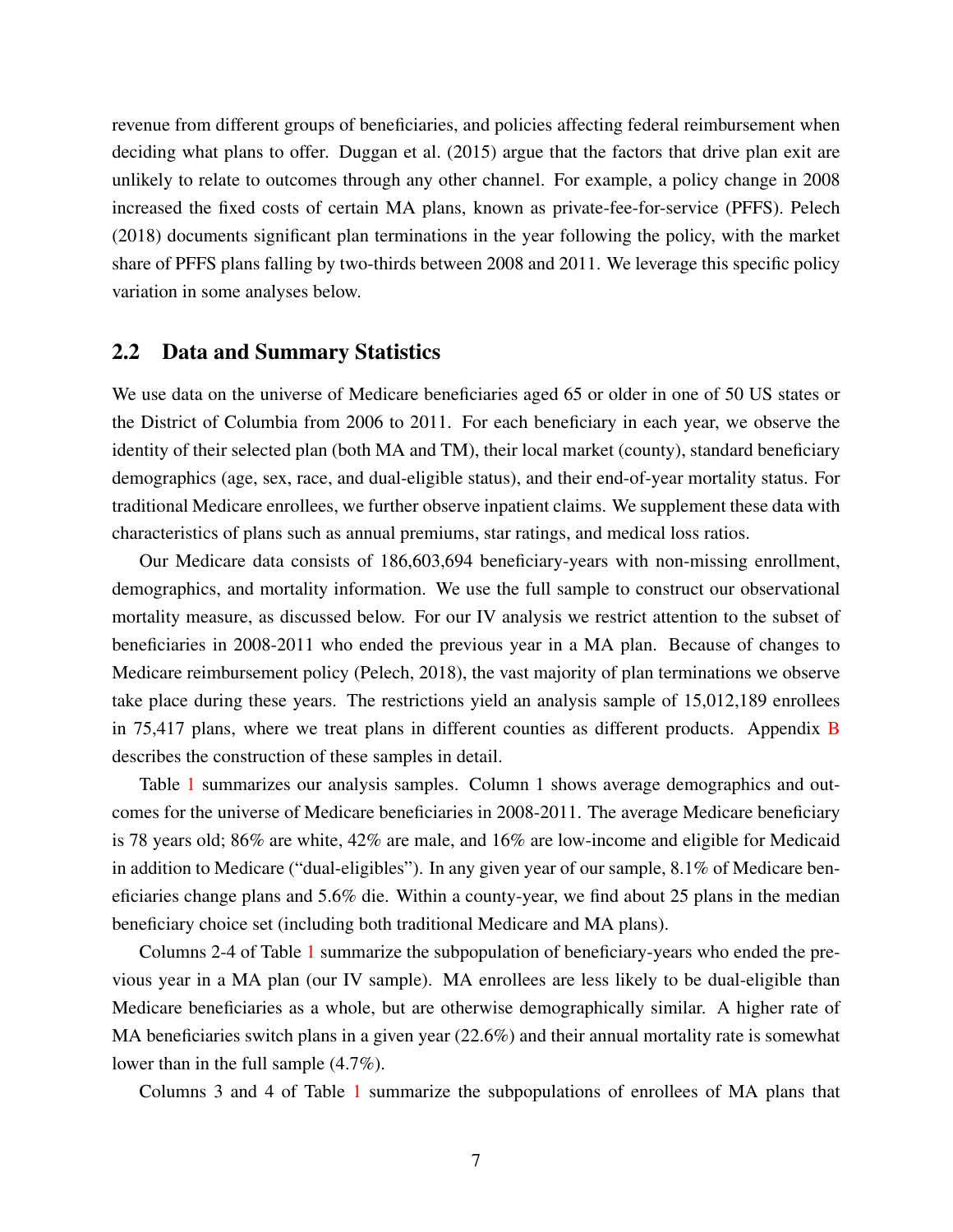<span id="page-8-0"></span>

|                              | All<br>Medicare | All             | <b>IV</b> Sample<br>Non- |            |
|------------------------------|-----------------|-----------------|--------------------------|------------|
|                              | Plans           | <b>MA</b> Plans | Terminated               | Terminated |
|                              | (1)             | (2)             | (3)                      | (4)        |
| <b>Beneficiary Age</b>       | 77.5            | 77.3            | 77.3                     | 77.0       |
| % White                      | 85.5            | 87.1            | 87.0                     | 90.4       |
| % Male                       | 41.9            | 41.3            | 41.3                     | 43.4       |
| % Dual-Eligible              | 15.9            | 8.6             | 8.7                      | 6.2        |
| % Switched Plans             | 8.1             | 22.6            | 20.9                     | 100.0      |
| % Died                       | 5.6             | 4.7             | 4.7                      | 4.5        |
| Median N Plans in Choice Set | 25              | 33              | 33                       | 25         |
| <b>Total Plans</b>           | 226,460         | 75,417          | 65,768                   | 9,649      |
| N Beneficiary-Years          | 118,184,127     | 15,012,189      | 14,682,291               | 329,898    |

Table 1: Summary Statistics

Notes: This table summarizes the analysis samples in 2008–2011. Column 1 reports average enrollee demographics, annual plan switching rates, and annual mortality of the full Medicare population. Column 2 restricts the sample to beneficiary-years who ended the previous year in a MA plan. Columns 3 and 4 present the sample divided into beneficiary-years previously enrolled in MA plans that did and did not terminate. The total number of plans in column 3 subtracts the number of plans that ever terminate in column 4 from the number of MA plans in column 2. Choice sets are defined as county-years; plans operating in different counties are treated as different plans.

did and did not terminate in the previous year. Broadly, these two groups are observationally similar, though beneficiaries in terminated plans are slightly less likely to be dual-eligible and are in somewhat smaller markets.<sup>[5](#page-8-1)</sup> The largest difference in these samples is the annual plan-switching rate: while all beneficiaries previously enrolled in a terminated plan are forced to change to a new MA plan, only 20.9% of beneficiaries in non-terminated plans switch.<sup>[6](#page-8-2)</sup>

#### <span id="page-8-3"></span>2.3 Observational Mortality

We begin our analysis by computing observational differences in one-year mortality rates among Medicare plans operating in the same county, adjusting for observable differences in plan enrollees and accounting for statistical noise. These observational mortality estimates come from ordinary

<span id="page-8-1"></span><sup>&</sup>lt;sup>5</sup>Appendix Figure [A1](#page-46-0) shows that the majority of counties have at least one termination during our sample period. Appendix Table [A1](#page-49-0) shows that counties with and without terminations have similar demographics, though counties without terminations are somewhat smaller and more sparsely populated than counties with terminations.

<span id="page-8-2"></span><sup>&</sup>lt;sup>6</sup>Appendix Table [A2](#page-50-0) describes switching behavior in more detail. In the full sample, 77.4% of enrollees do not switch plans in any given year. Among those consumers, 7.8% enroll in a different plan offered by the same insurer and 14.8% enroll in a plan offered by a different insurer. Consumers in terminated plans switch by definition; 18.6% enroll in a different plan offered by the same insurer and 81.2% enroll in a plan offered by a different insurer. Thus the vast majority of termination-induced switches are to new insurers within a market.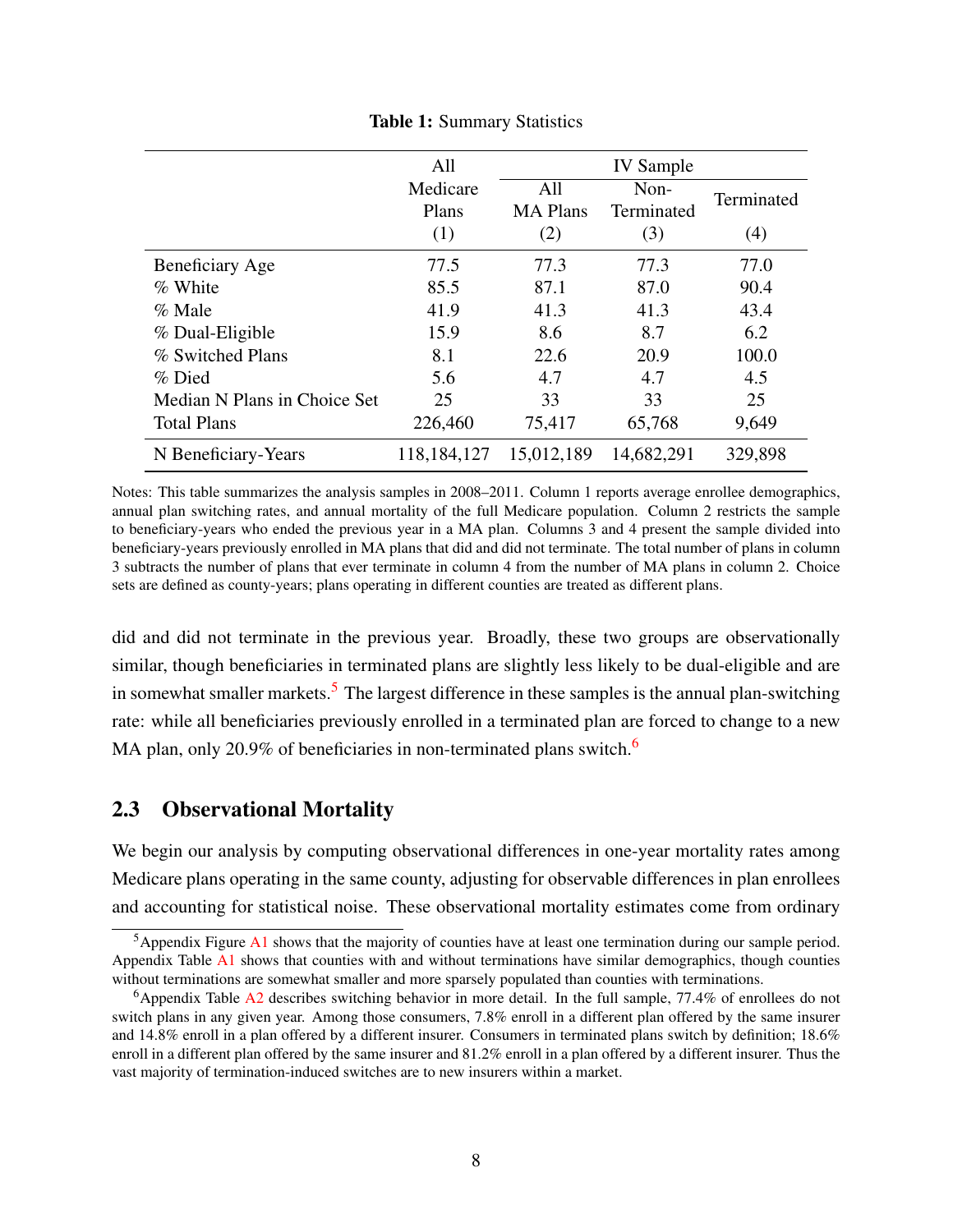least squares (OLS) regressions, of the form

<span id="page-9-1"></span>
$$
Y_{it} = \sum_{j} \mu_{j} D_{ijt} + X_{it}' \omega + \varepsilon_{it}, \qquad (1)
$$

where  $Y_{it}$  is an indicator for beneficiary *i* dying in year *t* and  $D_{ijt}$  indicates her enrollment in a given plan  $j$  at the start of this period. The control vector  $X_{it}$  contains observable characteristics of enrollees (age, sex, race, and dual-eligibile status) as well as a full set of county and year fixed effects. We allow the coefficient vector  $\omega$  to vary flexibly by plan size. Given the fixed effects and controls, variation in the observational mortality coefficients  $\mu_j$  thus reflects within-county differences in one-year MA plan mortality rates among observably similar enrollees.

We account for statistical noise in the observational mortality estimates by applying a conventional empirical Bayes correction [\(Morris, 1983\)](#page-45-6). This correction, detailed in Appendix [C.1,](#page-54-0) "shrinks" the estimated  $\mu_j$  towards their county- and plan size-level mean, in proportion to their expected degree of estimation error. The shrinkage is larger for smaller plans but minimal for the larger plans that make up the majority of our sample; as discussed in the appendix, our shrinkage procedure further allows for correlation of observational mortality rates within an insurer's offerings. In practice the shrinkage procedure plays a minimal role for the typical plan, which enrolls over 9,000 beneficiary-years. The average effective shrinkage coefficient is very close to one, with 9[7](#page-9-0)% of plans having an effective shrinkage coefficient greater than  $0.9$ .

Estimates of Equation [\(1\)](#page-9-1) reveal substantial within-county variation in MA plan mortality rates among observably similar beneficiaries. The estimated beneficiary-weighted standard deviation of  $\mu_j$ , after correcting for estimation error, is 0.9 percentage points or 19% of the average one-year mortality rate of 4.7%. Figure [1](#page-10-0) plots the full distribution of shrunk observational mortality rates across MA plans. The solid line shows this distribution for our baseline specification of Equation  $(1)$ , with all observable controls included in  $X_{it}$ , while the dashed line shows the corresponding distribution for a simpler specification that omits the beneficiary demographic controls. We normalize average observational mortality in both models by the average in the complete model. The model without controls has a slightly lower mean (implying that MA plans have observably healthier beneficiaries, on average) and a 20% larger standard deviation of 1.1 percentage points.

The changing mean and standard deviation of observational mortality when beneficiary demographic controls are included suggests some degree of selection-on-observables. In other words, the variation in observational mortality from the simpler specification appears to be in part driven by observable differences in plan enrollees and not the true mortality effects of plans. This selection appears to be primarily on two dimensions of our observable characteristics: age and dualeligibility. Conditional on these characteristics, further controlling for beneficiary sex and race has

<span id="page-9-0"></span><sup>&</sup>lt;sup>7</sup>Appendix Figure [A2](#page-47-0) shows the distribution of effective shrinkage coefficients. See Appendix [C.1](#page-54-0) for details.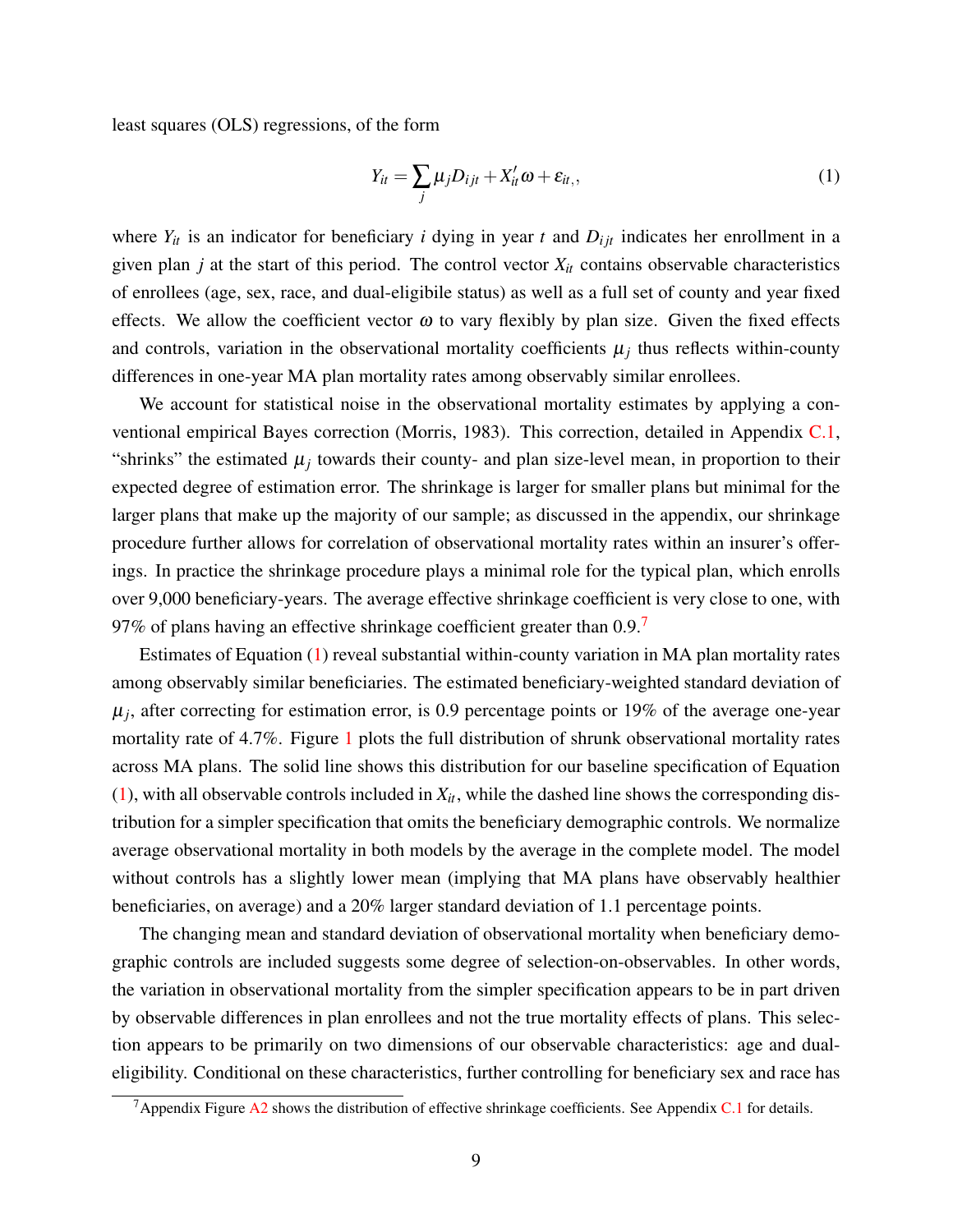<span id="page-10-0"></span>

Figure 1: Observational Mortality

Notes: This figure summarizes the enrollment-weighted distribution of observational mortality across MA plans. The solid dark line shows this distribution when observational mortality is estimated from Equation [\(1\)](#page-9-1), with all demographic controls, while the light dashed line shows the corresponding distribution for a simpler specification that omits age, race, sex, and dual-eligible status. Average observational mortality across all plans (traditional Medicare and MA) is normalized to the average of the full model. Estimates are shrunk via the empirical Bayes procedure in Appendix [C.1.](#page-54-0) Estimated means and standard deviations of  $\mu_i$  for MA plans are computed as described in Appendix [C.1](#page-54-0) and shown for each estimation procedure.

little effect on on the estimated distribution of observational mortality (e.g. the noise-adjusted standard deviation of  $\mu_j$  remains at 0.9 percentage points). Absent further observables, we are unable to directly test for remaining selection bias in our benchmark specification. Instead, we derive an indirect validation based on termination-induced variation in MA choice sets.

#### 2.4 Plan Terminations

To build intuition for our quasi-experimental approach to validating observational mortality, consider a set of beneficiaries who start the year enrolled in a MA plan with a high observational mortality rate  $\mu_j$ . Since Medicare plan choice is highly inertial (only 23% of MA beneficiaries change plans in a given year, per Table [1\)](#page-8-0), most of these enrollees will remain in their high-mortality plan throughout the year. Suppose, however, that at the start of the year the high-mortality plan terminates for a plausibly idiosyncratic reason (such as a federal change in reimbursement policy). This termination would force the plan's enrollees to make an active enrollment choice, and under standard regression-to-the-mean, they will tend to switch to a new MA plan that is more typical in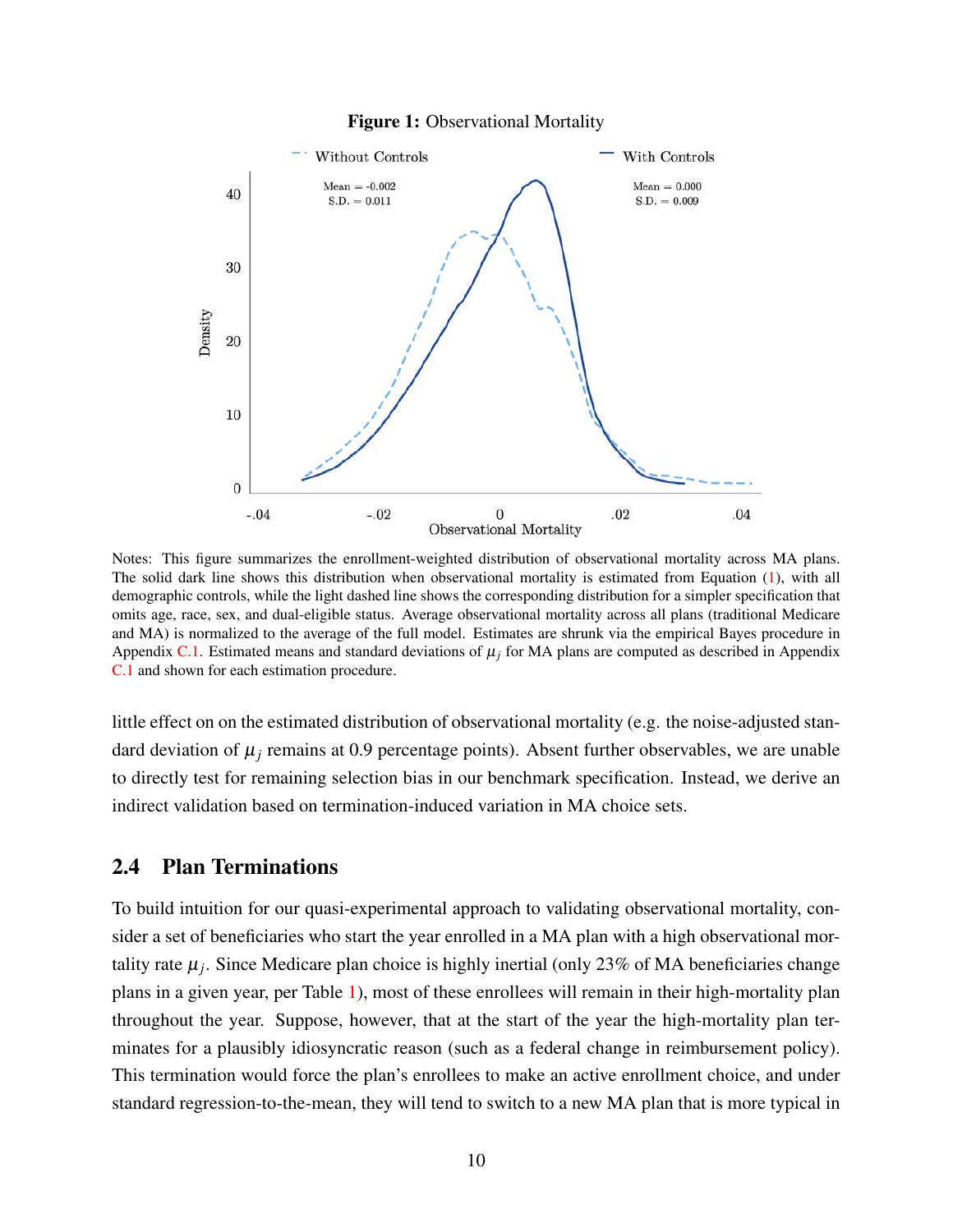terms of  $\mu_j$ . If the observational mortality rates were causal, then all else equal we would expect the mortality of this enrollee cohort to fall commensurate to the decline  $\mu_j$ . Identical logic holds for beneficiaries enrolled in exogenously terminated plans with low observational mortality rates: subsequent plan choice is likely to be more typical in terms of  $\mu_j$ , relative to enrollees in nonterminated low observational mortality plans. If observational mortality variation reflects causal effects, then cohort mortality should rise. Combining these two termination quasi-experiments may reveal the predictive content of our observational mortality rate estimates while allowing for direct termination effects on mortality that are common to the high- and low-mortality terminations.

Figure [2](#page-12-1) illustrates the relationship between plan mortality rates and termination status for high- and low-mortality plans in our IV sample. The solid lines indicate regression-adjusted trends in observational mortality for beneficiaries before and after a plan termination, separately for bene-ficiaries previously enrolled in plans with above-median (blue) and below-median (red) mortality.<sup>[8](#page-11-0)</sup> The dashed lines indicate comparable trends in observational mortality for beneficiaries in the same counties and years whose plans did not terminate, again separately for beneficiaries enrolled in above- and below-median mortality plans. The solid lines indicate a regression-to-the-mean in plan choice following termination: those previously enrolled in high- and low-mortality plans tend to switch to more similar mortality plans on average. At the same time, the dotted lines indicate inertia in plan choice absent termination: beneficiaries previously enrolled in high- and low-mortality plans tend to stay in very different plans provided their plans remain available. Bracketed 95% confidence intervals show that the post-termination difference in observational mortality is statistically significant for both high- and low-mortality plans, despite terminated and non-terminated plans having similar observational mortality prior to termination.

Figure [3](#page-13-0) illustrates the corresponding relationship between realized beneficiary mortality and plans termination status for beneficiaries enrolled in high- and low-mortality plans. Here the solid and dashed lines correspond to the one-year mortality rates of the same groups of beneficiaries summarized in Figure [2.](#page-12-1) Unlike with the average  $\mu_i$  of enrolled plans, mortality risk increases with age, such that the beneficiaries in non-terminated plans (dashed blue and red lines) exhibit an increasing trend in realized mortality. However, the solid blue line (indicating the realized mortality of beneficiaries enrolled in a low-mortality plan prior to termination) exhibits a steeper trend while the solid red line (indicating the realized mortality of beneficiaries enrolled in a highmortality rate plan prior to termination) exhibits a decreasing trend. Again the bracketed 95% confidence intervals show a significant termination effect for both high- and low-mortality plans, while average mortality prior to termination is more similar.

<span id="page-11-0"></span><sup>&</sup>lt;sup>8</sup>Specifically, following our IV specifications below, we adjust for county-by-year fixed effects; flexible interactions of lagged plan type, lagged observational mortality, and lagged market shares and beneficiary demographics (age in 5-year bands, sex, race and dual-eligibility status).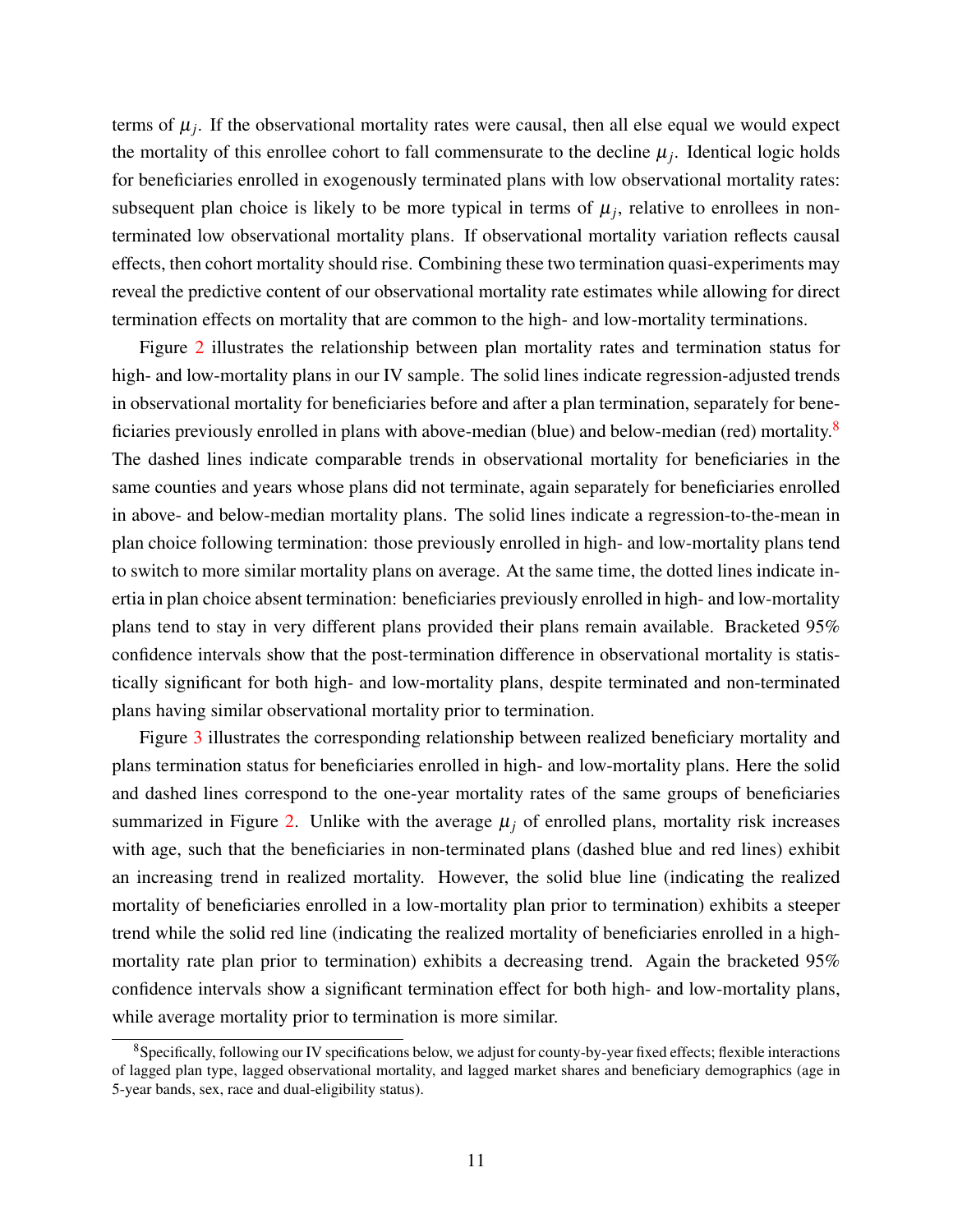

<span id="page-12-1"></span>

Notes: This figure shows regression-adjusted trends in the observational mortality of enrollees of non-terminated and terminated MA plans, separately for plans with above- and below-median observational mortality. The median is defined over the entire IV sample. Year 0 is defined as the last year prior to termination for terminated plans and year 1 is the following year. Termination effects are estimated in each year and median group by a separate regression which controls for county-by-year fixed effects; flexible interactions of lagged plan type, lagged observational mortality, and lagged market shares; and beneficiary demographics (age in 5-year bands, sex, race and dual-eligibility status). County-clustered 95% confidence intervals for the termination effects are shown in brackets.

Together, the differential trends in Figures [2](#page-12-1) and [3](#page-13-0) suggest that a termination-induced move to MA plans with different observational mortality  $\mu_i$  has a differential causal effect on actual mortality  $Y_{it}$ . This finding suggests that the sizable variation in observational mortality we find in Figure [1](#page-10-0) is not driven entirely by selection bias. At least some of the variation in observational mortality appears to be attributed to causal variation in MA plan mortality effects. We next develop an econometric framework to formalize this logic and measure precisely the predictive reliability of observational mortality for such causal effects.

# <span id="page-12-0"></span>3 Econometric Framework

We develop an instrumental variables (IV) framework for using plan terminations to measure the reliability of observational mortality differences in predicting causal plan mortality effects. While not identifying mortality effects for individual plans, this approach is sufficient to estimate the expected mortality impact of reallocating beneficiaries across observably different plans. We first outline the econometric setting and parameter of interest before providing three conditions under which this parameter is identified by an IV regression. We devote special attention to the third condition, the "fallback condition," which is novel to our paper.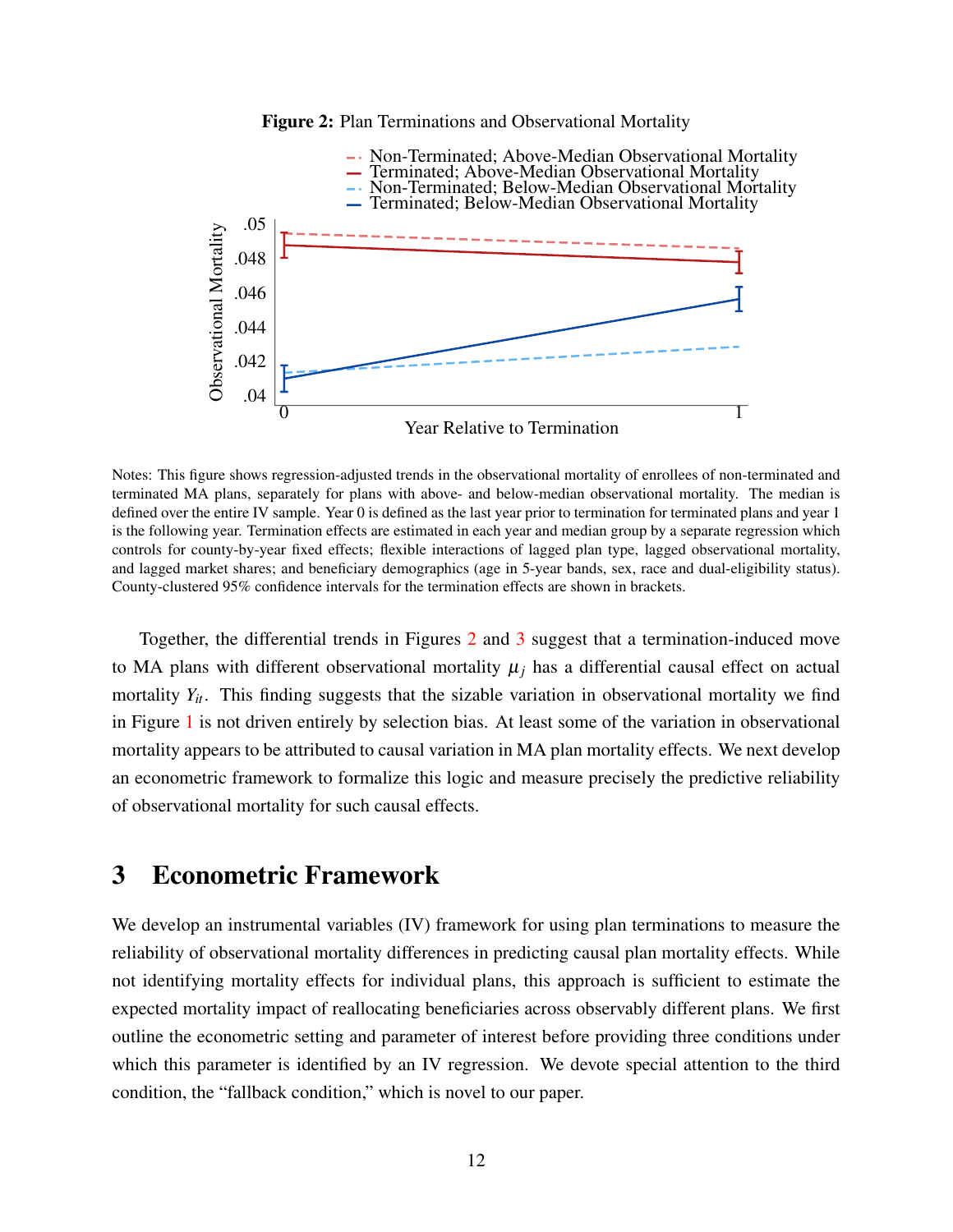

<span id="page-13-0"></span>

Notes: This figure shows regression-adjusted trends in the one-year mortality of enrollees of non-terminated and terminated MA plans, separately for plans with above- and below-median observational mortality. The median is defined over the entire IV sample. Year 0 is defined as the last year prior to termination for terminated plans and year 1 is the following year. Termination effects are estimated in each year and median group by a separate regression which controls for county-by-year fixed effects; flexible interactions of lagged plan type, lagged observational mortality, and lagged market shares; and beneficiary demographics (age in 5-year bands, sex, race and dual-eligibility status). County-clustered 95% confidence intervals for these effects are shown in brackets.

#### 3.1 Plan Health Effects

We use a simple model to define causal plan effects and the IV parameter of interest. Let  $Y_{i}$ denote the potential mortality outcome of individual *i* in year *t* if she were to enroll in a plan *j* in her market. For the moment, we assume an additively separable model of  $Y_{i j t} = \beta_j + v_{i t}$ ; we extend our framework to account for unobserved treatment effect heterogeneity in Section [3.4](#page-21-0) below. By normalizing the beneficiary-weighted average β*<sup>j</sup>* in each market to zero, we can interpret each β*<sup>j</sup>* as the average mortality effect from moving a random beneficiary to plan *j*, with υ*it* capturing beneficiary health. Projecting υ*it* on a vector of observable characteristics *Xit* (which includes a constant) yields

$$
Y_{ijt} = \beta_j + X'_{it} \gamma + \varepsilon_{it},\tag{2}
$$

where  $E[X_i \varepsilon_{i} = 0$  by definition of the projection coefficient  $\gamma$ .

Consumers choose among the set of available plans in their market, with  $D_{ijt} = 1$  indicating that consumer *i* enrolls in plan *j* in year *t*. Consumer mortality is then given by  $Y_{it} = \sum_j Y_{ijt} D_{ijt}$ .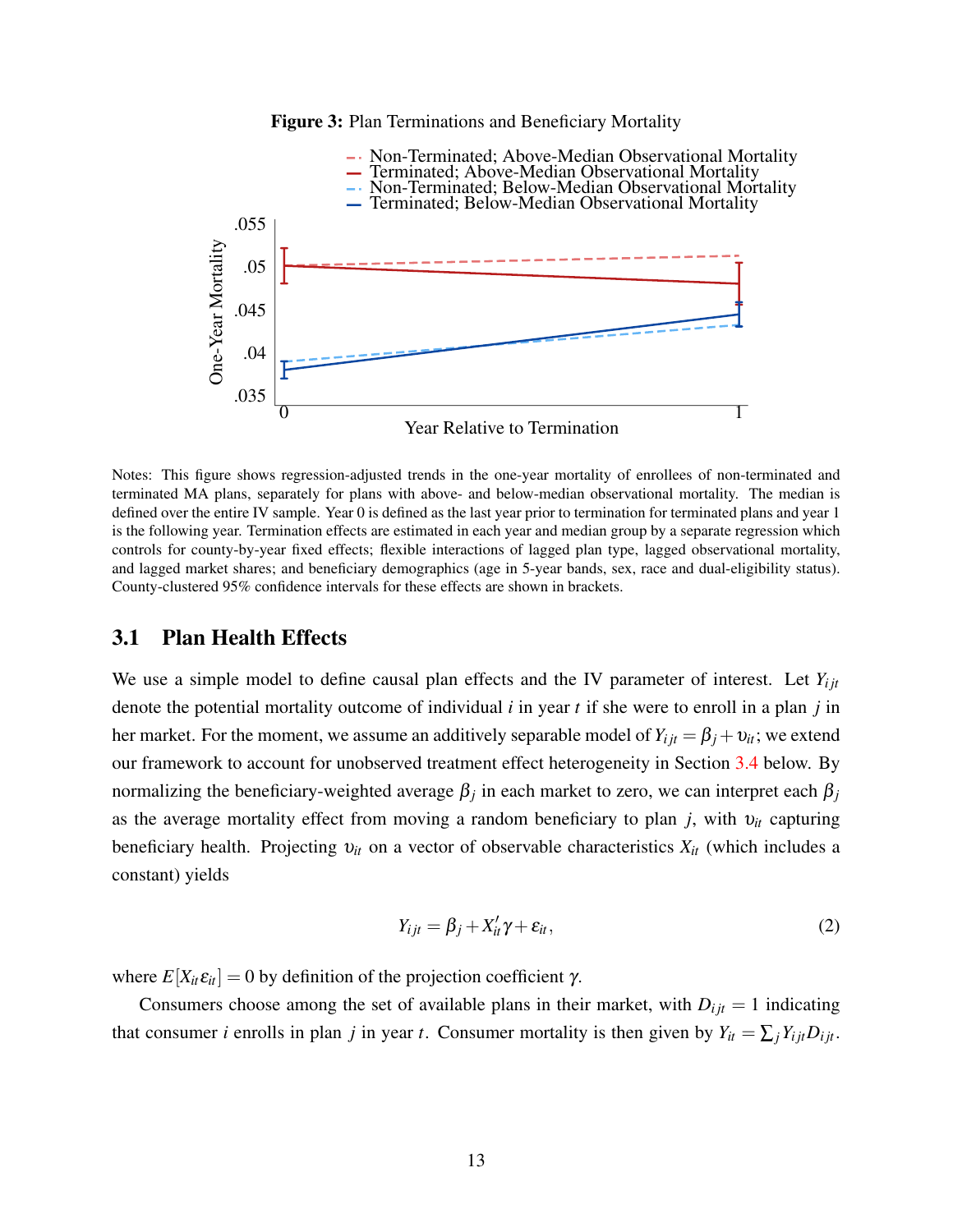Substituting in the previous expression for  $Y_{ijt}$  yields:

<span id="page-14-0"></span>
$$
Y_{it} = \sum_{j} \beta_{j} D_{ijt} + X_{it}' \gamma + \varepsilon_{it}. \tag{3}
$$

In contrast to the regression model  $(1)$  in the previous section, Equation  $(3)$  is a causal model linking beneficiary plan choice  $D_{ijt}$  to subsequent mortality  $Y_{it}$  via the causal plan effects  $\beta_j$ .

Nonrandom plan selection creates fundamental econometric challenges in estimating plan mortality effects. To the extent that any given plan attracts consumers of poor (good) unobserved health, its observed mortality rate will be an upward- (downward-)biased estimate of  $\beta_j$ . For this reason, variation in the regression parameters  $\mu_j$  that we estimate in Equation [\(1\)](#page-9-1) need not coincide with variation in the causal parameters  $\beta_j$  in Equation [\(3\)](#page-14-0): formally, average unobserved health  $\varepsilon_{it}$ need not be uncorrelated with the  $D_{ijt}$  choice indicators.

In principle, quasi-experimental variation in plan choice could be used to address such selection bias and estimate the full set of plan effects. This IV approach would require a set of exogenous variables  $Z_{ijt}$  to instrument for the plan choice indicators in Equation [\(3\)](#page-14-0). In practice, any available quasi-experimental variation in plan choice is unlikely to generate enough instruments for such a procedure (given the large number of MA plans in each market) nor have sufficient power to detect small differences in mortality effects (since mortality is relatively rare). We next discuss our approach to quantifying variation in the plan mortality effects in light of these challenges.<sup>[9](#page-14-1)</sup>

#### 3.2 The Forecast Coefficient

Our first goal is to measure the reliability of observational mortality  $\mu_j$  in predicting the variation in true MA mortality effects  $\beta_j$ . Formally, we seek to estimate the MA forecast coefficient  $\lambda$ , defined by the the projection of causal mortality effects  $\beta_j$  on observational mortality  $\mu_j$  (here, without loss, also normalized to zero):

<span id="page-14-2"></span>
$$
\beta_j = \lambda \mu_j + \eta_j,\tag{4}
$$

where  $\eta_j$  is mean-zero and uncorrelated with  $\mu_j$  by definition. This regression is infeasible in the sense that the dependent variable  $\beta_j$  is neither observed nor estimated, despite measurement of the independent variable  $\mu_j$ . The forecast coefficient nevertheless captures the predictive reliability of the observational mortality measures. For example,  $\mu_j$  is an on average unbiased predictor of causal mortality effects when  $\lambda = 1$ , while observational mortality has little association with true

<span id="page-14-1"></span><sup>&</sup>lt;sup>9</sup>Estimating  $\beta_i$  would also generally require structural assumptions that our approach does not impose. See [Geweke](#page-44-12) [et al.](#page-44-12) [\(2003\)](#page-44-12) and [Hull](#page-44-1) [\(2020\)](#page-44-1) for applications of such models to estimate hospital mortality effects.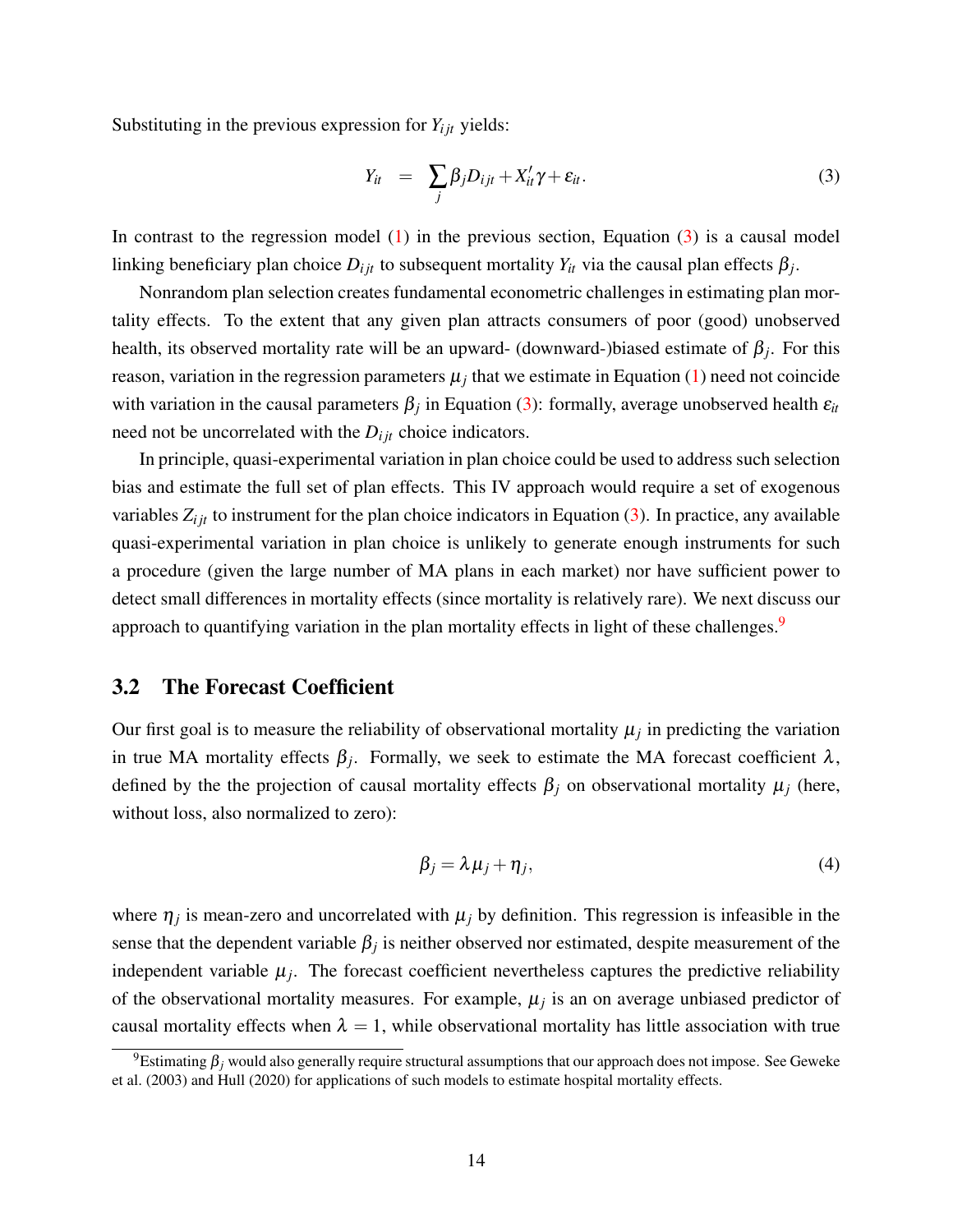causal effects when  $\lambda$  is small.<sup>[10](#page-15-0)</sup> We emphasize that Equation [\(4\)](#page-14-2) reflects an equilibrium statistical relationship, given by existing patterns of selection, and that  $\lambda$  is not a structural parameter.

Along with the forecast coefficient, Equation  $(4)$  defines a forecast residual,  $\eta_j$ . This residual reflects the fact that for a given level of observational mortality  $\mu_j$ , some plans may increase mortality by more or less than expected due to selection bias (even when  $\lambda = 1$ ). Only when both  $\lambda = 1$  and  $\eta_j = 0$  for all *j* is observational mortality unbiased for individual MA plans (i.e.  $\mu_j = \beta_j$ ).<sup>[11](#page-15-1)</sup> Since  $Cov(\eta_j, \mu_j) = 0$ , knowledge of the forecast coefficient is enough to place a lower bound on the variance in true causal effects, even in the presence of selection bias, by ignoring the contribution of  $\eta_j$ . Namely,  $Var(\beta_j) \geq \lambda^2 Var(\mu_j)$ .

While it is not feasible to estimate Equation [\(4\)](#page-14-2) directly, we can relate it to observed enrollee mortality via the causal model [\(3\)](#page-14-0). Substituting the former equation into the latter, we obtain

<span id="page-15-2"></span>
$$
Y_{it} = \lambda \mu_{it} + X_{it}' \gamma + \varepsilon_{it} + \eta_{it}, \qquad (5)
$$

where  $\mu_{it} = \sum_j \mu_j D_{ijt}$  denotes the observational mortality of beneficiary *i* given her plan choice  $D_{ijt}$  and  $\eta_{it} = \sum_j \eta_j D_{ijt}$  is the corresponding forecast residual of her selected plan.

Equation [\(5\)](#page-15-2) is again a causal model, linking observational mortality  $\mu_{it}$  to realized mortality *Y<sub>it</sub>* via the forecast coefficient λ. As with the initial causal model [\(3\)](#page-14-0), OLS estimation of Equation  $(5)$  will be biased when consumers of different unobserved health sort non-randomly into plans.<sup>[12](#page-15-3)</sup> To estimate the forecast coefficient, we will instead use an IV approach that follows the logic of Figures [2](#page-12-1) and [3.](#page-13-0) This approach leverages an instrument for the observational mortality of an enrollee's plan that combines quasi-experimental choice set variation from plan terminations and the lagged observational mortality of an enrollee's plan. In contrast to the initial causal model, a single valid instrument is enough to identify  $\lambda$  in Equation [\(5\)](#page-15-2). There is, however, a cost to simplifying Equation [\(3\)](#page-14-0) captured by the additional residual term  $\eta_{it}$ . We next discuss this cost in formalizing our IV approach.

#### 3.3 Identification

Intuition To see the basic logic of our IV approach, consider a market with three plans of equal market shares. Two of the plans, A and B, have an observational mortality  $\mu_i$  of 0.05 and the third plan *C* has an observational mortality of 0.03. Suppose plan *C* exogenously terminates, and that

<span id="page-15-0"></span><sup>&</sup>lt;sup>10</sup>This definition of the forecast coefficient aligns  $1 - \lambda$  with the notion of "forecast bias" in the education valueadded literature [\(Kane and Staiger, 2008;](#page-44-7) [Chetty et al., 2014;](#page-43-0) [Angrist et al., 2017\)](#page-42-0).

<span id="page-15-1"></span><sup>&</sup>lt;sup>11</sup>[Chetty et al.](#page-43-0) [\(2014\)](#page-43-0) refer to the analogue of  $\mu_j \neq \beta_j$  as "teacher-level bias," to contrast it with the weaker condition of  $\lambda = 1$  (see also [\(Rothstein, 2009\)](#page-45-7)). [Angrist et al.](#page-42-4) [\(2016,](#page-42-4) [2017\)](#page-42-0) discuss IV-based tests of  $\mu_j = \beta_j$  and  $\lambda = 1$ .

<span id="page-15-3"></span><sup>&</sup>lt;sup>12</sup>In fact, when the control vector  $X_{it}$  is the same in these two models, OLS estimation of Equation [\(5\)](#page-15-2) (which uses the first-step estimates of  $\mu_j$  from Equation [\(3\)](#page-14-0)) will mechanically give a  $\lambda$  estimate of 1, even when observational mortality is a badly biased predictor of true mortality effects. This result follows by standard projection algebra.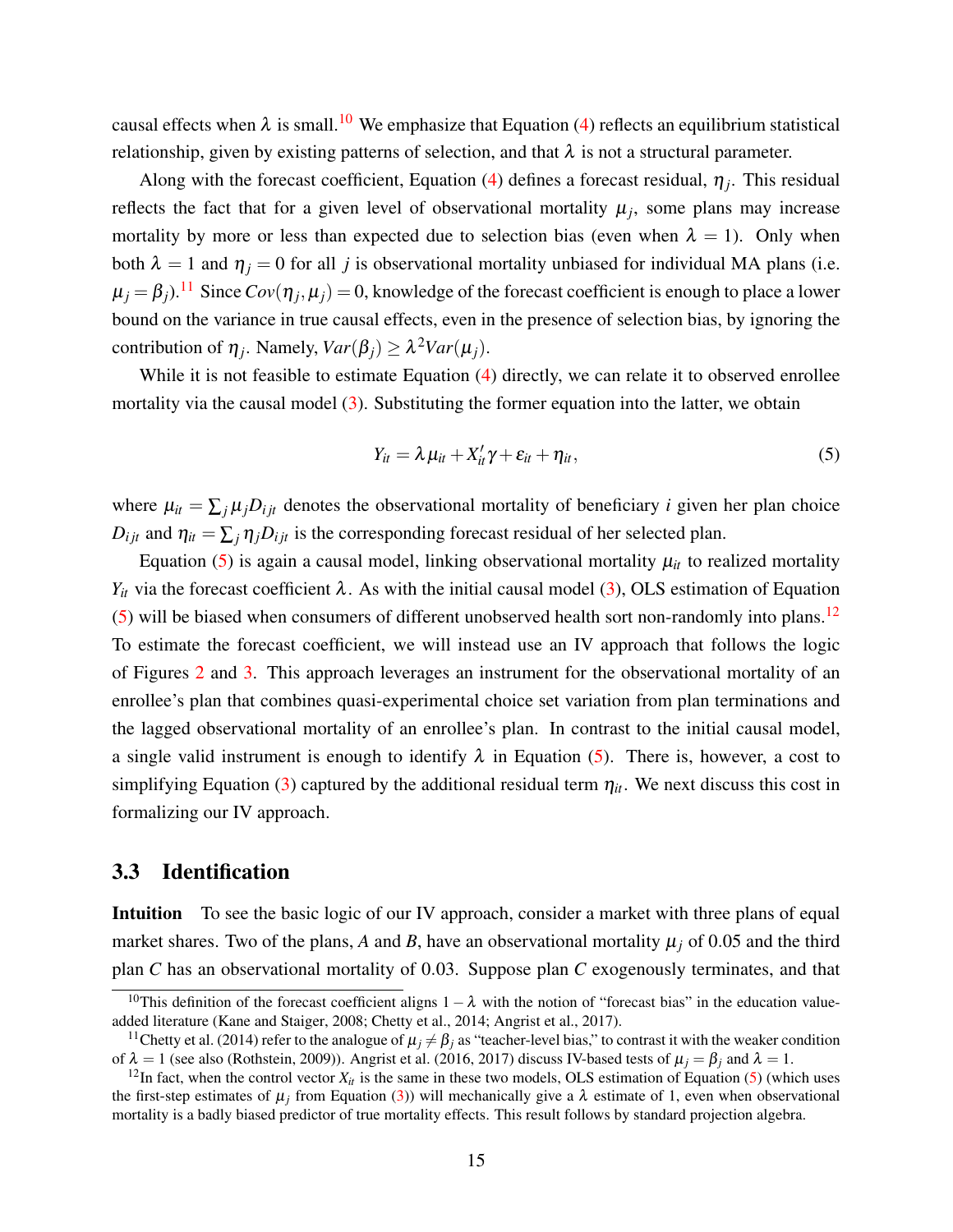subsequently all of its enrollees move to plan *A* or *B*. In either case, enrollees in plan *C* move to a plan where observational mortality is 2 percentage points higher. All else equal, the forecast regression [\(4\)](#page-14-2) should then predict the resulting change in beneficiary mortality. If  $\lambda = 1$ , we expect mortality for the plan *C* cohort to rise by  $5-3=2$  percentage points. If instead  $\lambda = 1/2$ , we expect this cohort's mortality to rise by  $\frac{1}{2}(5-3) = 1$  percentage point, as the 2 percentage point difference in observational mortality between plan *C* and either *A* or *B* would then partly reflect selection bias and not causal effects. Such intuition mirrors the motivation for quasi-experimental evaluations of observational quality measures in other settings (e.g. [Kane and Staiger, 2008;](#page-44-7) [Chetty et al., 2014;](#page-43-0) [Angrist et al., 2016;](#page-42-4) [Doyle et al., 2017\)](#page-43-1).

A subtle but key ingredient to this intuition is "all else equal." In the three-plan example, there is an implicit assumption that not only are terminations as-good-as-randomly assigned to plan *C*, in the sense of being unrelated to unobserved beneficiary health  $\varepsilon_i$ , but that the plans chosen before and after its termination are representative in terms of  $\eta_j$ , the error term in Equation [\(4\)](#page-14-2). In fact, the presence of  $\eta_j$  may confound quasi-experimental inferences on  $\lambda$ , even when terminations are completely randomly assigned and thus independent of beneficiary health.

To see how the forecast residual can yield misleading quasi-experimental estimates of the forecast residual, suppose that while observational mortality is unbiased on average ( $\lambda = 1$ ), there is still bias at the level of individual plans ( $\eta_j \neq 0$ ). Concretely, suppose in the three-plan example that  $\beta_A = \beta_C = 0.03$  and  $\beta_B = 0.07$ . In this case the exact mixture of "fallback" plans *A* and *B* determines how mortality responds to the termination. If all enrollees move to plan *B* following plan *C*'s termination, then mortality will rise by 4 percentage points. Given the observational mortality difference of 2 percentage points, a naïve estimate of the forecast coefficient will be inflated by a factor of 2 (i.e.  $\frac{\beta_B - \beta_C}{\mu_B - \mu_C} = 2\lambda$ ). Conversely, if all of *C*'s enrollees switch to plan *A*, one might falsely conclude that observational mortality has no relationship with true causal effects (i.e.  $\frac{\beta_A - \beta_C}{\mu_A - \mu_C} = 0$ ). Only in the case where beneficiaries sort evenly into plans *A* and *B* following *C*'s termination, maintaining the equal market shares of the original plan choice distribution, will the comparison of actual mortality effects to observational mortality effects yield the correct estimate of  $\lambda = 1$ .

This potential challenge with quasi-experimental estimation of observational reliability is quite general. It arises whenever an instrument is used to estimate the relationship between observational value-added estimates or other attributes of an entity (e.g. mortality for hospitals or test-scores for teachers) and (unknown) causal effects. [Doyle et al.](#page-43-1) [\(2017\)](#page-43-1), for example, leverage the quasiexperimental assignment of emergency Medicare patients to different ambulance companies in IV regressions of short-term mortality on the average spending of the hospital to which a patient is admitted. In this case, interpreting the resulting IV coefficient as a measure of the correlation between hospital mortality effects and hospital spending requires more than random assignment of patients to ambulances. It also requires knowing that certain ambulance companies do not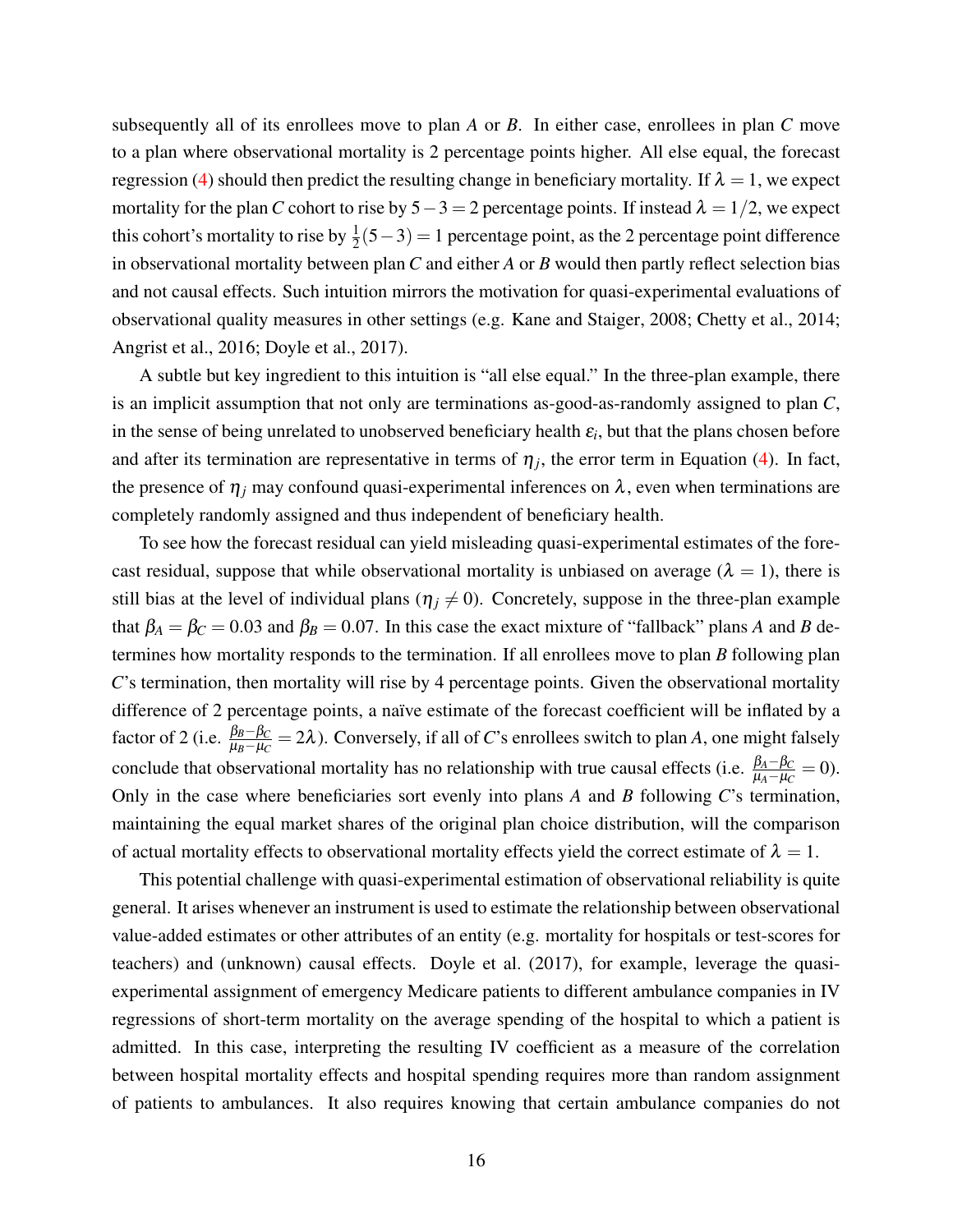systematically refer patients to hospitals which are higher quality than would be predicted by the quality-spending relationship. Likewise, even if teachers quasi-randomly move across schools (as in [Chetty et al.](#page-43-0) [\(2014\)](#page-43-0)), the within-school assignment of teachers to classrooms may matter for estimation of the predictive reliability of observational value-added estimates.<sup>[13](#page-17-0)</sup>

While the three-plan example may make this challenge seem intractable, such pessimism is unwarranted in our setting. When pooling termination-induced choice set variation across many markets, the solution becomes weaker and more natural. We show below that it holds in a wide range of discrete choice models (including those typically estimated in the industrial organization literature) and can be empirically investigated. Before presenting the general condition and its microfoundation, we first discuss the more standard first-stage and exclusion restrictions required by our IV approach.

The First-Stage and Exclusion Restriction Our approach to estimating the forecast coefficient uses an instrument which, as in Figures [2](#page-12-1) and [3,](#page-13-0) leverages the interaction of past plan choice and plan terminations. Consider, for a beneficiary *i* observed in year *t*, the instrument

$$
Z_{it} = \mu_{i,t-1} \times T_{i,t-1},\tag{6}
$$

where  $\mu_{i,t-1}$  denotes the observational mortality of the beneficiary's plan in the previous year, and  $T_{i,t-1}$  is an indicator for whether that year was the plan's last (prior to termination). We first derive conditions for this instrument to identify  $\lambda$  in a simplified setting where observational mortality is known without estimation error, there is no unobserved treatment effect heterogeneity, and we control only for characteristics of a beneficiary's plan in the previous year. We discuss how we relax each of these simplifying assumptions in Section [3.4](#page-21-0) below.

An IV regression of beneficiary mortality  $Y_{it}$  on observational mortality  $\mu_{it}$  which instruments with  $Z_{it}$  and controls for  $X_{it}$  identifies the forecast coefficient  $\lambda$  under three conditions, per Equation [\(5\)](#page-15-2). First, we require that the residualized instrument  $\tilde{Z}_{it}$  (that is,  $Z_{it}$  after partialling out  $X_{it}$  in the population) is correlated with observational mortality:

# <span id="page-17-1"></span>Assumption 1. *(First Stage):*  $Cov(\tilde{Z}_{it}, \mu_{it}) \neq 0$ .

The first-stage condition is highly intuitive in our setting. We expect most beneficiaries to remain in their previous year's plan due to inertia, unless the plan is terminated. Beneficiaries forced into an active choice by a termination, however, will tend to switch to more typical plans. This combination of inertia and regression-to-the-mean implies that lagged terminations are likely to predict

<span id="page-17-0"></span><sup>&</sup>lt;sup>13</sup>The education value-added literature typically considers quasi-experimental tests for selection bias, which can be thought to impose the null hypothesis of  $\eta_i = 0$  (e.g. [Angrist et al.](#page-42-4) [\(2016,](#page-42-4) [2017\)](#page-42-0)). Our approach shows that a previously overlooked condition is needed to estimate the forecast coefficient when such bias might be present.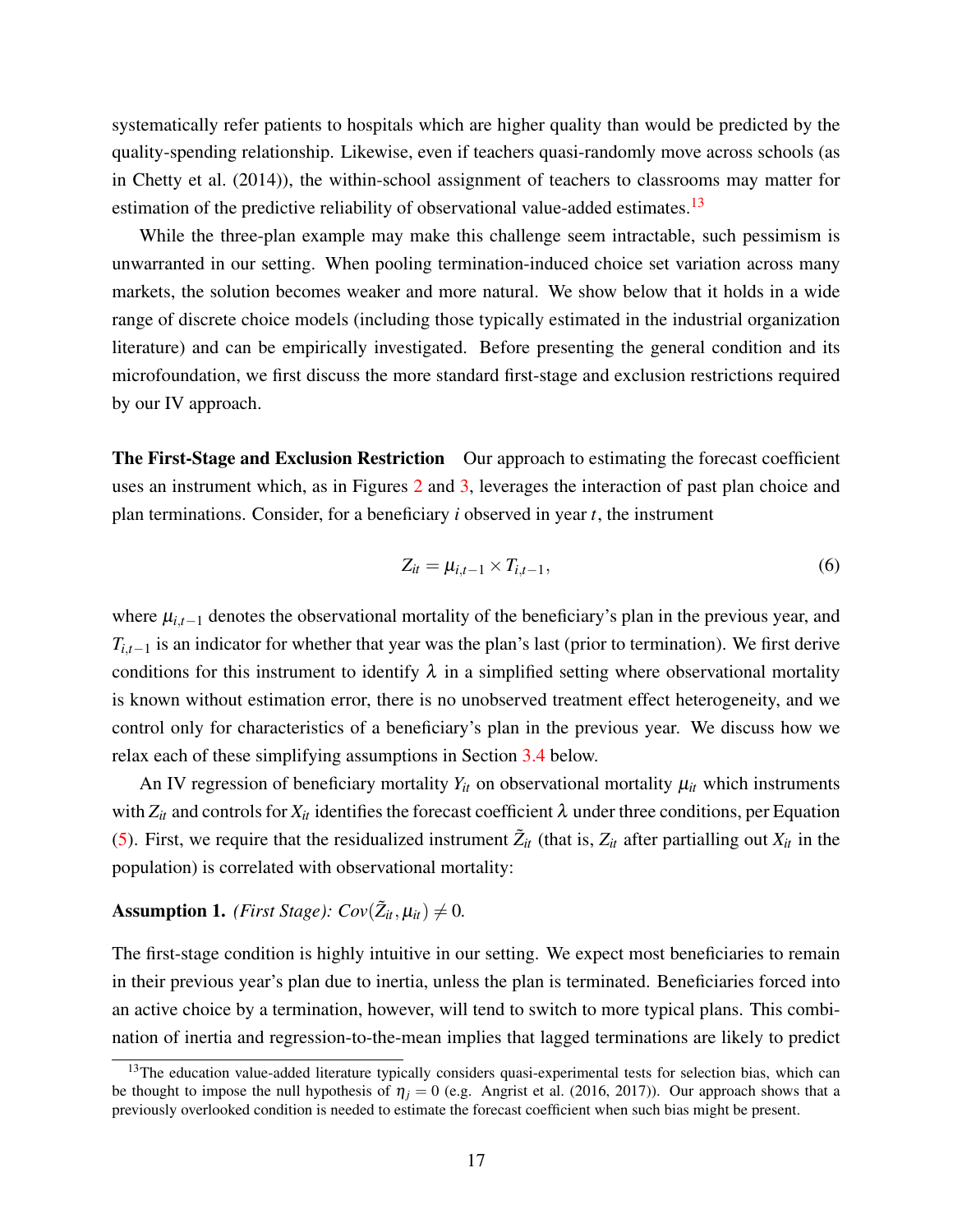the observational mortality of year *t* choices differentially depending on lagged observational mortality, so that  $\tilde{Z}_{it}$  and  $\mu_{it}$  are negatively correlated. Such negative correlation is shown in Figure [2,](#page-12-1) where terminated enrollees in below-median (above-median) observational mortality plans saw an increased (decreased) observational mortality of their enrolled plan in the following year.

The second condition is a standard exclusion restriction: that  $Z_{it}$  is conditionally uncorrelated with unobserved beneficiary health  $\varepsilon_{it}$ .

# <span id="page-18-0"></span>**Assumption 2.** *(Exclusion):*  $Cov(\tilde{Z}_{it}, \varepsilon_{it}) = 0$ *.*

As-good-as-random assignment of plan terminations is sufficient, but not necessary for this condition to hold. Since *Zit* is given by the interaction of terminations and lagged observational mortality, and since both  $Z_{it}$  and  $X_{it}$  only vary at the lagged plan level, we only require that any relationship between observational mortality and the average unobserved health of a plan's beneficiaries is the same for terminated and non-terminated plans. Formally, we can evaluate Assumption [2](#page-18-0) in terms of the infeasible plan-level difference-in-differences regression,

<span id="page-18-2"></span>
$$
\bar{\varepsilon}_{jt} = \phi_Z \left( \mu_j \times T_{j,t-1} \right) + X'_{j,t-1} \phi_X + e_{jt},\tag{7}
$$

where  $\bar{\varepsilon}_{it} = E[\varepsilon_{it} | D_{i,i-1} = 1]$  denotes the average unobserved health among beneficiaries previously enrolled in plan *j* and  $X_{j,t-1}$  includes the lagged plan characteristics in  $X_{it}$ . Appendix [C.2](#page-55-0) shows that  $Cov(\tilde{Z}_{it}, \varepsilon_{it}) = 0$  if and only if  $\phi_Z = 0$  in the version of this regression that weights by lagged market shares. Since  $T_{j,t-1}$  is included in  $X_{j,t-1}$ , this formulation of Assumption [2](#page-18-0) makes clear that we allow both for terminated and non-terminated plans to enroll beneficiaries of systematically different unobserved health, and for plan terminations to have direct disruption effects. We only require that this imbalance or effect is not systematically related to the observational mortality measure.<sup>[14](#page-18-1)</sup> The similarity of the pre-period mortality in Figure [3](#page-13-0) supports the stronger version of Assumption [2](#page-18-0) in our setting; we develop and apply additional falsification tests of the sufficient exclusion restriction in Section [4.1](#page-22-1) below.

The Fallback Condition The third identification condition we consider is novel, and follows the above intuition regarding fallback plans. Even when terminations are as-good-as-randomly assigned (satisfying Assumption [2\)](#page-18-0), consumers are not randomly assigned to fallback plans after terminations. Imbalance in the forecast residual  $\eta_i$  must thus be ruled out for  $Z_{it}$  to identify  $\lambda$ :

<span id="page-18-1"></span> $14$ To see when this condition might fail, suppose that terminations among low observational mortality plans occur because population health appears to be systematically worsening but terminations among high observational mortality plans occur because of exogenous financial shocks. In this case, we might wrongly conclude that a relative decline in health among cohorts in terminated, low-mortality plans was due to those beneficiaries being reassigned to mediummortality plans, and not because health was worsening among that population. The balance tests discussed below suggest such a story is unlikely in our setting.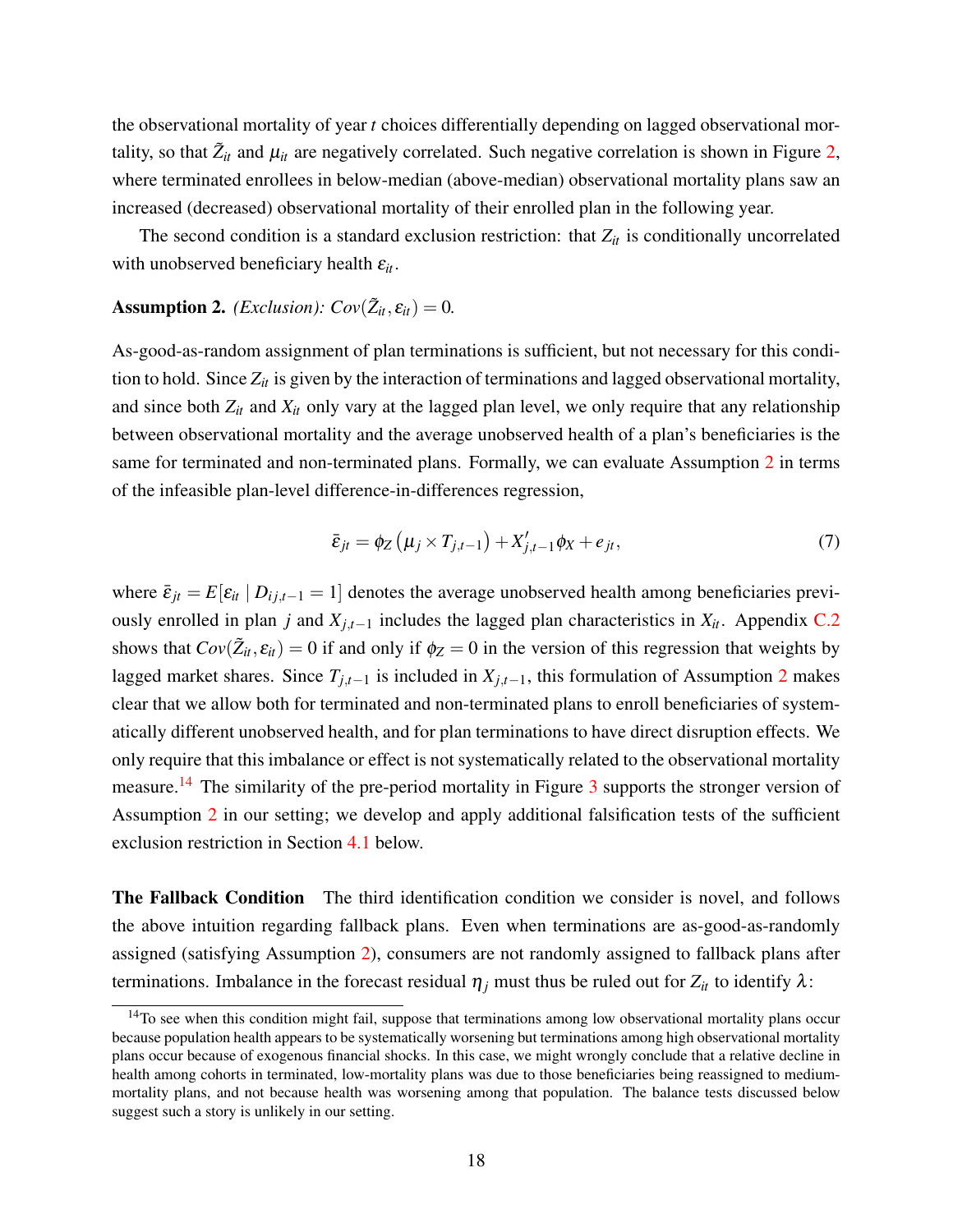# <span id="page-19-0"></span>**Assumption 3.** *(Fallback):*  $Cov(\tilde{Z}_{it}, \eta_{it}) = 0$ .

Recall that  $\eta_{it} = \sum_j D_{ijt} \eta_j$  is the unobserved forecast residual of the plan that consumer *i* selects in period *t*. For the instrument to be relevant,  $\tilde{Z}_{it}$  must be correlated with plan choice  $D_{ijt}$  so asgood-as-random assignment with respect to  $\eta_j$  does not guarantee that  $\tilde{Z}_{it}$  is uncorrelated with  $\eta_{it}$ . Consumers in terminated plans may subsequently make systematically different choices than those in non-terminated plans, in a manner that induces correlation between  $\tilde{Z}_{it}$  and  $\eta_{it}$ . Assumption [3](#page-19-0) rules this correlation out, requiring fallback choices to be "typical" in a particular sense.

Interpreting Assumption [3](#page-19-0) can be challenging because  $\eta_{it}$  is not structural. It instead arises from the statistical Equation [\(4\)](#page-14-2) and the potentially complex realizations of consumer choices and health which give rise to  $\mu_j$ . We take two approaches to better understand the fallback condition. First, we give a plan-level interpretation analogous to Equation [\(7\)](#page-18-2). Second, we microfound the fallback condition by asking what restrictions on consumer choices of plans would lead it to hold.

The fallback condition can be viewed (as with Assumption [2\)](#page-18-0) as restricting the relationship between observational mortality and a particular plan-level unobservable to be similar across terminated and non-terminated plans. Specifically, Assumption [3](#page-19-0) restricts a plan-level difference-indifferences regression which replaces  $\bar{\varepsilon}_{jt}$  in Equation [\(7\)](#page-18-2) with  $\bar{\eta}_{jt} = E[\eta_{it} | D_{ij,t-1} = 1]$ . For the fallback condition to hold, the interaction of observational mortality  $\mu_j$  and lagged plan termination  $T_{j,t-1}$  must not predict  $\bar{\eta}_{jt}$  conditional on the controls. This, in turn, says that the conditional relationship between  $\mu_j$  and the average  $\eta_j$  of beneficiaries previously enrolled in terminated and non-terminated plans must be the same. This plan-level interpretation gives some intuition for the behavioral restrictions that might be sufficient. The fallback condition requires the first- and second-choice plans of consumers (i.e. the choices made before and after termination) to be similar, in terms of the relationship between the predictable dimension of plan quality  $\mu_i$  and the unpredictable dimension  $\eta_j$ . Since the first-choice  $\mu_j$  and  $\eta_j$  are uncorrelated by definition, the fallback condition requires that this lack of correlation remains as consumers switch from their first-choice plan to their second-choice plan. The fallback condition should hold when consumers, after terminations, make similar choices from the remaining plans as new consumers in the market.

Microfounding the fallback condition requires behavioral restrictions on underlying consumer choice, since Assumption [3](#page-19-0) is not ensured by as-good-as-random assignment of plan terminations. Appendix [C.3](#page-56-0) formalizes this intuition with a discrete choice model that satisfies the fallback condition. The simplest version of the model assumes that consumers in non-terminated plans are fully inertial, while consumers in terminated plans make an unrestricted choice that maximizes their latent utility  $U_{ijt}$ . We show that the fallback condition holds provided the IV control vector  $X_{it}$  includes any lagged chararacteristics of plans that lead to persistent unobserved heterogeneity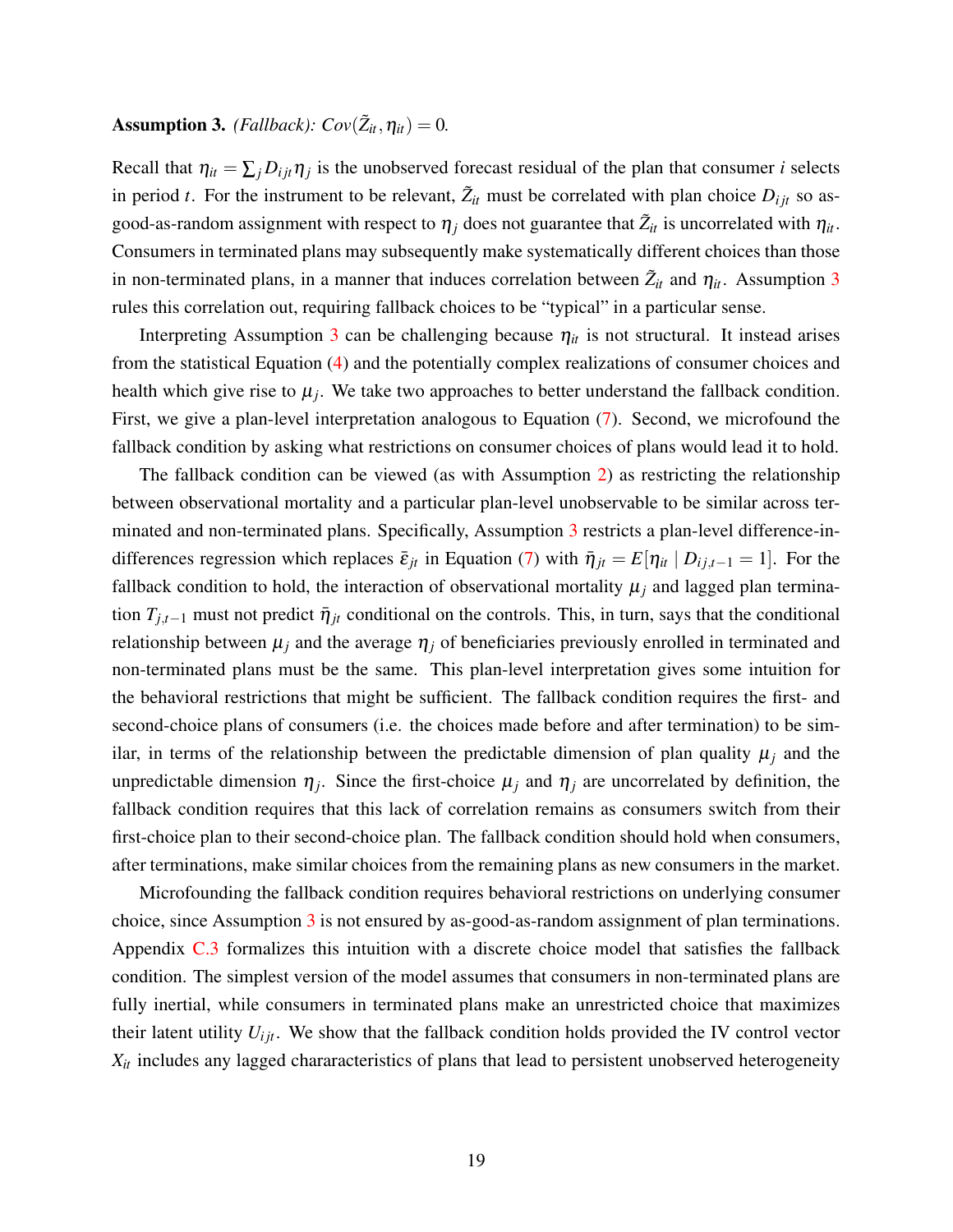in choice. Suppose, for example, that consumer utility has the form

<span id="page-20-0"></span>
$$
U_{ijt} = \alpha'_{it} W_{jt} + \xi_j + u_{ijt},
$$
\n(8)

where  $\alpha_i$  captures potentially heterogeneous preferences over observed plan characteristics  $W_{jt}$ ,  $\xi_j$ denotes a fixed plan unobservable, and  $u_{ijt}$  captures unobserved idiosyncratic time-varying planspecific preferences. We show in Appendix  $C.3$  that the fallback condition holds in this model (absent any functional form assumptions) when  $\alpha_{it}$  is either fixed across consumers or idiosyncratic over time. For general  $\alpha_{it}$ , we show that the fallback condition holds provided flexible transformations of lagged plan characteristics are controlled for: namely, when one conditions on the characteristics of plans over which consumers exhibit heterogeneous and persistent preferences. Similar logic can be extended outside the utility model of Equation [\(8\)](#page-20-0): in Appendix [C.3](#page-56-0) we discuss how any controls sufficient to capture persistent heterogeneity in plan choice probabilities can be included to satisfy Assumption [3](#page-19-0) more generally.

The microfoundation suggests that the novel fallback condition is likely to hold in discrete choice specifications that are commonly estimated in both canonical and recent papers in the industrial organization literature. For example, Equation [\(8\)](#page-20-0) is the classic random-coefficient model of demand for differentiated products used in [Berry et al.](#page-42-7) [\(1995\)](#page-42-7). More recently, [Allende](#page-42-8) [\(2019\)](#page-42-8) employs a model in this class when estimating school value-added. That said, there exist choice specifications that would violate the fallback condition. Assumption [3](#page-19-0) could fail if, for example, termination-induced changes in preferences cause consumers to select plans differently.<sup>[15](#page-20-1)</sup>

The microfoundation of the fallback condition has two implications for our IV approach. First, when estimating the MA forecast coefficient it may be important to control for lagged plan characteristics over which consumers may have persistent heterogeneous preferences. We include such controls in our baseline specification, as discussed below. Second, as with the conventional exclusion restriction, the fallback condition may be investigated empirically. Assumption [3](#page-19-0) asserts that the forecast error of a beneficiary's plan,  $\eta_{it}$ , is conditionally uncorrelated with the instrument  $\tilde{Z}_{it}$ . We do not observe this residual directly, just as we do not observe the beneficiary residual  $\varepsilon_{it}$  which enters Assumption [2.](#page-18-0) However, just as standard IV falsification tests can investigate whether the instrument is correlated with observable proxies for such  $\varepsilon_{it}$ , we can construct and test for instrument balance on an observable proxy for  $\eta_{it}$ . Intuitively, we would check whether the observable characteristics of a beneficiary's fallback plans have a differential relationship with the observational mortality of her previous plan, across those previously enrolled in terminated and

<span id="page-20-1"></span><sup>&</sup>lt;sup>15</sup>Suppose, for example, that consumers in terminated high observational mortality plans learn to better identify plans with low  $\beta_j$  when forced to make an active choice. These consumers might choose plans with systematically smaller  $\eta_i$  following terminations; consequently, we may overstate the forecast coefficient by attributing a consumer's change in mortality to  $\mu_j$  instead of  $\eta_j$ . The tests we discuss below suggest such a story is unlikely in our setting.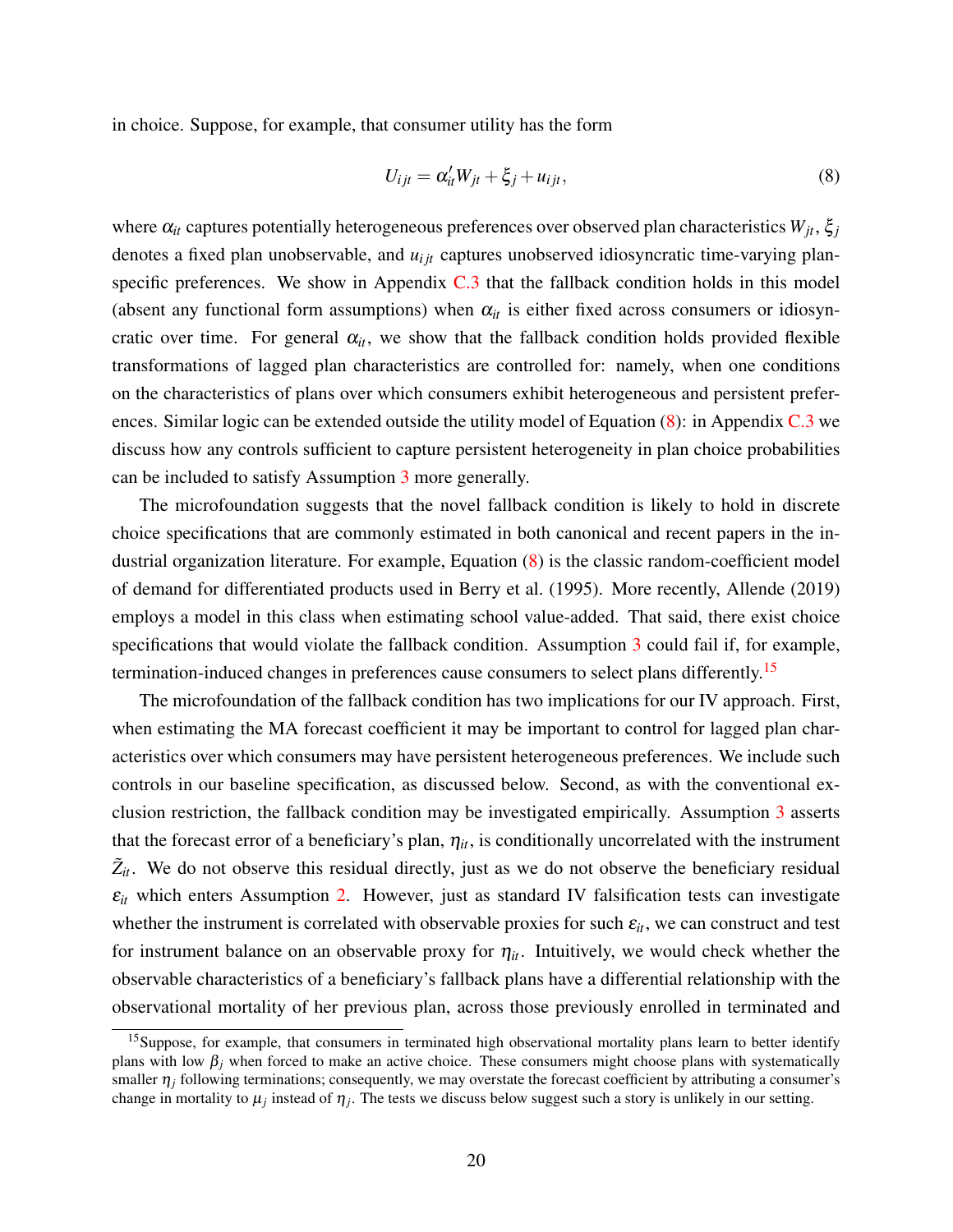non-terminated plans. We conduct this test in the MA setting below.

#### <span id="page-21-0"></span>3.4 Extensions

We consider four extensions to our basic econometric framework before bringing it to the data. First, we note that while we have derived the first-stage, exclusion, and fallback conditions for an IV regression involving  $\mu_j$ , in practice the observational mortality of each plan is not known and must be estimated. We show in Appendix  $C.4$  how each of these conditions extend to the case where  $\mu_j$  is replaced with an empirical Bayes posterior mean of observational mortality  $\mu_j^*$ . The untestable exclusion restriction is unchanged in this case, while the feasible IV regression fallback condition is satisfied under the same microfoundation we considered above. Importantly, we continue to estimate the same forecast coefficient  $\lambda$  with the feasible IV regression as we would if observational mortality were known, although increased estimation error in  $\mu_j^*$  is likely to reduce power. In practice the issue of estimating  $\mu_j$  should be of little empirical consequence in our setting, since the typical plan in our sample has thousands of enrollees and the typical shrinkage coefficient is correspondingly close to one (see Appendix Figure [A2\)](#page-47-0).

Second, we note that we simplified the exposition by only considering an IV regression with lagged plan-level controls, of the form  $X_{it} = \sum_j X_{j,t-1} D_{ij,t-1}$ . This restriction also allows for controls at a level higher than plan, such as county-by-year fixed effects. In practice we further include controls that vary at the beneficiary level (such as demographics) in some IV specifications. When not necessary for identification, we expect such controls to absorb residual variation in beneficiary mortality and potentially yield precision gains.

Third, in Appendix [C.5](#page-59-0) we show how our framework can accommodate unobservable selection on heterogeneous treatment effects. Our core argument proceeds similarly, although we require a further condition on unobserved selection on treatment effects. The new condition requires that any relationship between the degree of such Roy selection and observational mortality is again the same among consumers in terminated and non-terminated plans. Below we probe the role of treatment effect heterogeneity by allowing plan effects to vary by observables.

Finally, we note that while we have derived first-stage, exclusion, and fallback conditions for the purposes of estimating the forecast coefficient  $\lambda$ , analogous conditions can be imposed to estimate the coefficient from regressing plan effects  $\beta_j$  on any plan observable  $W_j$ . The first stage for an instrument of the form  $Z_{it} = W_{i,t-1} \times T_{i,t-1}$  (where  $W_{i,t-1} = \sum_j W_j D_{i,j,t-1}$ ) continues to derive power from a combination of plan choice inertia and termination-induced regression-to-the-mean; the exclusion restriction is analogous to Assumption [2,](#page-18-0) and the appropriate fallback condition continues to hold under our choice model microfoundation. We use this extension in Section [5](#page-29-0) to study the observable correlates of plan quality, such as premiums and star ratings. We also show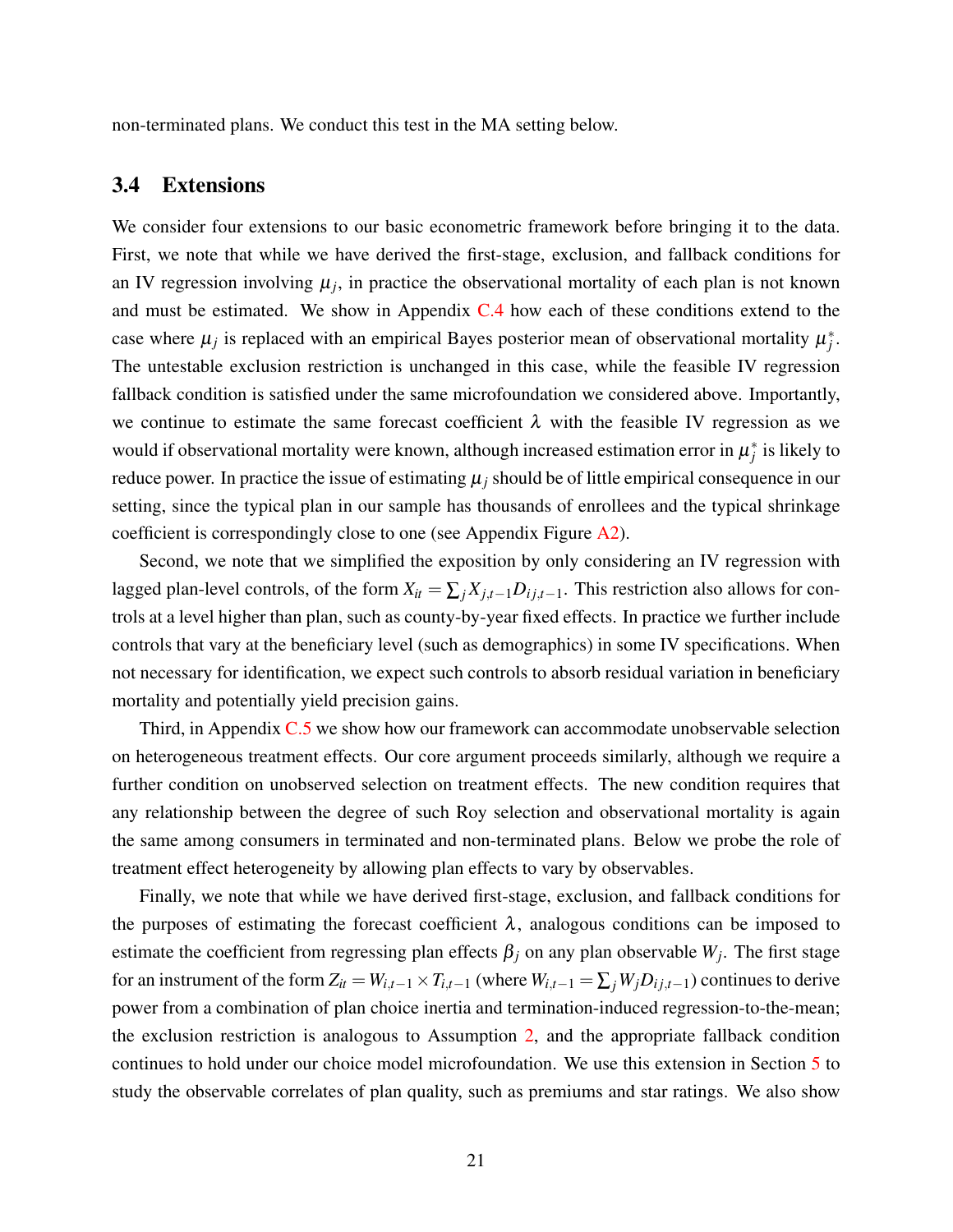how our IV framework can be used to bound the implicit willingness to pay for plan quality using the association between plan mortality effects and premium-adjusted market shares.

# <span id="page-22-0"></span>4 Results

#### <span id="page-22-1"></span>4.1 Tests of Assumptions

We first investigate Assumption [1](#page-17-1) by showing that termination-induced changes to consumers' choice sets lead to predictable changes in the observational mortality of the plan in which they subsequently enroll. We show this by estimating an OLS first-stage regression of:

<span id="page-22-3"></span>
$$
\mu_{it} = \pi_Z Z_{it} + X_{it}' \pi_X + v_{it},\tag{9}
$$

where again  $\mu_{it}$  denotes the plan observational mortality for beneficiary *i* at time *t* and  $Z_{it} = \mu_{i,t-1} \times$  $T_{i,t-1}$  is the interaction of lagged plan observational mortality and an indicator for lagged plan termination. To explore robustness, we sometimes replace the linear interaction with more flexible alternatives, such as interactions of percentiles of lagged observational mortality and lagged plan terminations. The baseline control vector  $X_{it}$  includes county-by-year fixed effects (such that we only exploit variation within choice sets), year- and county-specific termination main effects (to allow for flexible direct effects) and flexible interactions of lagged plan type, lagged observational mortality, and lagged plan size and market shares (to allow for a weakened fallback condition).<sup>[16](#page-22-2)</sup> In some specifications we also include controls for beneficiary demographics (age in 5-year bands, sex, race and dual-eligibility status). We cluster standard errors at the county level, allowing for arbitrary correlation in the regression residual across different beneficiaries, plans, and years.

First-stage coefficient estimates are reported in Panel A of Table [2.](#page-23-0) The finding of  $\pi$ <sub>Z</sub> < 0 is consistent with a combination of inertia and regression-to-the-mean in MA plan choice, first documented in Figure [2.](#page-12-1) Beneficiaries enrolled in high- or low-mortality plans that are terminated in year *t* −1 tend to choose plans in year *t* which are more typical in terms of observational mortality, relative to the mostly inertial beneficiaries in non-terminated plans; consequently,  $\tilde{Z}_{it}$  and  $\mu_{it}$  are negatively correlated. In column 1, we estimate a termination-induced regression-to-the-mean of -0.35, implying that a consumer in a one percentage point higher observational mortality plan in the previous period switches to a plan with 0.35 percentage points lower observational mortality in the period following termination, relative to a consumer in a similarly high-mortality plan that does not terminate. Column 2, corresponding more directly to Figure [2,](#page-12-1) shows that the termination of an above-median observational mortality plan in year *t* − 1 induces a differential reduction in

<span id="page-22-2"></span><sup>&</sup>lt;sup>16</sup>Plan type distinguishes traditional Medicare from several private alternatives: health maintenance organizations, local and regional preferred provider organizations, private fee-for-service plans, and demonstration plans.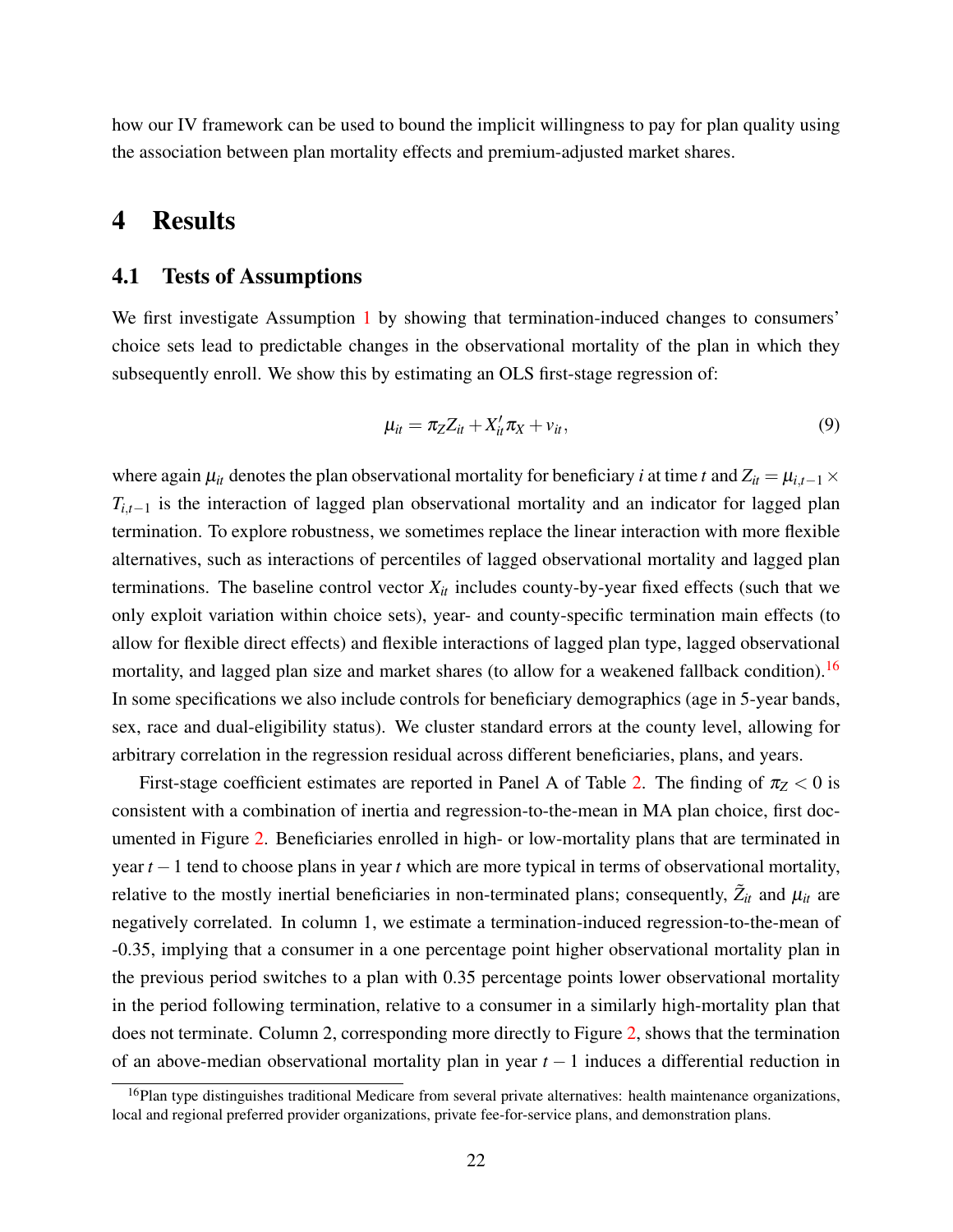<span id="page-23-0"></span>

|                                        | (1)            | (2)                 |
|----------------------------------------|----------------|---------------------|
| Dep. Var.: Observational Mortality     | A. First Stage |                     |
| Instrument                             | $-0.349$       | $-0.0055$           |
|                                        | (0.037)        | (0.0011)            |
| <b>F</b> Statistic                     | 89.6           | 24.3                |
|                                        |                | <b>B.</b> Exclusion |
| Dep. Var.: Predicted Mortality         |                |                     |
| Instrument                             | 0.042          | $-0.0003$           |
|                                        | (0.029)        | (0.0007)            |
| Dep. Var.: Predicted Forecast Residual |                | C. Fallback         |
| Instrument                             | 0.002          | $-0.0001$           |
|                                        | (0.002)        | (0.0001)            |
| Specification                          | Linear         | Median              |
| Demographic Controls                   | N <sub>0</sub> | N <sub>0</sub>      |
| N Beneficiary-Years                    |                | 15,012,189          |

#### Table 2: Tests of Assumptions

Notes: Panel A of this table is based on estimation of Equation [\(9\)](#page-22-3) and presents the OLS coefficient in a first-stage regression of observational mortality on the instrument. Panel B replaces observational mortality as the dependent variable with a prediction of one-year mortality based on beneficiary demographics. Panel C uses as the dependent variable a prediction of the forecast residual based on plan characteristics. In column 1 the instrument is the interaction of lagged plan observational mortality and a lagged plan termination indicator. In column 2 the instrument is the interaction of an indicator for above-median lagged plan observational mortality and a lagged plan termination indicator. In all specifications, we control for the lagged plan observational mortality and termination main effects, county-by-year fixed effects, year- and county-specific termination effects, and interactions of lagged plan characteristics (as described in the text). Standard errors are clustered by county and reported in parentheses.

the observational mortality of year *t* plans of 0.55 percentage points, relative to a termination of a below-median observational mortality plan. Both specifications yield high first-stage F statistics, confirming the relevance of our instrument (Assumption [1\)](#page-17-1).

Panel A of Figure [4](#page-24-0) illustrates the first-stage relationship by replacing the linear instrument in Equation [\(9\)](#page-22-3) with one based on deciles of lagged observational mortality (and including decile main effects). We then use this specification to plot the contemporaneous plan observational mortality of enrollees who, in the previous year, were enrolled in plans of different deciles of observational mortality that did and not terminate. The figure shows that while lagged plan observational mortality predicts current plan observational mortality among both groups, the relationship is much flatter for terminated plans. The flattening again reflects the combination of inertia and regressionto-the-mean in plan choice that yields negative first-stage coefficients in Panel A of Table [2.](#page-23-0)

We next build support for the IV exclusion restriction (Assumption [2\)](#page-18-0) by testing whether the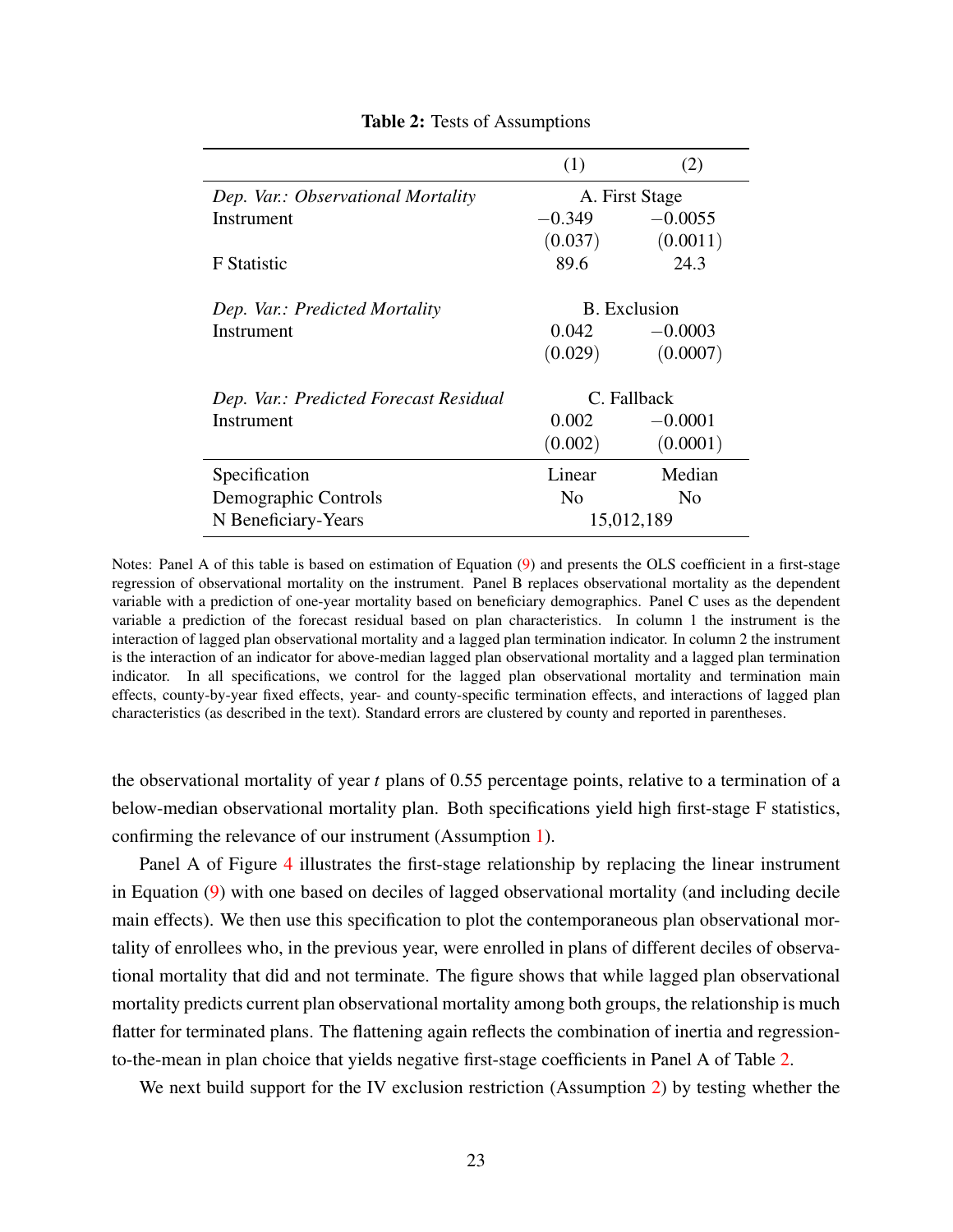<span id="page-24-0"></span>

Figure 4: Graphical Tests of Assumptions and the Reduced Form

Notes: This figure illustrates the three assumptions in our IV approach and the IV reduced form. Panel A shows average observational mortality by deciles of lagged observational mortality among non-terminated and terminated plans, controlling for county-by-year fixed effects and other observables in our baseline specification. Panel B shows the corresponding averages of predicted one-year mortality given omitted beneficiary demographics (age, sex, race, and dual-eligible status). Panel C shows the corresponding averages of a predicted forecast residual given omitted plan characteristics (star ratings, premiums, MLRs, and an indicator for donut hole coverage). Panel D shows the corresponding averages of one-year mortality. Points are the average of each left-hand side variable in deciles of lag plan observational mortality combined with the decile-specific termination effects estimated from specifications of the form of Equation [\(9\)](#page-22-3), with controls as in Table [2,](#page-23-0) including decile main effects. Coefficients are normalized to remove termination main effects.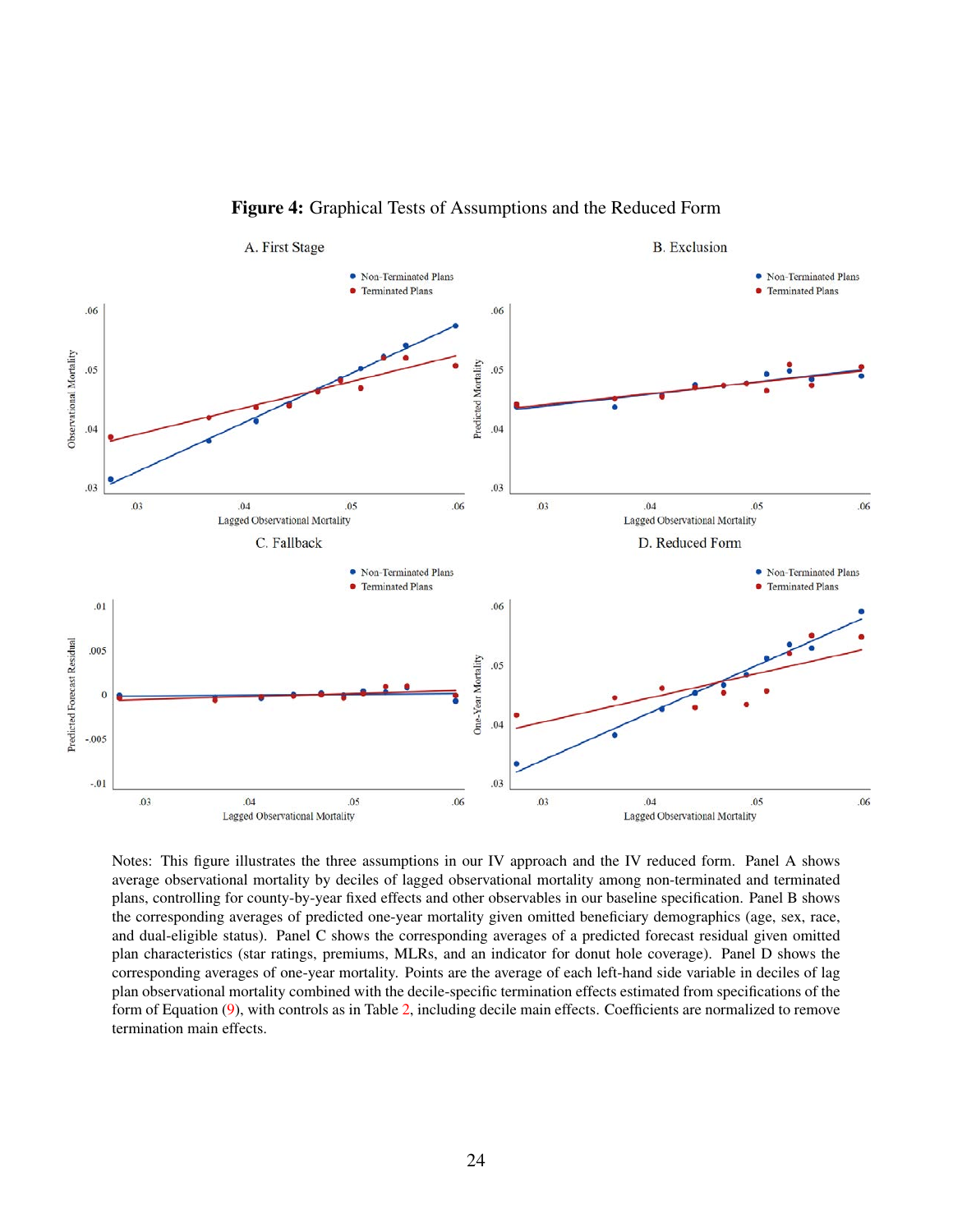instrument predicts observable differences in beneficiary health. We replace the observational mortality outcome in Equation [\(9\)](#page-22-3) with a prediction of one-year beneficiary mortality, obtained from a regression of one-year mortality on dummies for 5-year age bands, sex, race, and dualeligibility fixed effects (see Appendix Table [A3](#page-51-0) for model estimates). The results are in Panel B of Table [2.](#page-23-0) In contrast to the large and significant first-stage effects in Panel A, we cannot reject the null of instrument balance on predicted beneficiary mortality. With the baseline linear specification we obtain an insignificant coefficient of 0.042, while in the median specification we obtain an insignificant coefficent of -0.0003. Both of these estimates are more than an order of magnitude smaller than the corresponding first-stage estimates, with the linear specification coefficient of opposite sign. Finding balance for our instrument on predicted mortality is not surprising in light of the motivating Figure [3,](#page-13-0) which shows a lack of imbalance of terminations on lagged mortality. Appendix Figure [A3](#page-48-0) further shows that our instrument is balanced on average CMS risk scores, which attempt to predict enrollee costs based on demographics and diagnoses and are available for a subset of plan-years in our data.<sup>[17](#page-25-0)</sup> All three findings are consistent with Assumption [2.](#page-18-0)

Panel B of Figure [4](#page-24-0) illustrates the predicted mortality regressions by replacing the observational mortality measure in Panel A. We plot the average predicted mortality among terminated and nonterminated plans at different deciles of lagged observational mortality. In contrast to the clear first-stage effect, there is no differential trend in predicted mortality for terminated versus nonterminated plans. Any differential trend in the actual mortality of beneficiaries in terminated and non-terminated plans is therefore unlikely to be due to pre-existing differences in their health.

Finally, we build support for the novel fallback condition (Assumption [3\)](#page-19-0) by testing whether our instrument predicts an observable proxy for the forecast residual  $\eta_i$ . We construct the proxy by first regressing observational mortality on a set of observable plan characteristics (plan star ratings, premiums, medical loss ratios, and an indicator for donut hole coverage). We then take the residual from projecting the fitted values from this regression (as an observable proxy of  $\beta_j$ ) on  $\mu_j$ . This residual yields an observable proxy for  $\eta_j$ , and thus of  $\eta_i = \sum_j \eta_j D_{ij}$  given a beneficiary's plan. Panel C of Table [2](#page-23-0) reports the resulting instrument coefficients from replacing the outcome in Equation [\(9\)](#page-22-3) with this proxy. As in Panel B, where we effectively constructed a proxy for the relevant beneficiary unobservable  $\varepsilon$ <sub>*i*</sub>, we cannot reject the null of instrument balance on our proxy for the relevant plan unobservable. The linear specification yields an insignificant coefficient of 0.002, while with the median specification yields an insignificant coefficient of -0.0001.

Panel C of Figure [4](#page-24-0) illustrates these predicted forecast residual regressions by replacing the predicted mortality measure in Panel B. As before, we see no systematic relationship between terminations and the predicted enrollee unobservable at any decile of lagged observational mortality. This

<span id="page-25-0"></span> $17$ The corresponding median specification from Table  $2$  for this observable proxy for beneficiary health gives an insignificant coefficient of 0.022 with a county-clustered standard error of 0.014.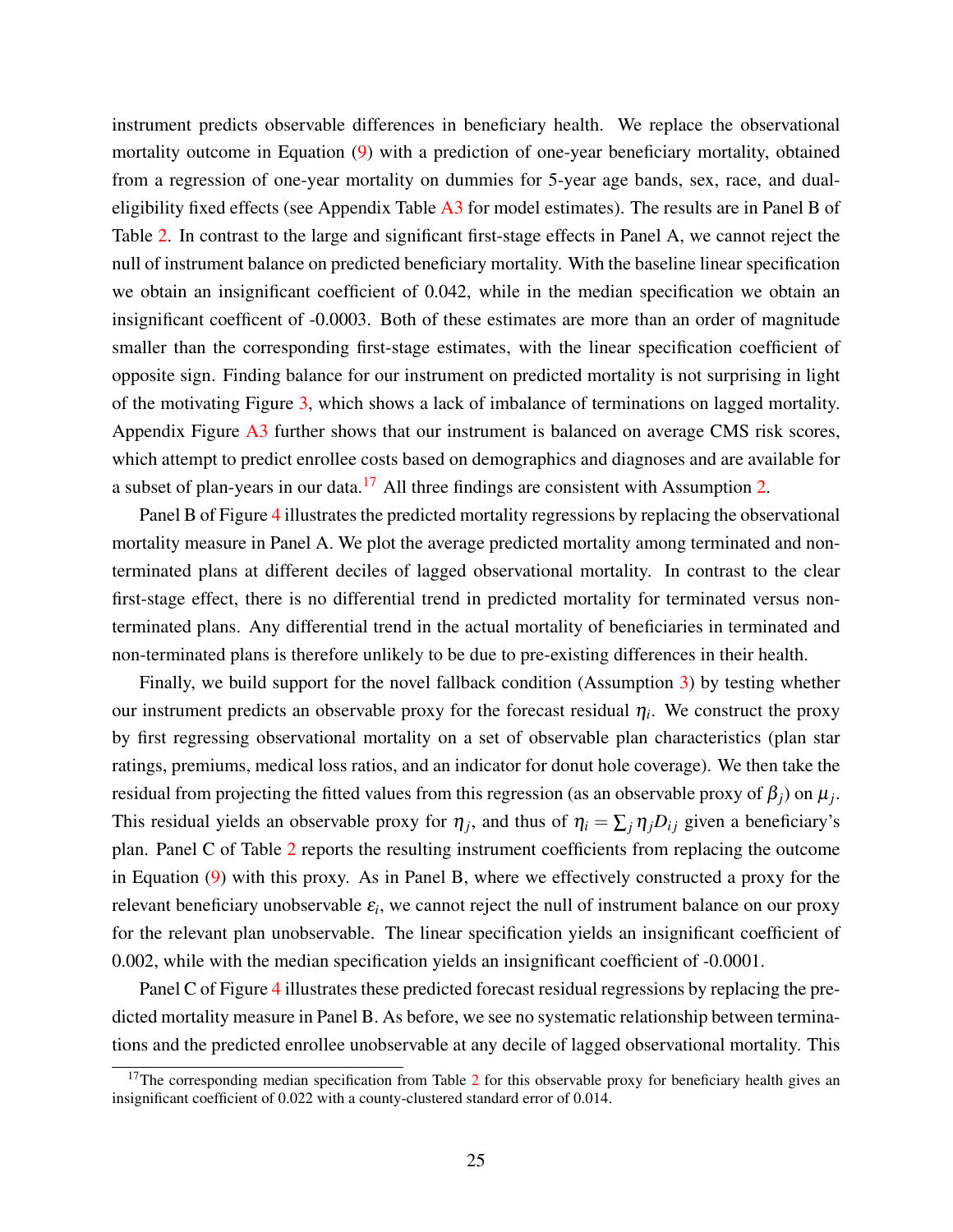result builds confidence in our third and final identification condition, suggesting that terminationinduced changes in observational mortality can be related to termination-induced changes in actual mortality to estimate the MA forecast coefficient. We next present these IV estimates.

#### <span id="page-26-1"></span>4.2 Forecast Coefficient Estimates

Table [3](#page-27-0) reports first-stage, reduced-form, and second-stage estimates for our main IV specification. These estimates are obtained from a second stage regression of

<span id="page-26-0"></span>
$$
Y_{it} = \lambda \mu_{it} + X_{it}' \gamma_X + \varepsilon_{it} + \eta_{it}, \qquad (10)
$$

and a first stage given by Equation  $(9)$ . The reduced form replaces the observational mortality outcome in Equation  $(9)$  with the actual mortality outcome in Equation  $(10)$ . The second-stage coefficient  $\lambda$  estimates the observational mortality forecast coefficient under Assumptions [1](#page-17-1)[–3.](#page-19-0) As before, we use both this linear specification and an alternative specification which replaces the instrument with one constructed from an above-median lag observational mortality indicator. We also report two specifications for the control vector  $X_{it}$ ; one which mirrors the tests of our assumptions, and a second which adds beneficiary demographics (age, sex, race, and dual-eligible status). Given the balance of our instrument on these beneficiary observables, via the predicted mortality measure above, we do not expect the inclusion of these controls to meaningfully affect the IV estimates (though it may increase their precision).

Panel A of Table [3](#page-27-0) replicates the first-stage results reported in Panel A of Table [2](#page-23-0) and confirms that these change little when we add the demographic controls. Panel B shows the corresponding reduced-form estimates from the same specifications. We find reduced-form coefficients of -0.34 and -0.39 for the linear specification (without and with demographic controls) and of -0.0068 and -0.0065 for the median specification. Each of these estimates are quite similar to the corresponding first-stage coefficients, reflecting the pattern first shown in Figures [2](#page-12-1) and [3:](#page-13-0) terminations tend to shift observational mortality and realized mortality by similar amounts.

Panel C of Table [3](#page-27-0) shows that the similarity of first-stage and reduced-form effects yields high forecast coefficient estimates, in the range of 0.99–1.23, with standard errors in the range of 0.19– 0.35. The point estimates are again similar with and without baseline demographic controls, which indeed tend to reduce the standard errors. The median specification yields a slightly higher forecast coefficient, although the estimates are not statistically distinguishable. Together, these IV estimates suggest observational mortality is a highly reliable predictor of true mortality effects.

Panel D of Figure [4](#page-24-0) illustrates this finding by plotting reduced-form variation in one-year mortality rates for beneficiaries in terminated and non-terminated plans by deciles of lagged observational mortality. The resulting differential trend (obtained by replacing observational mortality in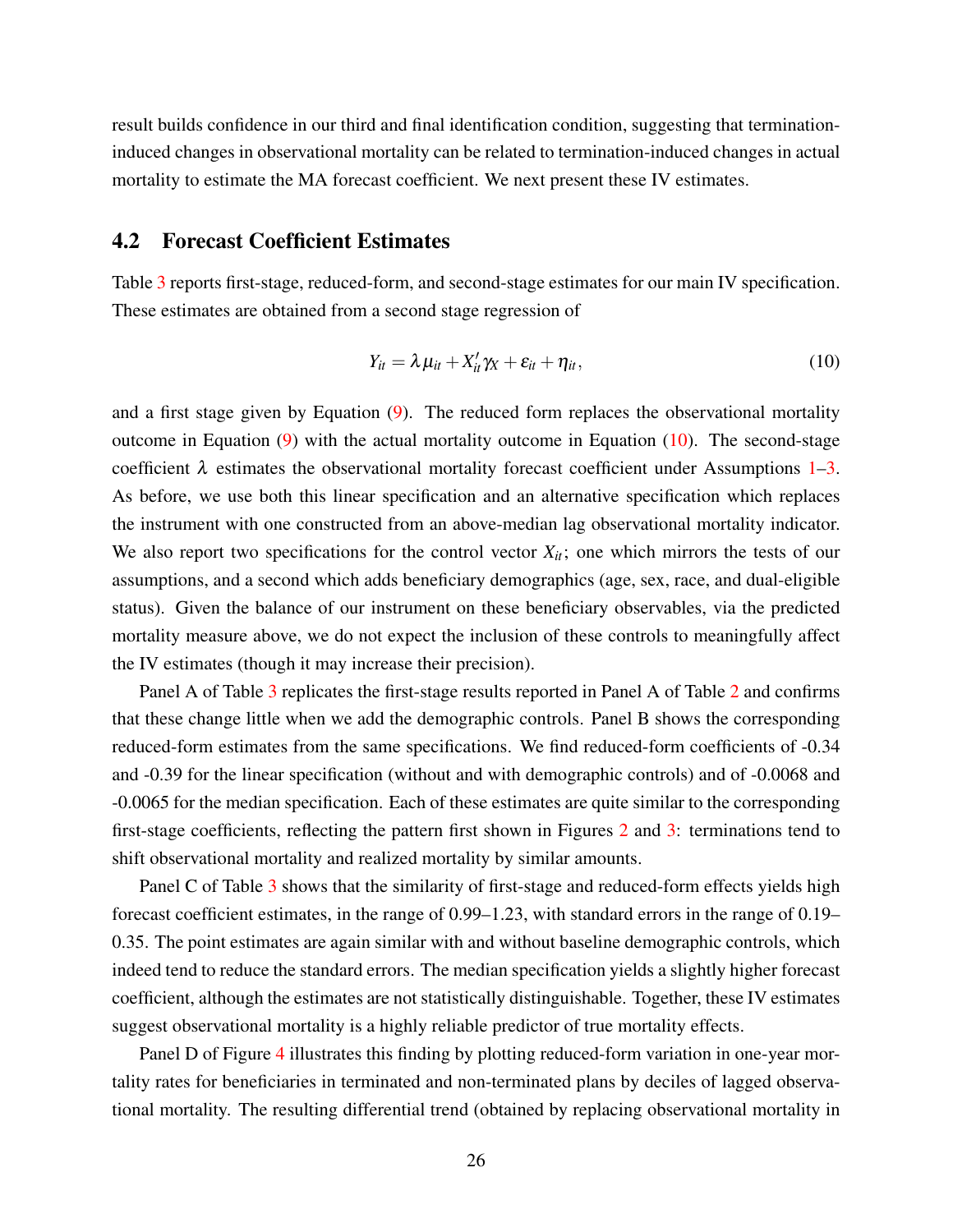<span id="page-27-0"></span>

|                                    | (1)                    | (2)                                    | (3)        | (4)       |
|------------------------------------|------------------------|----------------------------------------|------------|-----------|
| Dep. Var.: Observational Mortality | A. First Stage         |                                        |            |           |
| Instrument                         | $-0.349$               | $-0.0055$                              | $-0.349$   | $-0.0055$ |
|                                    | (0.037)                | (0.0011)                               | (0.037)    | (0.0011)  |
| <b>F</b> Statistic                 | 89.6                   | 24.3                                   | 89.4       | 24.3      |
| Dep. Var.: One-Year Mortality      | <b>B.</b> Reduced Form |                                        |            |           |
| Instrument                         | $-0.344$               | $-0.0068$                              | $-0.386$   | $-0.0065$ |
|                                    | (0.099)                | (0.0024)                               | (0.088)    | (0.0020)  |
| Dep. Var.: One-Year Mortality      |                        | C. Second Stage (Forecast Coefficient) |            |           |
| <b>Observational Mortality</b>     | 0.986                  | 1.230                                  | 1.107      | 1.183     |
|                                    | (0.230)                | (0.353)                                | (0.187)    | (0.310)   |
| Specification                      | Linear                 | Median                                 | Linear     | Median    |
| Demographic Controls               | N <sub>0</sub>         | N <sub>0</sub>                         | Yes        | Yes       |
| N Beneficiary-Years                |                        |                                        | 15,012,189 |           |

Table 3: Forecast Coefficient Estimates

Notes: Panels A and C of this table report first- and second-stage coefficient estimates from Equations [\(9\)](#page-22-3) and [\(10\)](#page-26-0). Panel B reports the corresponding reduced-form coefficients. The dependent variable is observational mortality in Panel A and realized mortality in Panels B and C. In columns 1 and 3 the instrument is the interaction of lagged plan observational mortality and a lagged plan termination indicator. In columns 2 and 4 the instrument is the interaction of an indicator for above-median lagged plan observational mortality and a lagged plan termination indicator. In all specifications, we control for lagged observational mortality and termination main effects, county-by-year fixed effects, year- and county-specific termination effects, and interactions of lagged plan characteristics (as described in the text). Columns 3 and 4 additionally control for beneficiary demographics. Standard errors are clustered by county and reported in parentheses.

Equation [\(9\)](#page-22-3) with actual one-year mortality) strongly mirrors that of the first stage in Panel A, consistent with the finding of a forecast coefficient that is close to one. Lagged observational mortality strongly predicts the subsequent mortality of beneficiaries previously enrolled in non-terminated plans, while the relationship attenuates for beneficiaries previously enrolled in terminated plans (who switch to more typical plans). This finding is striking in contrast to Panel B of Figure [4,](#page-24-0) which shows no such relationship for predicted one-year mortality. Beneficiaries in high- and lowmortality terminated plans appear similar to those in corresponding non-terminated plans until they are induced by terminations to choose more average plans.

#### <span id="page-27-1"></span>4.3 Robustness Checks

We verify the robustness of our forecast coefficient estimates in several exercises summarized in Appendix Table [A4.](#page-52-0) First, we show that the estimates in Table [3](#page-27-0) are unaffected by the removal of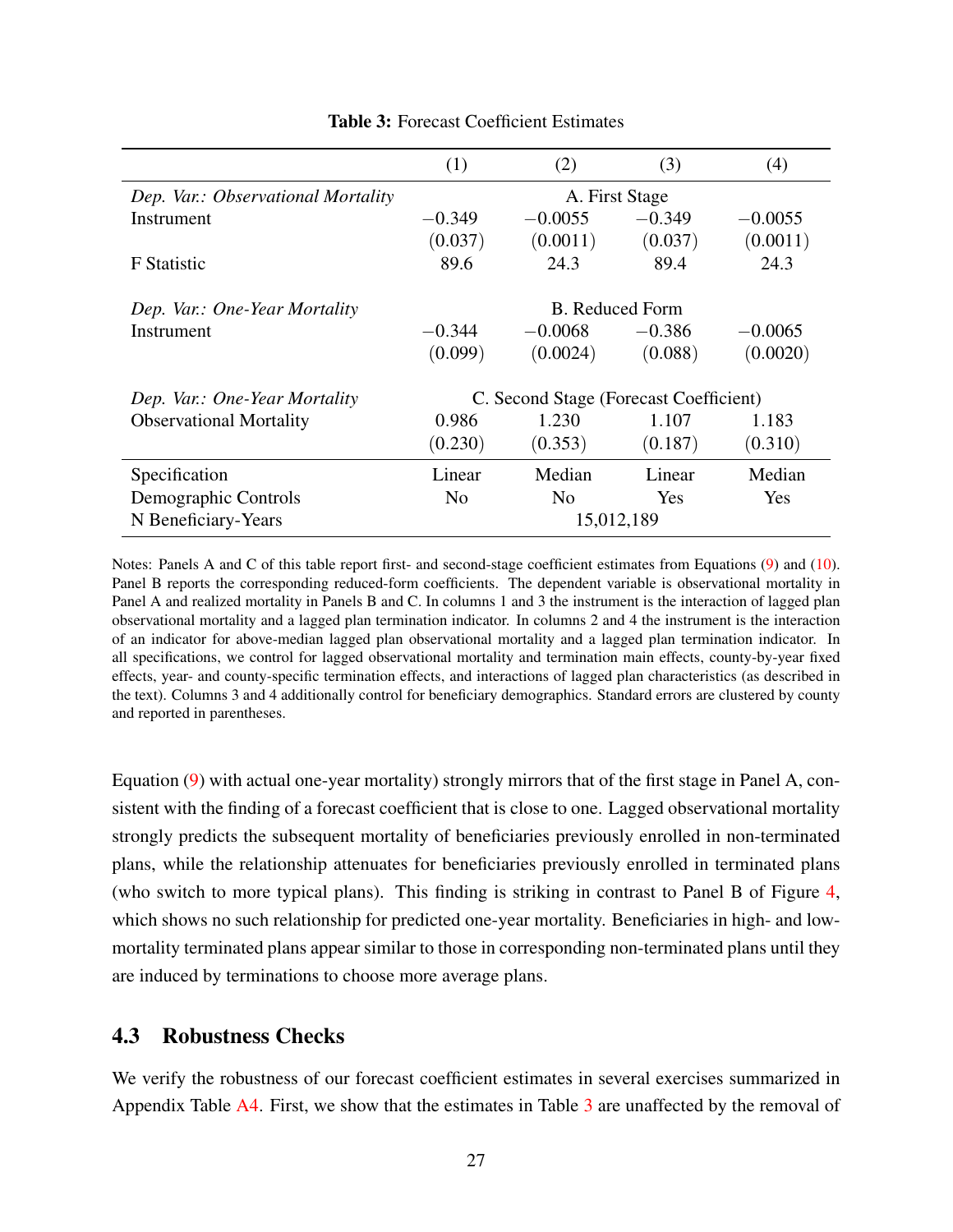counties which do not see a plan termination during our sample period. Panel A of Appendix Table [A4](#page-52-0) shows we obtain similar forecast coefficient estimates of around 1.09–1.15 in this specification, with comparable standard errors. This finding is consistent with the fact that the vast majority of counties see MA plan terminations (see Appendix Figure  $\overline{A}1$ ) and that counties with and without terminations are broadly similar (see Appendix Table [A1\)](#page-49-0).

Second, we verify that similar results are obtained when we drop the minority of beneficiaries who switch from a MA plan to a TM plan (our baseline specification includes comparisons between the majority of MA plans and a single TM plan in each county). While this specification may be biased by selecting on an endogenous variable, we nevertheless obtain similar forecast coefficients in Panel B of Appendix Table [A4](#page-52-0) with confidence intervals containing our baseline estimates.

Third, we show that we obtain similar but less precise estimates when we limit attention to terminations of PFFS plans. [Pelech](#page-45-5) [\(2018\)](#page-45-5) links such terminations to a 2008 policy change which increased PFFS operating costs. Panel C of Appendix Table [A4](#page-52-0) shows that these perhaps more plausibly exogenous plan terminations yield a similar forecast coefficient estimate of 1.15, though with larger standard error of 0.37. The corresponding median specification gives a larger but even more imprecise estimate, with a standard error of 0.78 (and a first-stage F statistic below 10).

Finally, we investigate the role of treatment effect heterogeneity. Panel D of Appendix Table  $A4$  shows that we obtain similar estimates, of around 1.13–1.17, when we exclude dual-eligible beneficiaries from both the IV sample and the sample used to construct the observational mortality measure. Panel E further shows that our results are similar when we allow observational mortality to vary by beneficiary age, estimating Equation [\(1\)](#page-9-1) separately by five-year age bins. This specification yields forecast coefficients of around 1.14–1.15, with smaller standard errors. This robustness is especially striking as age and dual-eligible status appear to drive the majority of selection bias in the most naïve observational mortality estimates, as discussed in Section [2.3.](#page-8-3) The findings suggest either that treatment effect heterogeneity is not first-order in this setting, or that the extension of our framework in Appendix [C.5](#page-59-0) (that accommodates such heterogeneity) is likely to hold.

### 4.4 Interpretation

Taken together, our forecast coefficient estimates suggest that a large proportion of the sizable variation in observational mortality across MA plans reflects the causal impact of plan enrollment. It is worth emphasizing that this finding does not rule out selection bias in observational mortality, in the sense of  $\mu_j \neq \beta_j$ . Instead, our findings imply that  $\mu_j$  is a highly reliable predictor of  $\beta_j$  despite any such selection bias, in that  $\lambda \approx 1$ . One might, for example, expect unobservably sicker beneficiaries to systematically prefer certain plans with more coverage. Our results and framework allow for this possibility: in the microfoundation of our fallback condition (discussed in Appendix  $C.3$ ),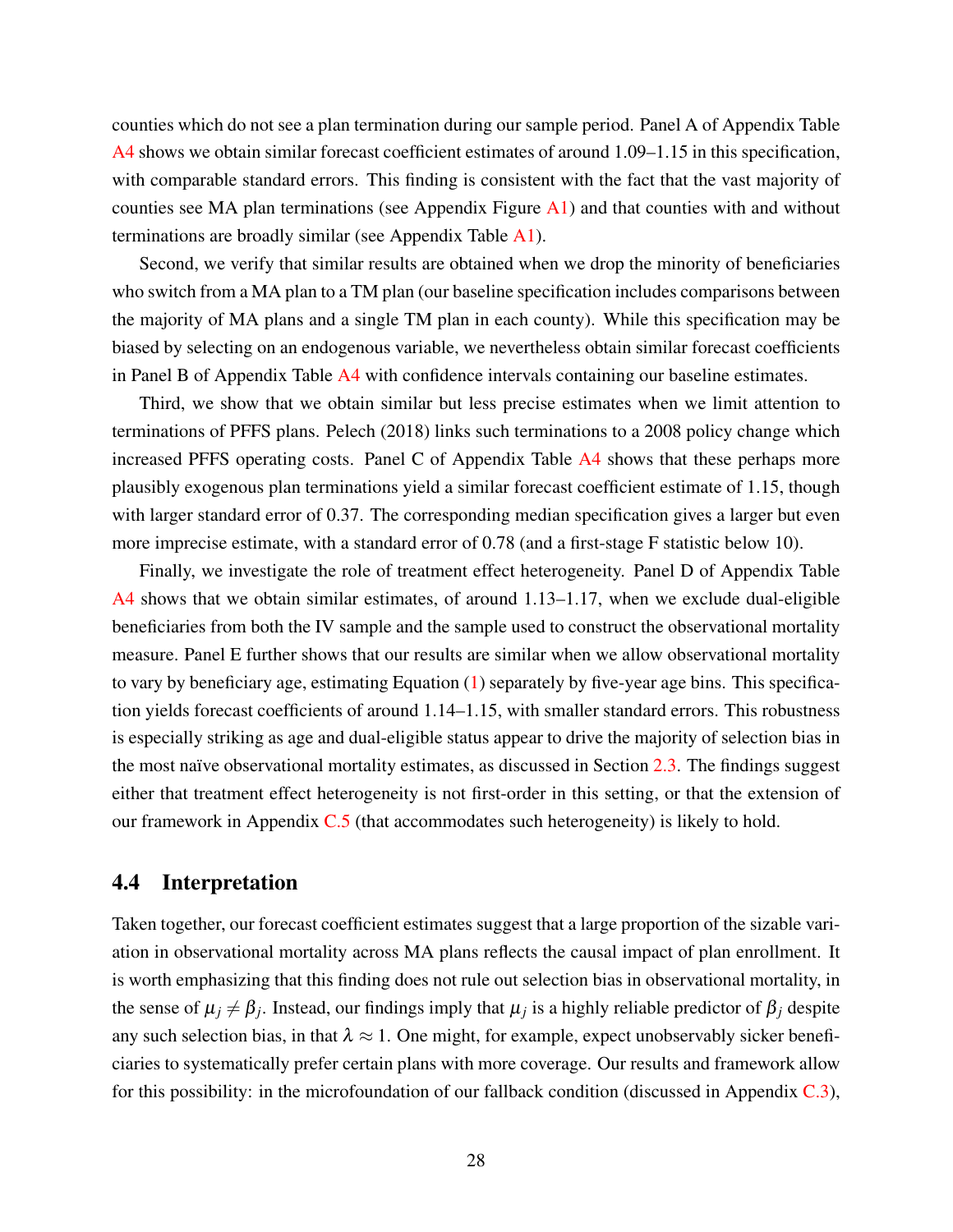we allow beneficiary preferences to correlate with their health in both observed and unobserved ways, nesting common discrete choice models of plan choice. A forecast coefficient near one can arise in such models even with systematic unobserved selection if the selection bias is negatively correlated with true causal effects (i.e. better plans attract unobservably sicker beneficiaries).<sup>[18](#page-29-1)</sup> In this case (with  $\eta_j \neq 0$ ), our forecast coefficient estimates give a lower bound on the variability of true causal effects: with  $\lambda \approx 1$ , the standard deviation of  $\beta_j$  is at least as large as the 0.9 percentage point standard deviation of  $\mu_j$  found in Section [2.3.](#page-8-3)

While an effect size this large may seem surprising, it is broadly consistent with a growing literature that shows large impacts of insurance status on health outcomes. Medicare as a whole has been found to have large mortality effects. [Card et al.](#page-42-1) [\(2008\)](#page-42-1), for example, estimate a 20% mor-tality reduction in Medicare beneficiaries who are admitted to emergency departments.<sup>[19](#page-29-2)</sup> The literature on place-based mortality effects estimates similarly large variation within Medicare across all elderly beneficiaries, though these may capture both the joint impact of changing health sys-tems and other demand side factors.<sup>[20](#page-29-3)</sup> Below, we further argue that evidence on provider effects is consistent with the magnitudes we document.

# <span id="page-29-0"></span>5 Correlates of Plan Effects

When combined with our observational mortality estimates, a forecast coefficient close to one implies large differences across plans in causal mortality effects. In this section, we investigate how these differences relate to observed plan attributes. We first ask whether plan characteristics predict observational mortality,  $\mu_j$ . We then extend our basic IV framework to see whether these characteristics predict true mortality effects  $\beta_j$ . We consider different characteristics that may serve as proxies for plan quality, capture financial generosity and potential mechanisms, or measure consumer willingness to pay for plan health effects.

<span id="page-29-1"></span><sup>&</sup>lt;sup>18</sup> Formally, note that the forecast coefficient can be written as  $\lambda = \frac{Cov(\beta_j, \mu_j)}{Var(\mu_j)} = \frac{Var(\beta_j)+Cov(\beta_j, \mu_j)}{Var(\beta_j)+Var(\mu_j)+2Cov(\beta_j, \mu_j)}$  $\frac{Var(\beta_j)+Cov(\beta_j,\theta_j)}{Var(\beta_j)+Var(b_j)+2Cov(\beta_j,b_j)}$ , where  $b_j = \mu_j - \beta_j$  denotes selection bias for plan *j*. A forecast coefficient of  $\lambda \approx 1$  can arise with non-zero bias when  $Cov(\beta_j, b_j) \approx -Var(b_j)$ , or when bias is sufficiently negatively correlated with the causal effect  $\beta_j$ . [Hull](#page-44-1) [\(2020\)](#page-44-1) finds such negative correlation between quality and selection in emergency hospital markets.

<span id="page-29-2"></span><sup>&</sup>lt;sup>19</sup>A growing literature also shows that insurance lowers mortality in the Medicaid program [\(Miller et al., 2019;](#page-45-0) [Goldin et al., 2019\)](#page-44-2). A 19% reduction in mortality within the MA program is thus within the range of the estimated extensive-margin effect of gaining health insurance more broadly [\(Sommers et al., 2017\)](#page-45-8).

<span id="page-29-3"></span><sup>&</sup>lt;sup>20</sup>[Finkelstein et al.](#page-44-13) [\(2019\)](#page-44-13) find that moving from a 10th percentile geographic region of health outcomes to a 90th percentile place reduces mortality by over 30%. [Deryugina and Molitor](#page-43-5) [\(2018\)](#page-43-5) also find evidence of large place effects.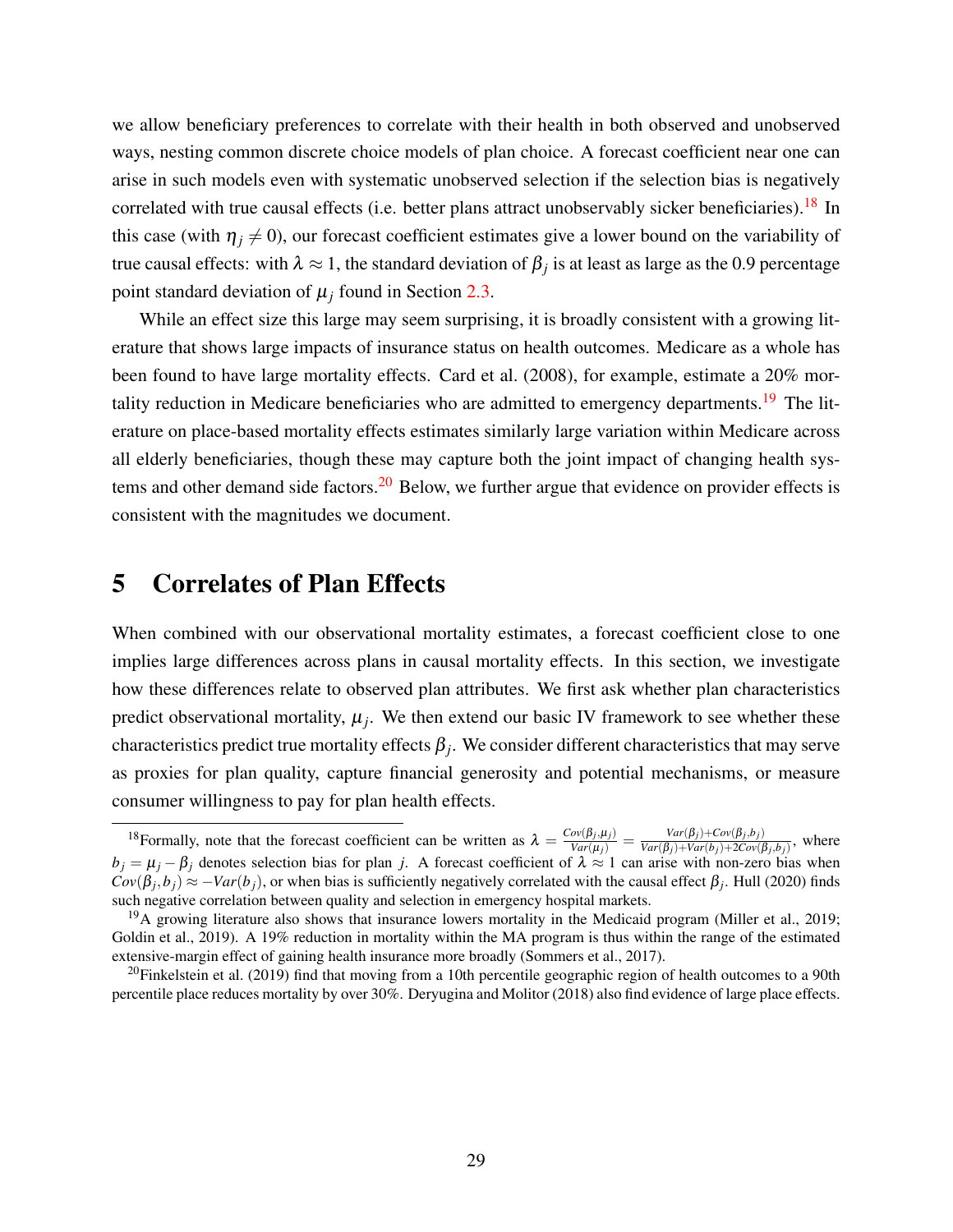#### <span id="page-30-2"></span>5.1 Proxies for Plan Quality

We start by considering whether existing plan quality measures (star ratings) or prices (premiums) proxy for observational mortality and true plan effects. To help beneficiaries select plans, CMS produces star ratings on a 1–5 scale, with 5-stars indicating the highest quality. Star ratings depend on consumer satisfaction surveys and measures of clinical quality, but they explicitly do not condition on outcome data like mortality. In addition to making these ratings available to consumers, the government now pays "bonuses" to highly rated (4- and 5-star) plans.<sup>[21](#page-30-0)</sup>

Surprisingly, we find that CMS star ratings are positively correlated with our observational mortality measure, suggesting higher-ranked plans have higher mortality rates.<sup>[22](#page-30-1)</sup> The first column of Table [4,](#page-31-0) Panel A, shows that a one-star increase in a plan's ratings is associated with a 0.42 percentage point increase in observational mortality, controlling for county-by-year fixed effects and other baseline controls. This is a small but statistically significant positive correlation. Of course, this correlation could arise either because higher-ranked plans have worse mortality effects  $β_j$  or because sicker beneficiaries sort into higher star rating plans (causing selection bias  $μ_j - β_j$ to be positively correlated with star ratings).

To eliminate selection bias, we next recover the relationship between true mortality effects,  $\beta_j$ , and star ratings by an extension of our IV approach. We estimate the analog of Equation [\(10\)](#page-26-0),

$$
Y_{it} = \theta W_{it} + X_{it}' \rho + \varepsilon_{it} + \eta_{W, it}, \qquad (11)
$$

which replaces the observational mortality treatment  $\mu_{it}$  with a measure  $W_{it} = \sum_j W_j D_{ijt}$  of a different enrolled plan characteristic  $W_j$  (here, star ratings), instruments with  $Z_{it} = W_{i,t-1} \times T_{i,t-1}$ , and replaces lagged observational mortality in  $X_{it}$  with the lagged plan characteristic  $W_{i,t-1}$ . For star ratings, the IV coefficient  $\theta$  intuitively captures the extent to which termination-induced switches from low-rated plan to high-rated plans correlate with increased mortality  $Y_{it}$ . Formally, we can interpret  $\theta$  as the plan-level regression analogous to Equation [\(4\)](#page-14-2) (which here projects plan effects  $\beta_j$  on star ratings  $W_j$ , instead of observational mortality  $\mu_j$ ) by natural extensions of our first stage, exclusion and fallback conditions to this setting.

IV estimates of  $\theta$  show no relationship between star ratings and mortality effects. The first column of Panel B in Table [4](#page-31-0) shows that a one-unit increase in star ratings is associated with a smaller and statistically insignificant 0.06 percentage point increase in plan effects, with a standard error of 0.14 percentage points. This result suggests that the most commonly used measure of plan quality does not predict which plans systematically reduce beneficiary mortality on average.

<span id="page-30-0"></span><sup>&</sup>lt;sup>21</sup>See [Darden and McCarthy](#page-43-6) [\(2015\)](#page-43-6) for measures of demand responsiveness to star ratings and [Decarolis and](#page-43-7) [Guglielmo](#page-43-7) [\(2017\)](#page-43-7) for an analysis of strategic incentives under the bonus program.

<span id="page-30-1"></span><sup>&</sup>lt;sup>22</sup>We study cross-sectional correlations with plan observables. Star ratings, for example, are averaged for each plan across all observed years (weighting by enrollment). We similarly average premiums and medical loss ratios.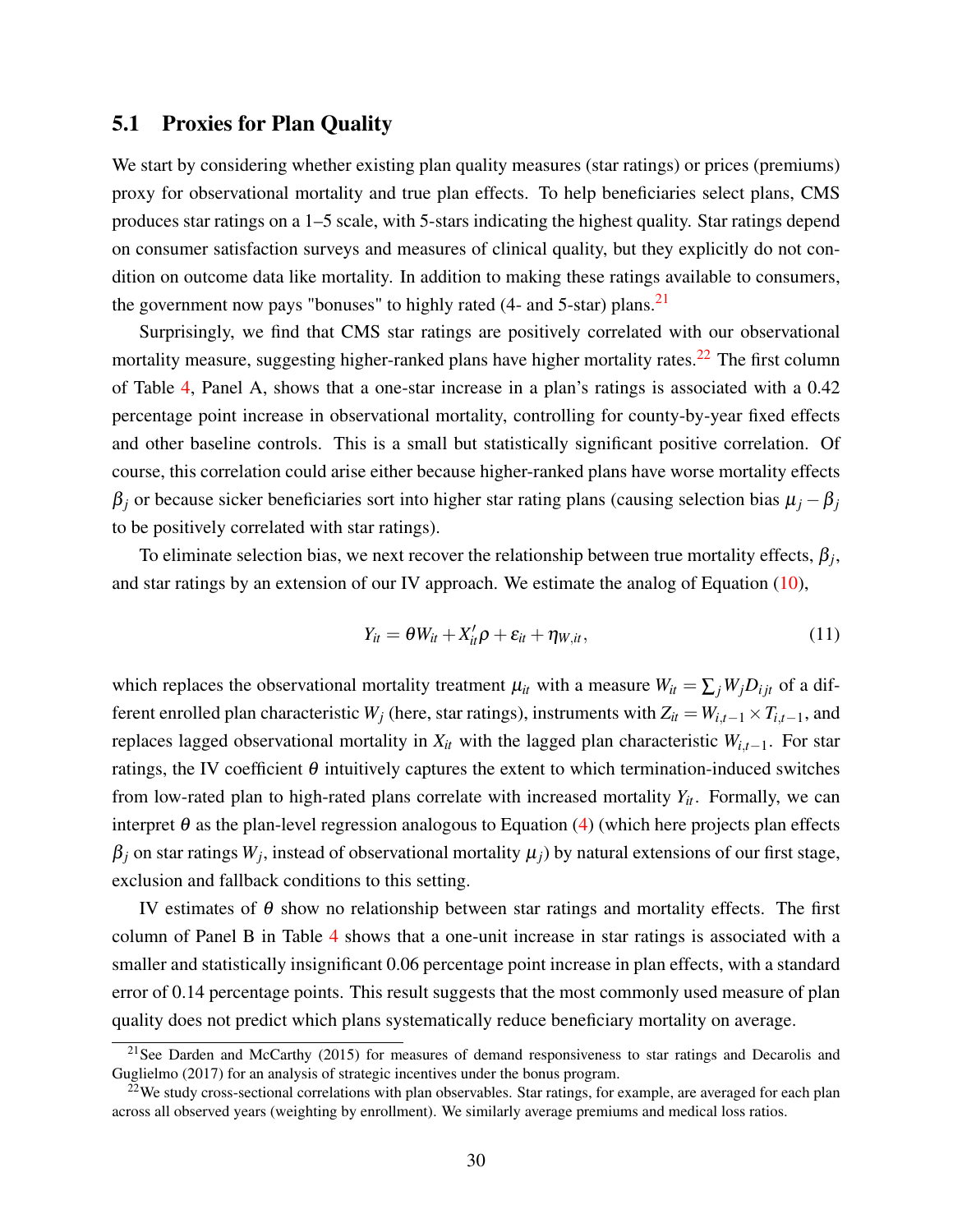<span id="page-31-0"></span>

|                           | (1)      | (2)       | (3)                                    | (4)                | (5)                   |
|---------------------------|----------|-----------|----------------------------------------|--------------------|-----------------------|
|                           |          |           | Panel A: OLS (Observational Mortality) |                    |                       |
| <b>Star Rating</b>        | 0.0042   |           |                                        |                    |                       |
|                           | (0.0003) |           |                                        |                    |                       |
| Premium                   |          | 0.0048    |                                        |                    | 0.0051                |
|                           |          | (0.0005)  |                                        |                    | (0.0005)              |
| Has Donut Hole Coverage   |          |           | $-0.0021$                              |                    | $-0.0024$             |
|                           |          |           | (0.0003)                               |                    | (0.0003)              |
| <b>Medical Loss Ratio</b> |          |           |                                        | 0.0142             | 0.0087                |
|                           |          |           |                                        |                    | $(0.0035)$ $(0.0033)$ |
|                           |          |           | Panel B: IV (Plan Mortality Effect)    |                    |                       |
| <b>Star Rating</b>        | 0.0006   |           |                                        |                    |                       |
|                           | (0.0014) |           |                                        |                    |                       |
| Premium                   |          | $-0.0051$ |                                        |                    | $-0.0044$             |
|                           |          | (0.0020)  |                                        |                    | (0.0026)              |
| Has Donut Hole Coverage   |          |           | $-0.0041$                              |                    | $-0.0001$             |
|                           |          |           | (0.0016)                               |                    | (0.0023)              |
| <b>Medical Loss Ratio</b> |          |           |                                        | $-0.0214 - 0.0223$ |                       |
|                           |          |           |                                        |                    | $(0.0044)$ $(0.0044)$ |
| First-Stage F Statistic   | 2,860.3  | 2,085.8   | 1,437.8                                | 1,644.6            | 372.9                 |
| Maximum Forecast $R^2$    | 0.0005   | 0.0218    | 0.0214                                 | 0.0095             | 0.0298                |
| N Beneficiary-Years       |          |           | 15,012,189                             |                    |                       |

Table 4: Plan Characteristics Regressions

Notes: This table reports OLS and IV estimates of the regression of observational mortality and plan mortality effects, respectively, on plan characteristics. The dependent variable is observational mortality in Panel A and one-year mortality in Panel B. All specifications include the baseline controls in columns 3 and 4 of Table [3.](#page-27-0) The IV specifications instrument by the interaction of lagged plan characteristics and terminations, controlling for main effects. Premiums are monthly and measured in hundreds of dollars. Missing plan characteristics are replaced by the average non-missing value across plans. Standard errors are clustered by county and reported in parentheses. The maximum forecast  $R^2$  is computed using the lower bound of  $Var(\beta_i)$  implied by the observational mortality forecast coefficient in column 3 of Table [3.](#page-27-0)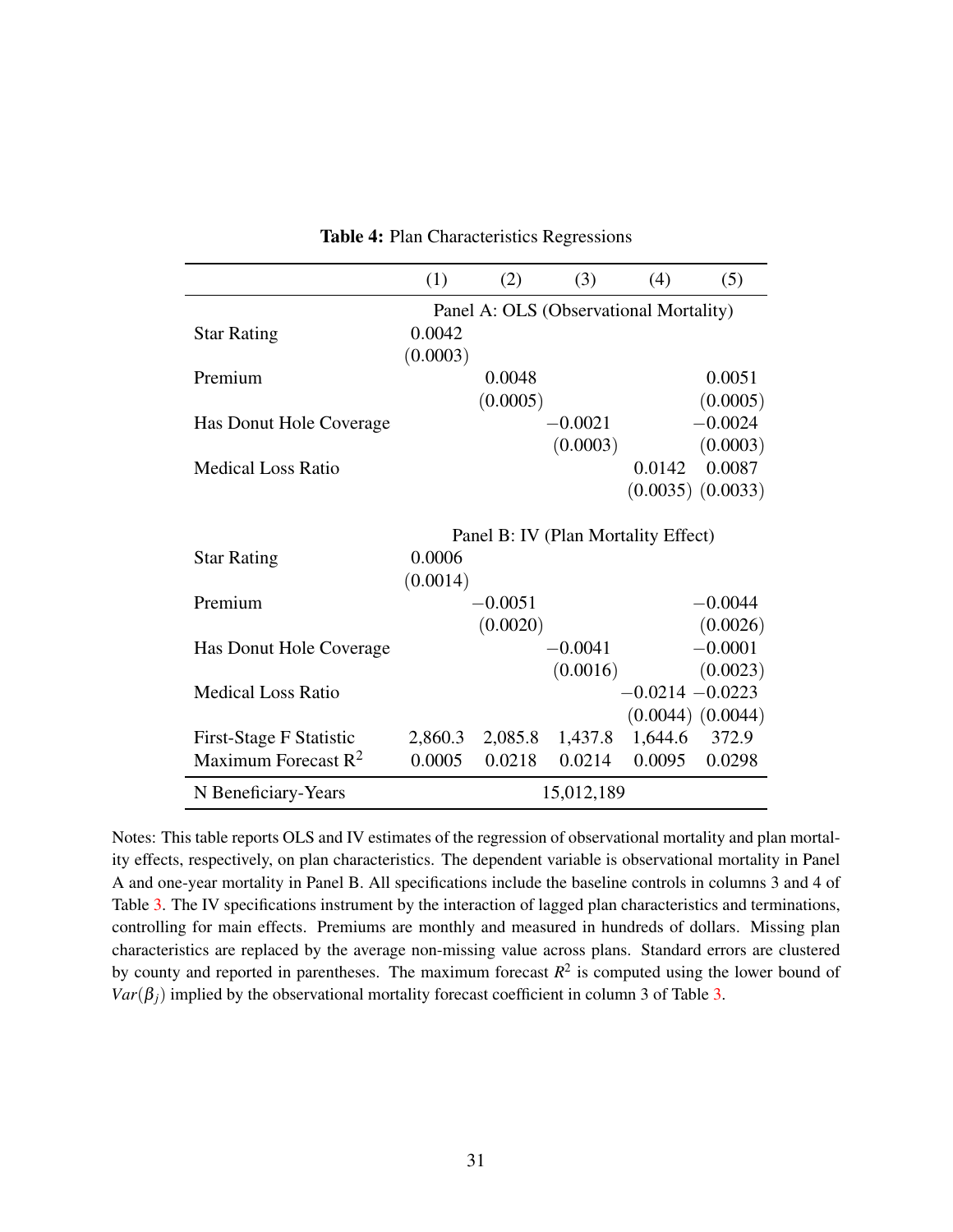We next investigate the correlation of observational mortality and plan effects with plan premiums. Premiums may also proxy for plan quality if quality investments are costly to insurers or if consumers demand higher quality plans (we investigate the latter in more depth in Section [5.3](#page-34-0) below). In the second column of Panel A in Table [4](#page-31-0) we find a positive and highly significant relationship between premiums and observational mortality, suggesting that a \$100 increase in monthly premiums is associated with a  $0.5$  percentage point increase in  $\mu_j$ . Of course, as with star ratings, this correlation may be due to selection bias: plans may charge high premiums precisely because they enroll sicker-than-average beneficiaries.

IV estimates of the premium forecast coefficient are negative, suggesting that more expensive plans are of higher quality. The second column of Panel B in Table [4](#page-31-0) suggests that a \$100 increase in monthly premiums (\$1,200 per year) is associated with a 0.5 percentage point decrease in  $\beta_j$ . In combination with the OLS estimate, this finding suggests that higher premium plans are favored by sicker consumers (consistent with the findings of [Starc](#page-45-9) [\(2015\)](#page-45-9)). It also suggests that consumers may be leaving money on the table when it comes to the effective price of mortality reductions, a point we return to below. Even with conservative assumptions on the value of a statistical life, the dollar-equivalent mortality benefits of higher premium plans appears to exceed the added cost.<sup>[23](#page-32-0)</sup>

Although premiums (in contrast with star ratings) significantly predict plan mortality effects, they similarly explain a small share of quality variation. Since we can use the observational mortality variance and forecast coefficient to place a lower bound on the variance of  $\beta_j$ , we can use the star rating and premium forecast coefficients to place an upper bound on the  $R<sup>2</sup>$  from regressing plan effects on either of these plan characteristics.<sup>[24](#page-32-1)</sup> We find a maximum  $R^2$  of 0.05% for star ratings and 2.18% for premiums, suggesting that only a small share of within-market quality variation can be explained by either observable.

We emphasize that these IV results are causal in a limited sense. They do not imply that, for example, a plan which raises premiums will improve its quality. This stronger claim (that we have recovered the causal impact of plan characteristics on  $β<sub>i</sub>$ ) only follows under stronger assumptions. Namely, it would require that there are no omitted plan characteristics that are correlated with premiums and also impact mortality (such that the regression of  $β<sub>j</sub>$  on plan characteristics is itself causal). However, our results do suggest that higher premium plans are of systematically higher quality, and are more predictive of quality differences than CMS star ratings. To further explore potential mechanisms for plan quality differences, we next turn to other plan characteristics.

<span id="page-32-1"></span><span id="page-32-0"></span><sup>&</sup>lt;sup>23</sup>At a conservative \$1 million VSL, a 0.5 percentage point reduction in mortality is worth \$5,000.

<sup>&</sup>lt;sup>24</sup> Formally,  $Var(W_j' \theta)/Var(\beta_j) \leq Var(W_j' \theta)/Var(\lambda \mu_j)$  since  $Var(\beta_j) \geq Var(\lambda \mu_j)$ . To estimate the maximum  $R^2$ in Table [4](#page-31-0) we compute beneficiary-weighted variances of  $W'_j \hat{\theta}$  and divide by beneficiary-weighted variances of  $\hat{\lambda} \mu_j$ where  $\hat{\lambda}$  comes from column 3 of Table [3.](#page-27-0)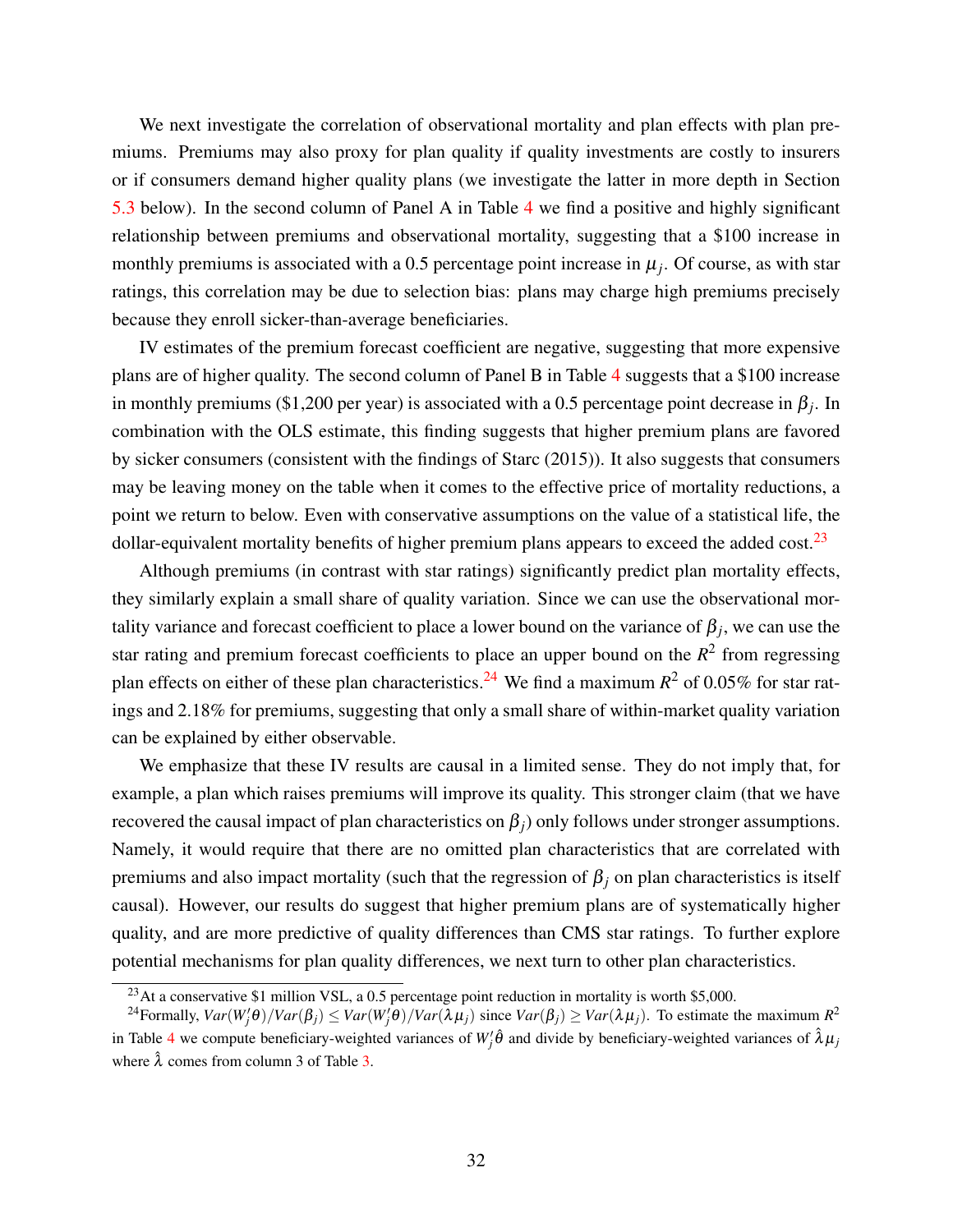#### <span id="page-33-3"></span>5.2 Mechanisms

We investigate three mechanisms through which plans may impact beneficiary health: cost-sharing, direct control of beneficiary utilization, and provider networks.

We first study the potential role of cost-sharing, as proxied by whether a plan offers coverage in the Medicare Part D "donut hole" (a range of prescription drug expenditures at which some plans stop cost-sharing). In Panels A and B of Table [4](#page-31-0) we find that plans which offer donut hole coverage tend to both have lower observational mortality (0.2 percentage points) and significantly more negative plan effects (0.4 percentage points), on average. This contrast is consistent with earlier findings that sicker beneficiaries tend to to select into plans with donut hole coverage (e.g. [Polyakova](#page-45-10) [\(2016\)](#page-45-10)). The finding of large plan effect differences among plans which offer donut hole coverage suggests that lower cost-sharing may be more broadly beneficial.<sup>[25](#page-33-0)</sup>

MA plans may also affect utilization through other means, such as prior authorization requirements or physician reimbursement [\(Dillender, 2018\)](#page-43-8). These supply side controls could affect both utilization and quality. We next study whether mortality effects correlate with overall expenditures, as measured by medical loss ratios (MLRs): the percentage of premiums which are paid out in claims.[26](#page-33-1) In Panels A and B of Table [4](#page-31-0) we find that plans with higher MLRs tend to have higher observational mortality, but significantly lower plan effects. A one standard deviation higher MLR (1.4 percentage points) is associated with a 2.1 percentage point reduction in the plan mortality effect. This finding suggests that expenditure levels predict plan quality, echoing a similar correlation found between hospital expenditure and mortality effects (e.g. [Doyle et al.](#page-43-9) [\(2014\)](#page-43-9)), but that sicker beneficiaries tend to be found in plans with higher loss ratios.

Finally, we relate our findings to estimates of provider heterogeneity. The existing literature documents large variation in hospital mortality effects [\(Hull, 2020;](#page-44-1) [Doyle et al., 2014;](#page-43-9) [Geweke](#page-44-12) [et al., 2003\)](#page-44-12), with [Hull](#page-44-1) [\(2020\)](#page-44-1) and [Doyle et al.](#page-43-10) [\(2015\)](#page-43-10) finding evidence that such variation is reliably captured by observational models. Correspondingly, we find that a hospital observational mortality model estimated across all Medicare beneficiaries (with the same demographic controls) suggests a one standard deviation better hospital decreases one-year mortality by roughly 20%. Given the significant variation in provider networks across plans (e.g. [Chernew et al.](#page-43-11) [\(2004\)](#page-43-11)) this variation suggests a plausible mechanism for the equally large variation that we find in plan-level mortality effects. However an IV analysis of this potential mechanism is infeasible, given limited data on MA networks.<sup>[27](#page-33-2)</sup>

<span id="page-33-1"></span><span id="page-33-0"></span><sup>&</sup>lt;sup>25</sup>At a \$1 million VSL, the social value of more generous drug coverage is almost \$5,000 per year.

 $^{26}$ Due to data availability, we use 2011 MLRs data rather than averaging MLRs over years as with the other plan characteristics. MLRs also differ in being determined at the insurer level, see Appendix [B](#page-53-0) for details.

<span id="page-33-2"></span> $^{27}$ Hospital network data is available from State Inpatient Databases, but consistent information on Medicare Advantage discharges is available only for three states (California, Maryland, and Massachusetts). While market shares and hospital observational mortality estimates can be combined to create a measure of hospital network quality, the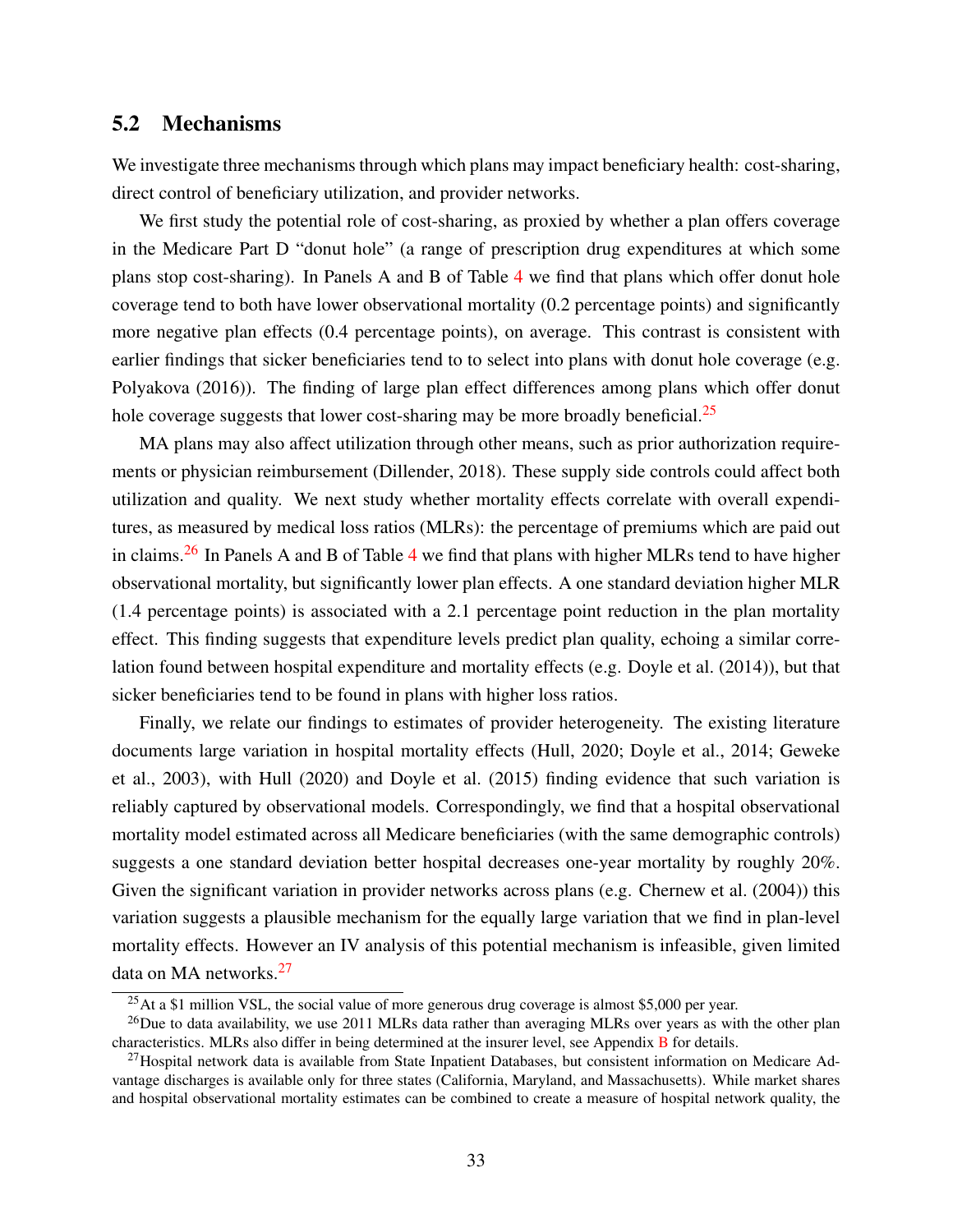Overall, this analysis of mechanisms paints a clear and consistent picture. More expensive and higher spending plans tend to reduce beneficiary mortality while also tending to attract sicker beneficiaries. Still, much of the variation in plan quality remains unexplained as shown by the relatively low maximum  $R^2$  of 2.98% in column 5 of Table [4,](#page-31-0) which includes all financial measures.<sup>[28](#page-34-1)</sup> The large residual variation leaves ample room for alternative but harder-to-measure channels, such as physician and hospital networks, to play an important role.

#### <span id="page-34-0"></span>5.3 Demand for Plan Quality

We next estimate the extent to which higher quality plans tend to attract a greater market share. This analysis follows a further extension of our IV framework which allows us to estimate the implicit weight consumers place on plan mortality effects and estimate the implicit willingness to pay (WTP) for plan quality. Intuitively, we can estimate latent demand from a plan's market share after accounting for differences in prices. Our IV framework then allows us to relate demand to unobserved plan quality and recover the WTP from this relationship.

To formalize our approach, first consider how WTP might be computed if plan quality  $\beta_i$  were directly observed. A standard discrete choice approach specifies consumers as selecting plans to maximize their latent utility  $U_{ij}$ , given by

<span id="page-34-2"></span>
$$
U_{ij} = \alpha p_j + \xi_j + u_{ij},\tag{12}
$$

where  $p_j$  denotes the observed premium of plan *j*,  $\xi_j$  collects all other relevant characteristics of plans (observed or unobserved by the econometrician), and  $u_{ij}$  is a set of unobserved taste shocks for consumer *i*. We follow the usual assumption that  $u_{ij}$  follows a type-I extreme value distribution but make no other parametric assumptions and allow premiums to be endogenous in the sense of being correlated with ξ*<sup>j</sup>* . Projecting ξ*<sup>j</sup>* on β*<sup>j</sup>* across plans, we obtain a decomposition of  $\xi_j = \tau \beta_j + \psi_j$  with  $\psi_j$  uncorrelated with  $\beta_j$ . We expect both  $\alpha$  and  $\tau$  to be negative, as both higher premiums and larger mortality effects (worse quality) will tend to decrease demand. The ratio  $\tau/(100 \times \alpha)$  captures WTP for plan quality: the decrease in premiums sufficient to offset a one percentage point increase in mortality effects  $\beta_j$ , on average across other characteristics  $\psi_j$ .

When  $p_i$  and  $\beta_i$  are both observed, standard discrete choice methods (e.g. [Berry](#page-42-9) [\(1994\)](#page-42-9)) may be used to estimate the WTP parameter, perhaps using instruments to account for the possible endogeneity of premiums with respect to  $\beta_j$  and  $\psi_j$ . In practice  $\beta_j$  is not known; we instead observe the unbiased prediction  $\lambda \mu_j^*$ , where  $\lambda$  is again the observational mortality forecast coefficient

fact that these data cover a relatively small number of markets makes it challenging to draw inferences.

<span id="page-34-1"></span> $28$ We do not simultaneously include all five characteristics in Table [4](#page-31-0) because star ratings and premiums are highly correlated. This correlation makes the OLS regression in Panel A difficult to interpret and weakens the first stage in Panel B, below the point where the IV coefficients can be easily interpreted.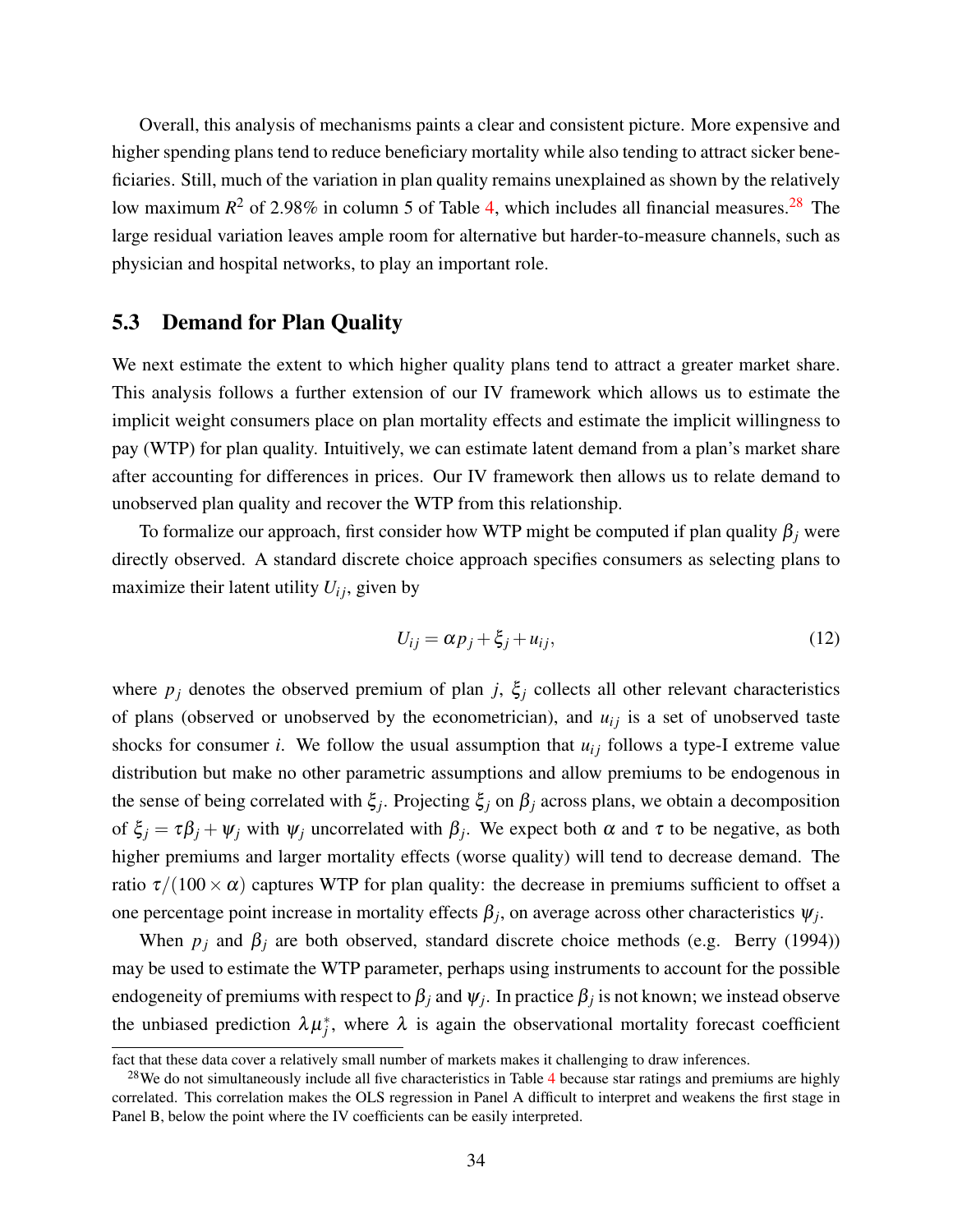(approximately one, in this setting) and  $\mu_j^*$  is posterior observational mortality. Naïvely using this proxy in discrete choice estimation of WTP is likely to generate bias for at least two reasons. First, estimation error in  $\mu_j^*$  (due to finite samples) is likely to bias estimates of  $\tau$  and  $\alpha$ , potentially in the direction of attenuating the WTP estimate. Second, even when  $\lambda = 1$ , there may be unobserved differences in quality (i.e. non-zero  $\eta_i$ ) that may add further bias.<sup>[29](#page-35-0)</sup>

We employ an alternative WTP estimation procedure that combines the discrete choice formulation with our IV framework for estimating plan forecast coefficients. Equation [\(12\)](#page-34-2) implies that variation in log plan market shares recovers the normalized systematic component of consumer utility, which we denote  $\delta_j$ :

<span id="page-35-1"></span>
$$
ln (s_j) - ln (s_0) = \delta_j \equiv \alpha p_j + \tau \beta_j + \psi_j,
$$
\n(13)

where we have without loss normalized the plan characteristics as relative to an outside option with market share  $s_0$ . Given an estimate or calibrated value of the premium coefficient  $\alpha$ , we may back out from this expression  $\xi_j = \delta_j - \alpha p_j$ . We can then use our IV approach to implicitly regress  $\beta_j$ on this ξ*<sup>j</sup>* , identifying a forecast coefficient of

$$
\kappa \equiv \frac{Cov(\beta_j, \xi_j)}{Var(\xi_j)} = \tau \frac{Var(\beta_j)}{Var(\xi_j)},
$$
(14)

using the fact that  $Cov(\beta_j, \psi_j) = 0$  by construction. Given Equation [\(13\)](#page-35-1),  $Var(\xi_j) = Var(\delta_j - \alpha p_j)$ is identified by market shares and the premium coefficient  $\alpha$ . Our observational mortality forecast coefficient further identifies a lower bound on *Var*(β*j*) ≥ λ <sup>2</sup>*Var*(µ*j*). The forecast coefficient κ then identifies a lower bound on  $\tau = \kappa \frac{Var(\xi_j)}{Var(\beta_j)} \ge \kappa \frac{Var(\xi_j)}{\lambda^2 Var(\mu)}$  $\frac{var(\varsigma_j)}{\lambda^2Var(\mu_j)}$  (recalling that  $\tau < 0$ , and thus  $\kappa < 0$ , when consumers value plan quality). The estimated or calibrated value of  $\alpha < 0$  then yields an upper bound on consumer WTP,  $\tau/(100 \times \alpha)$ .

We show this calculation in Table [5](#page-36-0) for a range of possible premium elasticities given in the first column.<sup>[30](#page-35-2)</sup> In column 2, we translate these elasticities to a value for  $\alpha$ , dividing by the beneficiaryweighted average premium. In column 3, we report corresponding estimates of  $\kappa$ , obtained from an IV regression of one year mortality on the implied mean utility  $\delta_i$  of a beneficiary's plan with our usual specification of the instrument and controls. These estimates are again valid under natural analogs of our Assumptions  $1-3$  $1-3$ , as in Sections [5.1](#page-30-2) and [5.2.](#page-33-3) For each premium elasticity we obtain a negative coefficient estimate, suggesting that  $\beta_j$  is negatively correlated with  $\delta_j$  or that higher quality plans tend to have higher premium-adjusted market shares (consistent with a similar

<span id="page-35-0"></span><sup>&</sup>lt;sup>29</sup>Alternative revealed-preference approaches may be used to overcome some of these identification challenges and bound WTP under certain conditions. See [Pakes et al.](#page-45-11) [\(2015\)](#page-45-11) for a discussion.

<span id="page-35-2"></span> $30$ [Curto et al.](#page-43-12) [\(2015\)](#page-43-12) estimate an elasticity of -7 in this setting. Elasticities less than one in magnitude are implausible, since they are inconsistent with insurer profit maximization; nevertheless we include an elasticity of −0.5.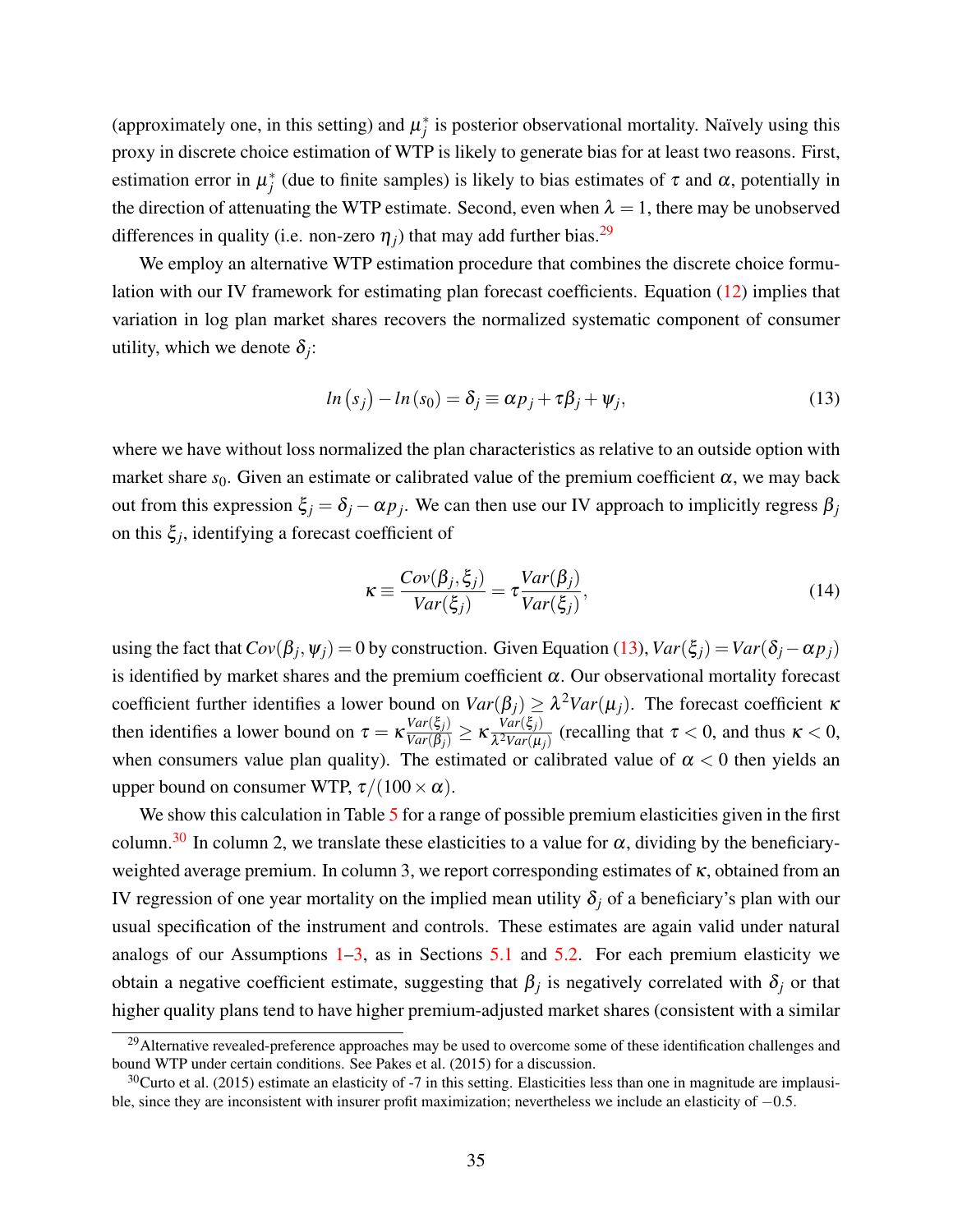<span id="page-36-0"></span>

| Premium<br>Elasticity | Premium<br>Coefficient $(\alpha)$ | <b>Forecast</b><br>Coefficient $(\kappa)$ | Minimum<br>Quality<br>Coefficient $(\tau)$ | Maximum<br>WTP:<br>$\tau/(100 \times \alpha)$ |
|-----------------------|-----------------------------------|-------------------------------------------|--------------------------------------------|-----------------------------------------------|
| (1)                   | (2)                               | (3)                                       | (4)                                        | (5)                                           |
| $-10$                 | $-0.0229$                         | $-0.0003$                                 | $-403.95$                                  | 176.38                                        |
|                       |                                   | (0.0001)                                  | (129.74)                                   | (56.65)                                       |
| $-7$                  | $-0.0160$                         | $-0.0004$                                 | $-284.07$                                  | 177.19                                        |
|                       |                                   | (0.0001)                                  | (91.30)                                    | (56.95)                                       |
| $-3.5$                | $-0.0080$                         | $-0.0007$                                 | $-144.81$                                  | 180.66                                        |
|                       |                                   | (0.0002)                                  | (47.45)                                    | (59.20)                                       |
| $-1$                  | $-0.0023$                         | $-0.0017$                                 | $-46.43$                                   | 202.75                                        |
|                       |                                   | (0.0008)                                  | (22.23)                                    | (97.05)                                       |
| $-0.5$                | $-0.0011$                         | $-0.0015$                                 | $-25.23$                                   | 220.30                                        |
|                       |                                   | (0.0013)                                  | (21.68)                                    | (189.30)                                      |

Table 5: Willingness to Pay Bounds

Notes: Column 5 of this table reports estimates of the upper bound on quality willingness to pay (WTP) described in the text, for different values of the premium elasticity given in column 1. WTP is expressed in dollars per percentage point reduction in one-year mortality. The forecast estimates in column 3 are obtained by an IV regression of one-year mortality on the adjusted mean utility  $(\xi_i)$  of a beneficiary's plan, instrumented by the interaction of lagged adjusted mean utility interacted with lag terminations and controlling for lag adjusted mean utility and lag termination main effects along with the baseline controls in Table  $3$  (including demographics). Mean utility is adjusted by the premium utility coefficient (in column 2) implied by the elasticity in column 1. The estimation sample is as in Table [3.](#page-27-0) Column 4 translates the forecast coefficient estimate to an estimate of the quality utility coefficient bound described in the text. Standard errors are clustered by county and reported in parentheses.

finding for hospitals in [Chandra et al.](#page-42-10) [\(2015\)](#page-42-10)).<sup>[31](#page-36-1)</sup> Column 4 of Table [5](#page-36-0) uses these estimates to compute our upper bound on  $\tau$ , while column 5 reports our corresponding estimates of the WTP for a one percentage point increase in plan quality.

For the wide range of possible premium elasticities, we obtain estimated WTP bounds of around \$180–\$220, implying that consumers are willing to pay no more than this amount to offset a one percentage point increase in one-year mortality.<sup>[32](#page-36-2)</sup> These estimates are around half of the average yearly premium in the sample (roughly \$500) and extremely small relative to conventional estimates of the value of a statistical life (around \$10 million for the average American and 20% of that, or \$2 million by age 80; see [Kniesner and Viscusi](#page-45-12) [\(2019\)](#page-45-12) and [Murphy and Topel](#page-45-13) [\(2006\)](#page-45-13)).

<span id="page-36-1"></span> $31$ In unreported regressions, we find that the largest insurers (Humana, United, and Blue plans) appear to supply higher quality plans. This pattern suggests an interesting avenue for future research.

<span id="page-36-2"></span><sup>&</sup>lt;sup>32</sup>Naïve WTP estimates based on  $\lambda \mu_j^*$  tend to be lower in magnitude and negative. For example, a premium elasticity of -1 yields an implied WTP of -167.89 with a standard error of 26.22—a finding that would imply consumers are willing to pay for *increases* in mortality risk. This reflects the fact that observational mortality is increasing in plan size and decreasing in premiums, even as we find an opposite-signed relationship for true plan effects.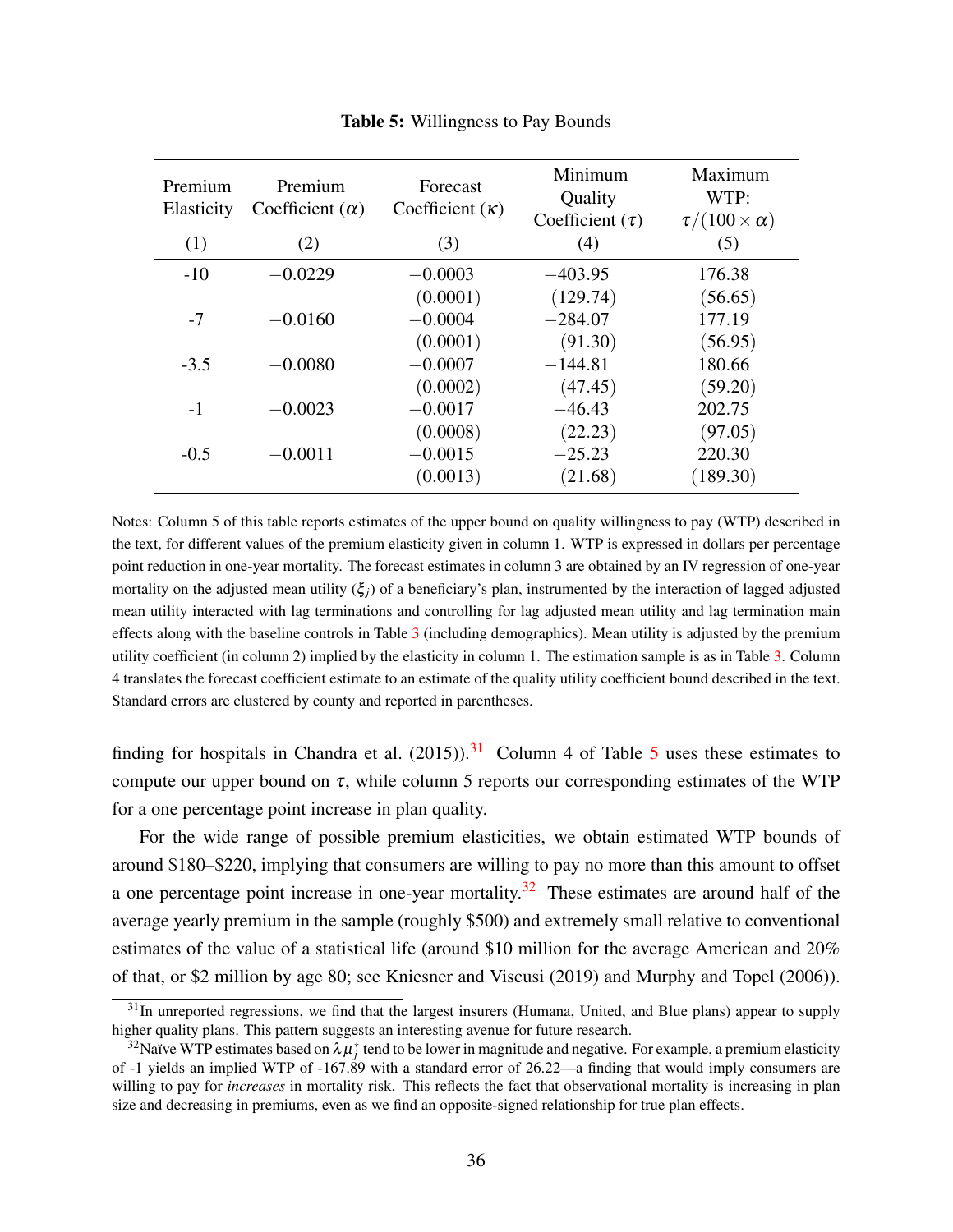Conventional estimates imply a value of a one percentage point reduction in mortality of between \$20,000 and \$100,000. Although our WTP bounds increase and become more imprecise as we use a lower premium elasticity, our most conservative estimate is several orders of magnitude lower.<sup>[33](#page-37-1)</sup>

The finding that consumers are insensitive to plan mortality effects is broadly consistent with a literature demonstrating that consumers overweigh easily observable features, such as premiums, when choosing between health insurance plans [\(Abaluck and Gruber, 2011\)](#page-42-3). Many institutional features may explain the finding of low WTP for mortality effects in this setting. First, consumers may not have access to adequate information about quality. While disclosure of plan quality has long been mandatory, CMS star ratings have only been publicly available since 2008, and we find them to be uncorrelated with the mortality effects above. Second, even when information is available, consumers may not be aware of it or may be unsure how to map it into outcomes they care about [\(Dafny and Dranove, 2008;](#page-43-13) [Darden and McCarthy, 2015\)](#page-43-6).

# <span id="page-37-0"></span>6 Plan Choice and Mortality

Our forecast coefficient estimates in Section [4.2](#page-26-1) suggest that MA plan mortality effects are enormously variable within a market and can be reliably predicted by observational mortality differences. At the same time, our WTP estimates in Section [5.3](#page-34-0) suggest that consumers place little weight on this dimension of plan quality when making enrollment decisions. Together, these findings imply that redirecting consumers from observably low-quality plans to plans with better observational mortality could substantially improve beneficiary health.

We quantify the potential gains from aligning consumer choice with plan mortality effects in a series of partial-equilibrium simulations. We first compare average one-year mortality among MA beneficiaries under their status quo choices to a benchmark of random assignment to plans within a market. Random assignment is used for low-income subsidy enrollees in Medicare Part D [\(Decarolis, 2015\)](#page-43-14) and in some state Medicaid programs (including California, New York, and South Carolina). If MA consumers are more likely to choose plans with better mortality effects, as we found in Section [5.3,](#page-34-0) then random assignment could increase mortality relative to the status quo. This first simulation quantifies the change in  $\beta_j$ , and thus the change in average mortality under active choice. $34$  In practice we compute this value by first obtaining a forecast coefficient that implicitly regresses  $\beta_j$  on log plan market shares by our baseline IV approach. We then multiply this coefficient by the change in market shares obtained under random assignment.

<span id="page-37-1"></span> $33$  Even if we assume that the deaths prevented by enrolling in lower mortality plans are delayed only a few years, with a \$250,000 value of a statistical life-year [\(Cutler, 2005\)](#page-43-15), the value of a one percentage point reduction in mortality should be at least an order of magnitude higher than we measure.

<span id="page-37-2"></span><sup>&</sup>lt;sup>34</sup>All of the exercises in this section are partial equilibrium in that we assume plans do not have capacity constraints, do not strategically enter or exit, and do not change plan characteristics affecting mortality.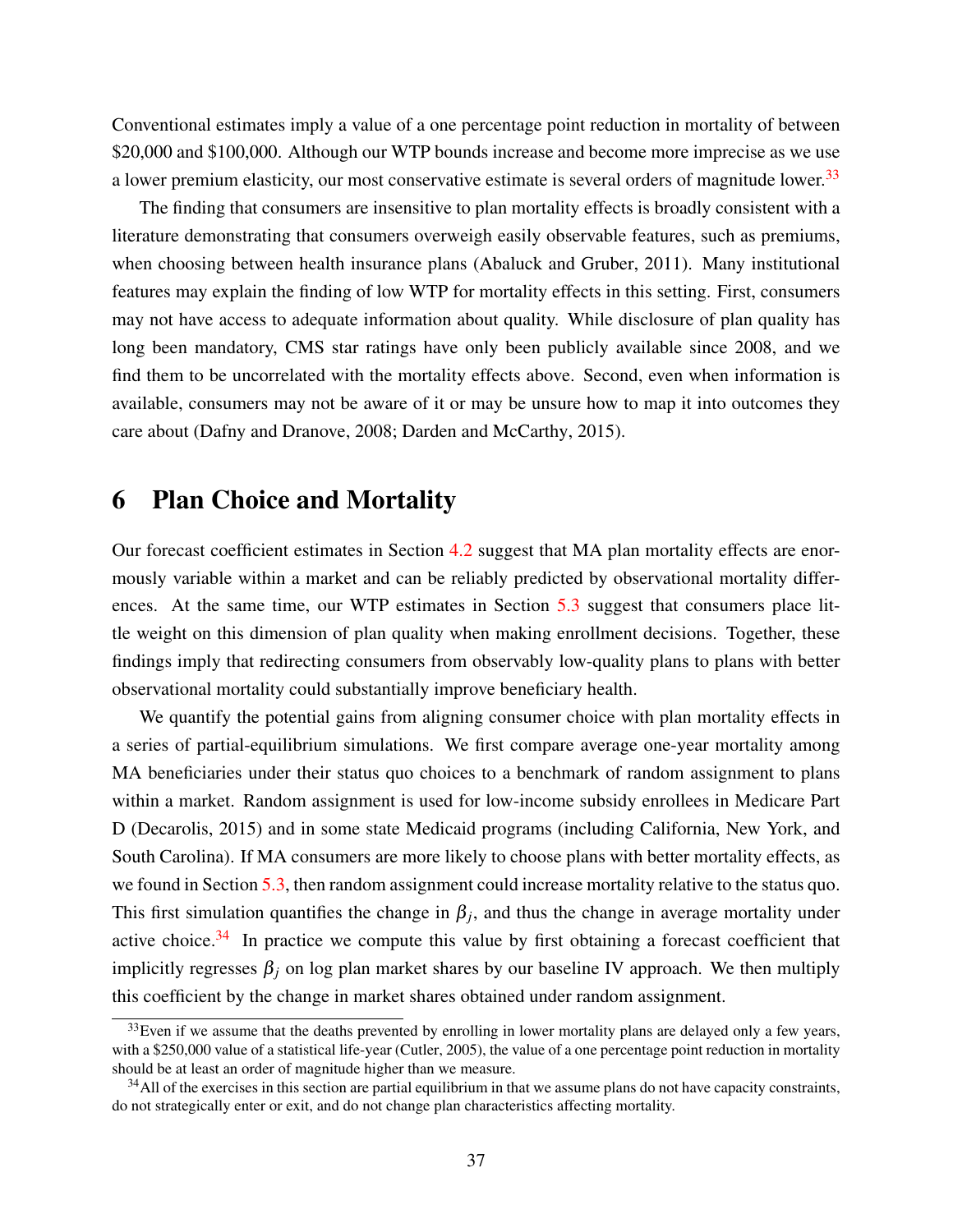<span id="page-38-0"></span>

|                                                        | Change<br>Among<br>Reassigned<br>(1) | $%$ of Mean<br>Mortality<br>(2) | Unconditional<br>Change<br>(3) | $\%$ of Mean<br>Mortality<br>(4) |
|--------------------------------------------------------|--------------------------------------|---------------------------------|--------------------------------|----------------------------------|
|                                                        |                                      |                                 |                                |                                  |
| Random Assignment to Plans                             | 0.0027                               | 5.7                             | 0.0027                         | 5.7                              |
| Assignment to Minimum-<br><b>Mortality Plans</b>       | $-0.0192$                            | $-40.8$                         | $-0.0192$                      | $-40.8$                          |
| Assignment from Top- to                                | $-0.0077$                            | $-16.3$                         | $-0.0019$                      | $-4.1$                           |
| <b>Bottom-Quartile Plans</b><br>Random Assignment from | $-0.0108$                            | $-23.0$                         | $-0.0005$                      | $-1.1$                           |
| Top 5% of Plans                                        |                                      |                                 |                                |                                  |

#### Table 6: Mortality and Plan Choice Simulations

Notes: The first row of this table uses a forecast coefficient estimate, obtained as in Table [4](#page-31-0) by an IV regression of beneficiary mortality on the log market share of her plan, to predict how mortality would change if consumers were randomly assigned MA to plans within counties to the point of equalizing market shares. The remaining rows summarize the simulated change in observational mortality posteriors when MA beneficiaries are reassigned to plans, as described in the text. Given an observational mortality forecast coefficient near one, these results imply commensurate changes in mortality. All simulations are conducted on the MA sample, excluding plans with fewer than 12 beneficiaries in a given year.

The results are reported in the first row of Table [6.](#page-38-0) While we find in Section [5.3](#page-34-0) that consumers are only modestly attentive to plan mortality effects, plans are sufficiently differentiated that this modest attentiveness produces large benefits in our simulation. We find that redirecting consumers to plans at random increases average mortality by an average of 0.3 percentage points, or 5.7% of the average one-year mortality rate in the sample. Scaling by a conservative VSL of one million dollars, this estimate would imply that the partial equilibrium health benefits of active choice relative to (unconditional) random assignment are at least \$2,700 per person.<sup>[35](#page-38-1)</sup>

We next consider the scope for improving on random assignment by leveraging observational predictions of plan quality. These simulations proceed in three steps. First, we simulate draws of observational mortality  $\mu_j$  and posteriors  $\mu_j^*$  given the variance parameters and distribution of estimation error that we estimate by the empirical Bayes procedure in Section [2,](#page-6-0) and a normality assumption on the underlying distribution of  $\mu_j$ . Next, within each county, we simulate a policy of reassigning beneficiaries in plans with an observational mortality posterior  $\tilde{\mu}^*_j$  (e.g. the maximum) to plans with a better prediction of  $\overline{\mu}_i^*$ *j* (e.g. the average observational mortality). Our estimate of

<span id="page-38-1"></span><sup>&</sup>lt;sup>35</sup>Of course, these benefits would be substantially lower if evaluated given the WTP estimates in the previous section rather than the \$1 million VSL. We do not think that this alternative calculation is normatively appropriate given that consumers are likely not fully informed about the significant differences in MA plan mortality effects.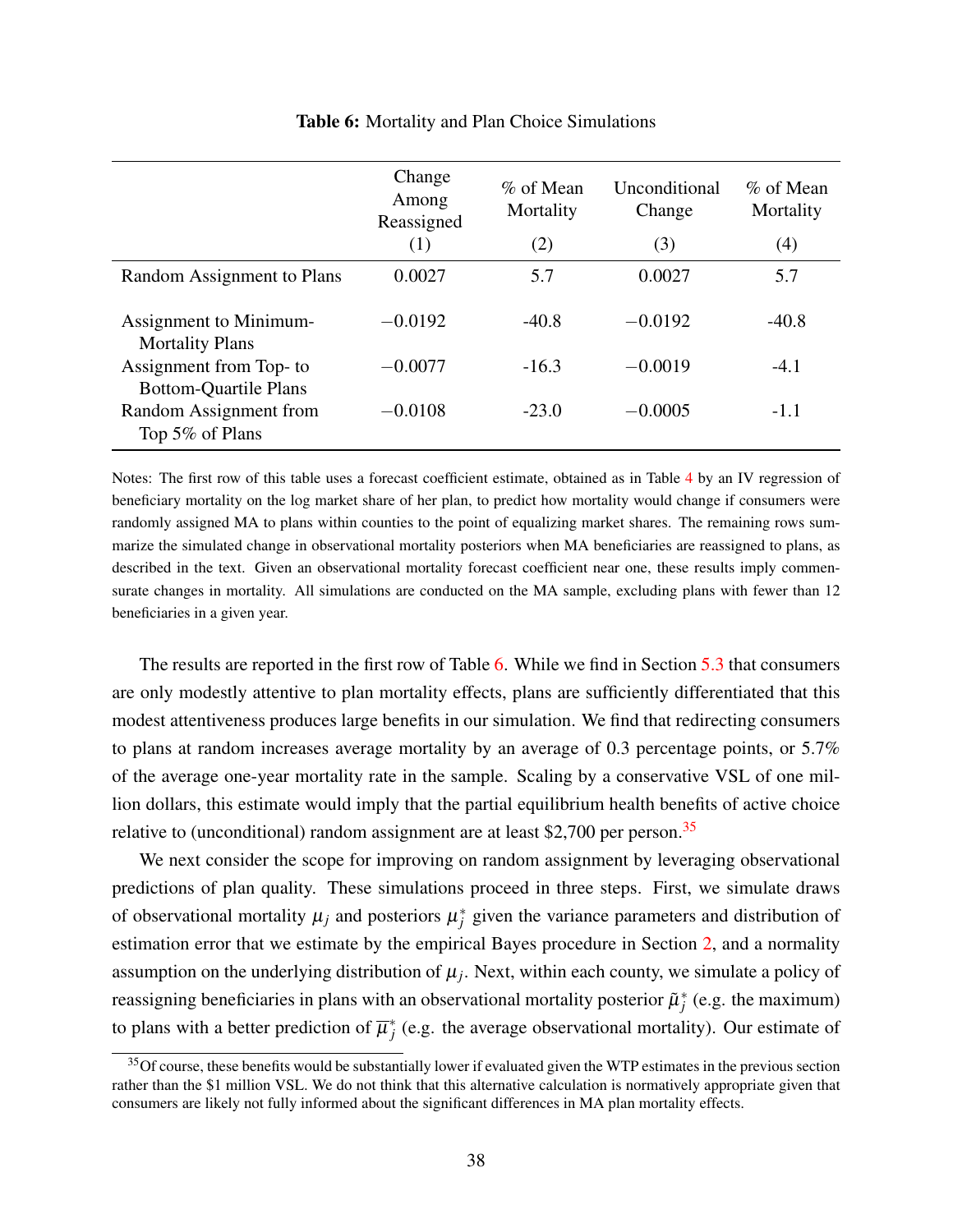the average mortality improvement from such reassignment is then the average  $\hat{\lambda}(\overline{\mu}_i - \tilde{\mu}_i)$ , where  $\hat{\lambda}$  is an estimate of the forecast coefficient and  $(\overline{\mu}_j, \tilde{\mu}_j)$  denotes the actual observational mortality of plans with posteriors of  $(\overline{\mu}_i^*)$  $\hat{a}_{j}$ ,  $\tilde{\mu}_{j}^{*}$ ). With  $\hat{\lambda} = 1$ , this simulation effectively predicts the potential mortality effect by the average change in observational mortality.<sup>[36](#page-39-0)</sup>

The results are reported in the remaining rows of Table [6.](#page-38-0) In the second row we find that assigning beneficiaries to the observably best plan has a large impact. Given a forecast coefficient near one, the reassignment would reduce mortality by -1.9 percentage points, or -40.8%, relative to average mortality in the sample. This simulation helps illustrate the overall magnitude of variation in plan effects but is not especially realistic and may be driven by the assumed (normal) tails of the distribution of  $\mu_j$ . In the third row of Table [6](#page-38-0) we instead reassign beneficiaries from plans in the top quartile of observational mortality posteriors to those in the bottom quartile. Given a forecast coefficient near one, the reassignment would reduce mortality among the affected consumers by a smaller (but still sizeable) 0.8 percentage points, or  $16.3\%$  of the average mortality rate.

Finally, row 4 of Table [6](#page-38-0) presents a policy-relevant simulation in the spirit of [Chetty et al.](#page-43-0) [\(2014\)](#page-43-0) (who simulate the effect of removing the observably lowest quality teachers on student test scores) and [Abaluck and Gruber](#page-42-11) [\(2016b\)](#page-42-11) (who simulate the effect of removing the financially worst health insurance plans on beneficiary costs). We consider the impact of removing plans with the worst observational mortality by randomly reassigning beneficiaries in the observably worst (top 5% observational mortality) plans to other plans at random. This reassignment rule reduces observational mortality posteriors by 0.05 percentage points (1.1 percentage points for affected consumers), or 1.1% of the sample mean. With more than 20 million MA enrollees each year, even this small change in mortality would have a large impact, averting around 10,000 elderly deaths each year given a forecast coefficient of one.<sup>[37](#page-39-1)</sup>

While suggestive of potentially large mortality reductions, these partial-equilibrium simulations should be interpreted with care. Any policy that reassigns beneficiaries to plans is likely to impact consumer well-being through many channels other than the mortality effects we consider. On one hand, plans that reduce mortality likely also produce better morbidity outcomes such that our estimates understate the health benefits. On the other hand, consumers may be made worse off by having to switch providers, though we find no evidence that terminations directly raise mortal-ity (through a channel other than plan choice) in any specification.<sup>[38](#page-39-2)</sup> Our simulations also do not

<span id="page-39-0"></span> $36$ This exercise may understate the gains from active choice to the extent status quo choices reflect positive selection on unobserved treatment effect heterogeneity [\(Hull, 2020\)](#page-44-1). As noted in Section [4.3](#page-27-1) the role of such Roy selection appears small in this setting.

<span id="page-39-1"></span> $37$ This number is not additive across years, due to competing risks. In other words, some of of the 10,000 deaths that are averted in any given year will still die the following year. The 10,000 deaths averted per year thus corresponds to a minimum of 10,000 life-years saved per year.

<span id="page-39-2"></span> $38$ [Sabety](#page-45-14) [\(2020\)](#page-45-15) and [Staiger](#page-45-15) (2020) argue that switching providers could be harmful, as relationships with primary care physicians improve patient health. When we estimate Equation  $(10)$  with a single direct termination effect, we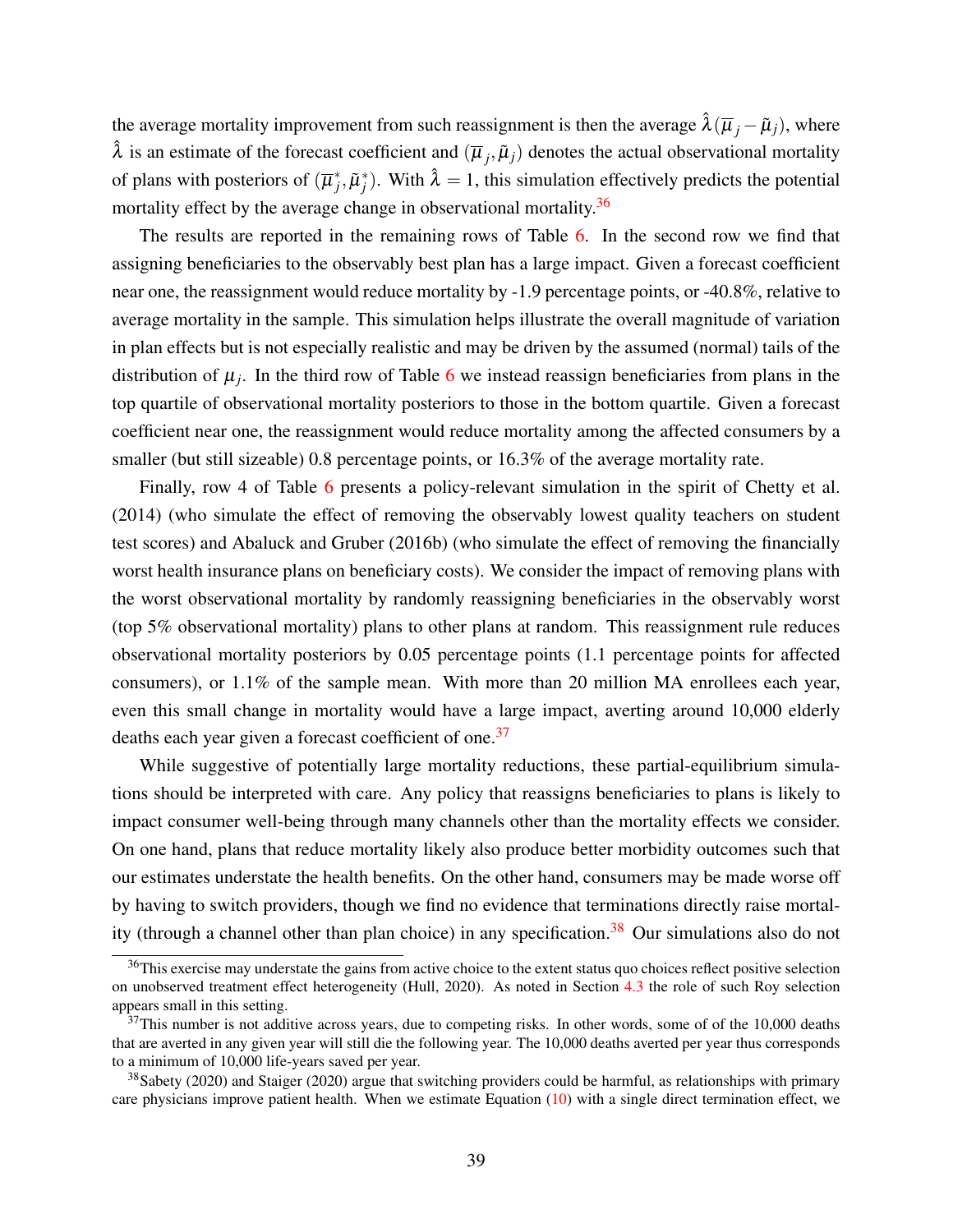account for the possibility that plans with lower mortality may differ systematically on financial dimensions that consumers value. Our findings in Section [5.1](#page-30-2) suggest that plans with lower observational mortality also have lower premiums, although the general equilibrium consequences we have not modelled are likely especially important for premiums. In a sample of MA plans from 2015 to 2017, the average standard deviation of total costs (premiums + out of pocket costs) in MA is around \$1,000 [\(Gruber et al., 2020\)](#page-44-14).<sup>[39](#page-40-1)</sup> With a \$1 million VSL, the health benefits of the reassignments in row 4 of Table [6](#page-38-0) would be \$10,000 per reassigned beneficiary-year, likely dwarfing any effects via switching costs or financial plan characteristics.

# <span id="page-40-0"></span>7 Conclusions

We find large within-market differences in mortality rates across MA plans after adjusting for observable differences in enrollee characteristics and statistical noise. We then show that this variation is a highly reliable predictor of true plan mortality effects with a novel quasi-experimental design. Publicly available quality measures are uncorrelated with true mortality effects. Perhaps as a result, consumer demand is under-responsive to this dimension of plan quality. In partialequilibrium simulations we show that one-year mortality would fall significantly if beneficiaries were reassigned to lower observational mortality plans, suggesting broad scope for policy interventions based on these measures.

We make two main contributions to the broader literature on health insurance plan choice. First, we show that mortality effects are critical for assessing consumer choices. Papers that study only financial consequences miss an important dimension of plan quality. Second, our findings suggest large returns to understanding the market and plan-level determinants of plans' mortality effects. We find that plans with higher premiums, more generous drug coverage, and higher spending tend to reduce consumer mortality. Richer data is needed to fully investigate the role of plan networks.

Methodologically, this paper adds to a recent literature combining quasi-experimental and observational variation to estimate heterogeneous quality of institutions (such as schools and hospitals). We derive a novel condition for quasi-experimental variation in institutional choice to recover forecast coefficients in the presence of selection bias. We show how these forecast coefficients can

nevertheless find precise zeros estimate of the direct impact of terminations on mortality. For example, when we estimate the specification in column 1 of Table [3](#page-27-0) with only a direct effect of terminations (rather than interactions by year and county), our estimate is a 0.06 percentage point reduction in mortality with a standard error of 0.08 percentage points. This rules out even a 0.1 percentage point increase in mortality, compared to the 1.5 percentage point reduction we simulate for eliminating the 5% of worst plans. [Atherly et al.](#page-42-12) [\(2020\)](#page-42-12) estimate switching costs in Medicare Advantage of \$2,800, although other analyses suggest that most inertia in health plan choice results from inattention, so utility-relevant switching costs might be as much as 85% lower [\(Heiss et al., 2016;](#page-44-15) [Abaluck and Adams,](#page-42-13) [2017;](#page-42-13) [Drake et al., 2020\)](#page-43-16).

<span id="page-40-1"></span><sup>39</sup>We thank Ben Handel and Sam Kina for providing this information.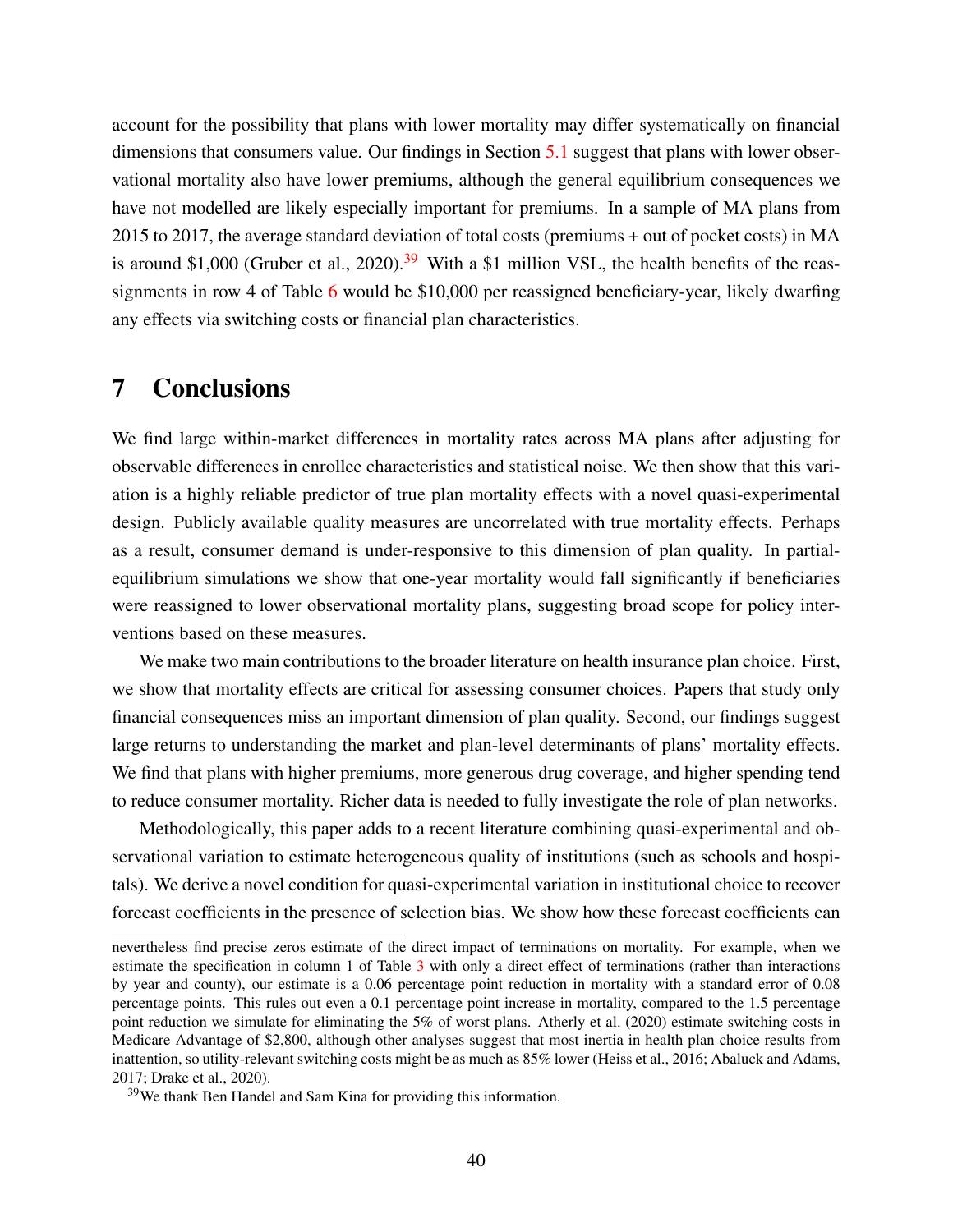be used to quantify the benefits of policies which assign individuals to different alternatives. We further show how our approach can be used to recover the sensitivity of consumer choices to unobserved causal effects and to estimate the willingness to pay for these attributes. These methods may prove useful in many settings where consumers select institutions of differing quality and price.

From a policy perspective, our results suggest potentially large benefits from directing consumers to lower observational mortality plans. While the government does not currently release risk-adjusted mortality information, we find that such information might be incredibly important. Existing programs subsidize plans that score better on measures like star ratings, which we find to be uncorrelated with causal mortality effects.<sup>[40](#page-41-0)</sup> Such programs may therefore do a poor job of rewarding plans that improve beneficiary health and might do better if they targeted risk-adjusted mortality. Our results also imply that insurers face weak incentives to invest in improving consumer health, which could be strengthened by new contractual or organizational forms (e.g. integrating conventional health insurers with life insurance, as in [Koijen and Van Nieuwerburgh](#page-45-16) [\(2020\)](#page-45-16)).

These conclusions come with important caveats. Our policy simulations are partial-equilibrium; in general equilibrium, publishing observational mortality rates might induce plans to invest in selecting healthier beneficiaries rather than improving health. Furthermore, our model does not allow for capacity constraints or for premiums and quality to adjust with demand. Such effects could offset our implied gains, although the health effects are large enough that they are likely to be first-order. $41$  The long-term consequences of better quality information are more difficult to gauge, but no less important. Making consumers more attentive to differences in plan health effects could accelerate the adoption of technologies that provide higher-quality care at lower cost.

<span id="page-41-1"></span><span id="page-41-0"></span> $^{40}$ See [Decarolis and Guglielmo](#page-43-7) [\(2017\)](#page-43-7) for an analysis of the MA Quality Bonus Payment Demonstration program.

<sup>&</sup>lt;sup>41</sup>Nevertheless, the methods we develop here could help in adding these features: for example, with quasiexperimental variation in the number of enrollees per plan, one could in principle investigate whether plans which experience enrollment shocks become less effective at promoting health.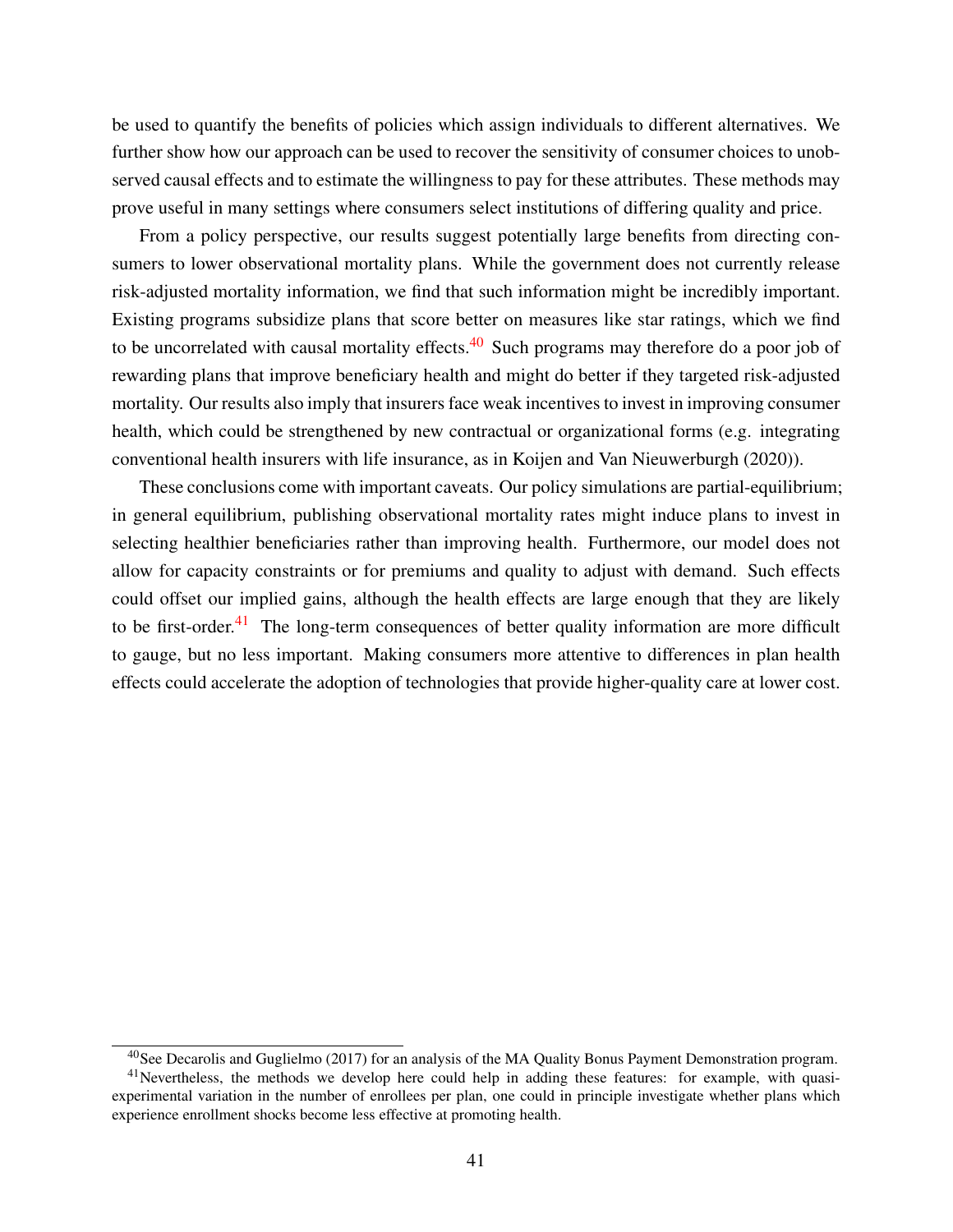# References

- <span id="page-42-13"></span>Abaluck, J. and A. Adams (2017). What do consumers consider before they choose? Identification from asymmetric demand responses. Technical report, National Bureau of Economic Research.
- <span id="page-42-3"></span>Abaluck, J. and J. Gruber (2011). Choice inconsistencies among the elderly: Evidence from plan choice in the Medicare Part D program. *American Economic Review 101*(4), 1180–1210.
- <span id="page-42-2"></span>Abaluck, J. and J. Gruber (2016a). Evolving choice inconsistencies in choice of prescription drug insurance. *American Economic Review*.
- <span id="page-42-11"></span>Abaluck, J. and J. Gruber (2016b). Improving the quality of choices in health insurance markets. Technical report, National Bureau of Economic Research.
- <span id="page-42-8"></span>Allende, C. (2019). Competition under social interactions and the design of education policies. *Job Market Paper*.
- <span id="page-42-4"></span>Angrist, J., P. Hull, P. Pathak, and C. Walters (2016). Interpreting tests of school VAM validity. *American Economic Review: Papers & Proceedings 106(5)*, 388–392.
- <span id="page-42-0"></span>Angrist, J., P. Hull, P. Pathak, and C. Walters (2017). Leveraging lotteries for school value-added: Testing and estimation. *Quarterly Journal of Economics 132*(2), 871–919.
- <span id="page-42-12"></span>Atherly, A., R. D. Feldman, B. Dowd, and E. Van Den Broek-Altenburg (2020). Switching costs in Medicare Advantage. In *Forum for Health Economics & Policy*, Volume 1. De Gruyter.
- <span id="page-42-14"></span>Berry, S., A. Gandhi, and P. Haile (2013). Connected substitutes and invertibility of demand. *Econometrica 81*(5), 2087–2111.
- <span id="page-42-7"></span>Berry, S., J. Levinsohn, and A. Pakes (1995). Automobile prices in market equilibrium. *Econometrica 63*, 841–890.
- <span id="page-42-9"></span>Berry, S. T. (1994). Estimating discrete-choice models of product differentiation. *RAND Journal of Economics 25*(2).
- <span id="page-42-5"></span>Brown, J., M. Duggan, I. Kuziemko, and W. Woolston (2014). How does risk-selection respond to risk-adjustment: Evidence from the Medicare Advantage program. *American Economic Review 104*(10), 3335–64.
- <span id="page-42-6"></span>Cabral, M., M. Geruso, and N. Mahoney (2014). Does privatized health insurance benefit patients or producers? Evidence from Medicare Advantage. NBER Working Paper No. 20470.
- <span id="page-42-1"></span>Card, D., C. Dobkin, and N. Maestas (2008). The impact of nearly universal insurance coverage on health care utilization: Evidence from Medicare. *American Economic Review 98*(5), 2242–58.
- <span id="page-42-10"></span>Chandra, A., A. Finkelstein, A. Sacarny, and C. Syverson (2015). Healthcare exceptionalism? Performance and allocation in the U.S. healthcare sector. *American Economic Review 106*(8), 2110–44.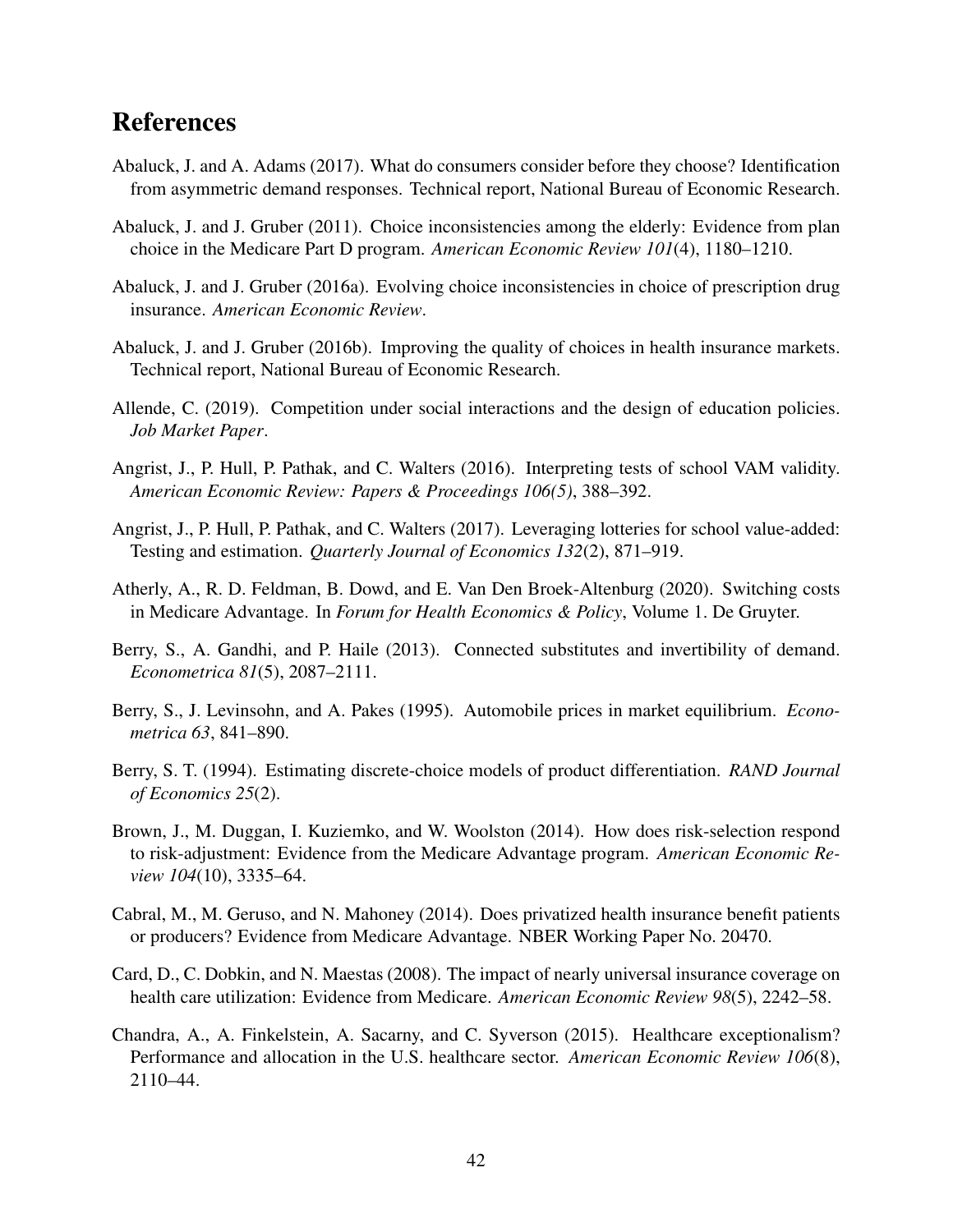- <span id="page-43-11"></span>Chernew, M. E., W. P. Wodchis, D. P. Scanlon, and C. G. McLaughlin (2004). Overlap in hmo physician networks. *Health Affairs 23*(2), 91–101.
- <span id="page-43-0"></span>Chetty, R., J. Friedman, and J. Rockoff (2014). Measuring the impacts of teachers I: Evaluating bias in teacher value-added estimates. *American Economic Review 104*(9), 2593–2632.
- <span id="page-43-3"></span>Commission, M. P. A. (2001). Report to the congress: Medicare in rural America. Technical report, Medicare Payment Advisory Commission.
- <span id="page-43-4"></span>Commission, P. P. A. (1998). Medicare prospective payment and the American health care system report to the congress. Technical report, Prospective Payment Assessment Commission.
- <span id="page-43-12"></span>Curto, V., L. Einav, J. Levin, and J. Bhattacharya (2015). Can health insurance competition work? Evidence from Medicare Advantage. NBER Working Paper No. 20818.
- <span id="page-43-15"></span>Cutler, D. M. (2005). *Your money or your life: Strong medicine for America's health care system*. Oxford University Press.
- <span id="page-43-13"></span>Dafny, L. and D. Dranove (2008). Do report cards tell consumers anything they don't already know? The case of Medicare HMOs. *The Rand journal of economics 39*(3), 790–821.
- <span id="page-43-6"></span>Darden, M. and I. McCarthy (2015). The star treatment estimating the impact of star ratings on Medicare Advantage enrollments. *Journal of Human Resources 50*(4), 980–1008.
- <span id="page-43-14"></span>Decarolis, F. (2015). Medicare Part D: Are insurers gaming the low income subsidy design? *American Economic Review 105*(4), 1547–80.
- <span id="page-43-7"></span>Decarolis, F. and A. Guglielmo (2017). Insurers' response to selection risk: Evidence from Medicare enrollment reforms. *Journal of Health Economics 56*, 383–396.
- <span id="page-43-5"></span>Deryugina, T. and D. Molitor (2018). Does when you die depend on where you live? Evidence from Hurricane Katrina. Technical report, National Bureau of Economic Research.
- <span id="page-43-8"></span>Dillender, M. (2018). What happens when the insurer can say no? Assessing prior authorization as a tool to prevent high-risk prescriptions and to lower costs. *Journal of Public Economics 165*, 170–200.
- <span id="page-43-9"></span>Doyle, J., J. Graves, and J. Gruber (2014). Paying for quality in healthcare. Working Paper.
- <span id="page-43-1"></span>Doyle, J., J. Graves, and J. Gruber (2017). Evaluating measures of hospital quality. NBER Working Paper No. 14607.
- <span id="page-43-10"></span>Doyle, J., J. Graves, J. Gruber, and S. Kleiner (2015). Measuring returns to hospital care: Evidence from ambulance referral patterns. *Journal of Political Economy 123(1)*, 170–214.
- <span id="page-43-16"></span>Drake, C., C. Ryan, and B. E. Dowd (2020). Sources of inertia in health plan choice in the individual health insurance market. *Available at SSRN 3556857*.
- <span id="page-43-2"></span>Duggan, M., A. Starc, and B. Vabson (2015). Who benefits when government pays more? Passthrough in the Medicare Advantage program. NBER Working Paper No. 19989.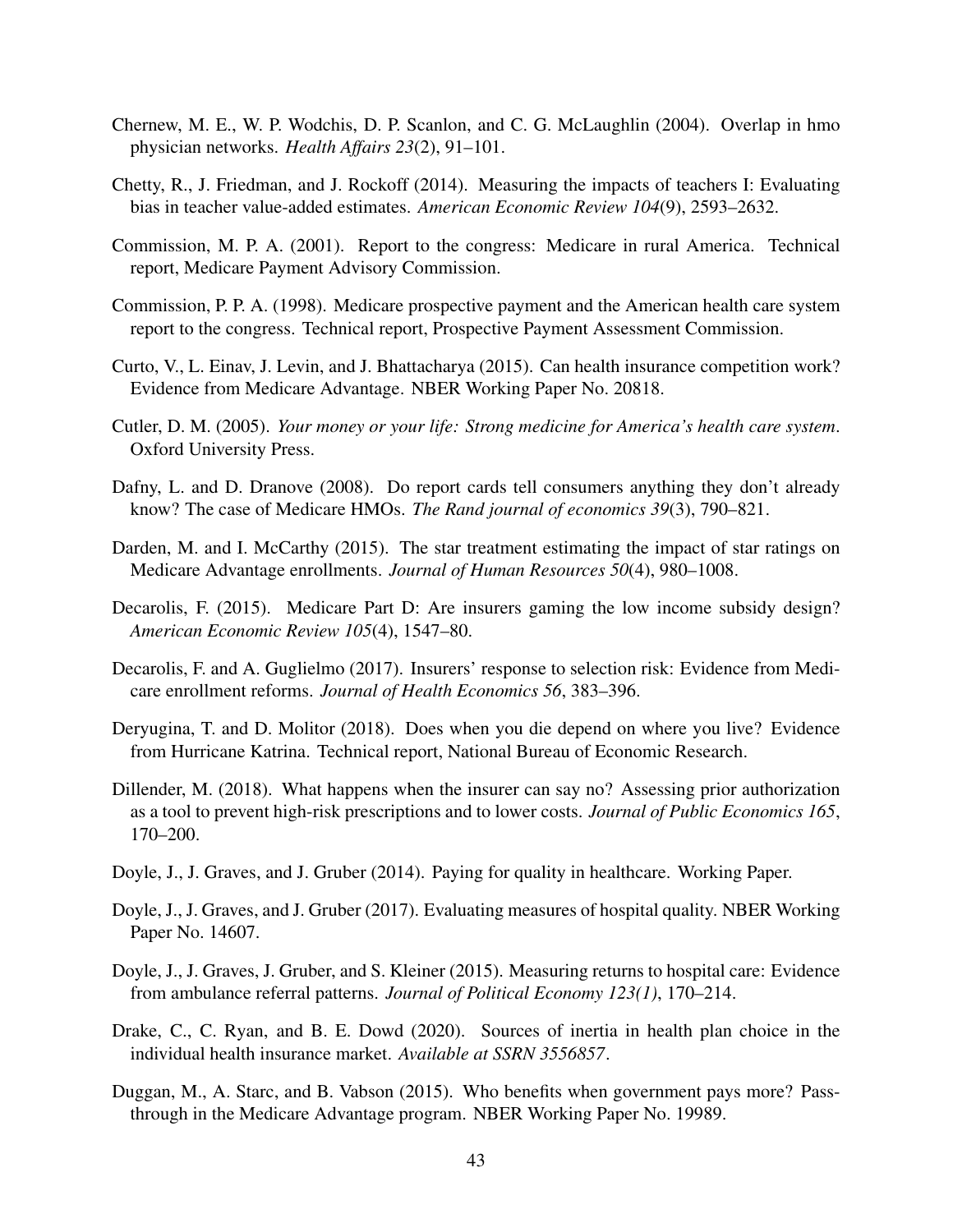- <span id="page-44-3"></span>Ericson, K. and A. Starc (2016, December). How product standardization affects choice: Evidence from the Massachusetts health insurance exchange. *Journal of Health Economics 50*, 71–85.
- <span id="page-44-8"></span>Finkelstein, A., M. Gentzkow, P. Hull, and H. Williams (2017). Adjusting risk adjustment – accounting for variation in diagnostic intensity. *New England Journal of Medicine 376*(7), 608– 610.
- <span id="page-44-13"></span>Finkelstein, A., M. Gentzkow, and H. L. Williams (2019). Place-based drivers of mortality: Evidence from migration. Technical report, National Bureau of Economic Research.
- <span id="page-44-6"></span>Fletcher, J., L. Horwitz, and E. Bradley (2014). Estimating the value added of attending physicians on patient outcomes. NBER Working Paper No. 20534.
- <span id="page-44-10"></span>Gaynor, M., R. Moreno-Serra, and C. Propper (2013). Death by market power: Reform, competition, and patient outcomes in the National Health Service. *American Economic Journal: Economic Policy 5*(4), 134–66.
- <span id="page-44-9"></span>Geruso, M., T. J. Layton, and D. Prinz (2019). Screening in contract design: Evidence from the ACA health insurance exchanges. *American Economic Journal: Economic Policy*.
- <span id="page-44-12"></span>Geweke, J., G. Gowrisankaran, and R. J. Town (2003). Bayesian inference for hospital quality in a selection model. *Econometrica 71*(4), 1215–1238.
- <span id="page-44-2"></span>Goldin, J., I. Z. Lurie, and J. McCubbin (2019). Health insurance and mortality: Experimental evidence from taxpayer outreach. Technical report, National Bureau of Economic Research.
- <span id="page-44-14"></span>Gruber, J., B. R. Handel, S. H. Kina, and J. T. Kolstad (2020). Managing intelligence: Skilled experts and AI in markets for complex products. Technical report, National Bureau of Economic Research.
- <span id="page-44-4"></span>Handel, B. (2013). Adverse selection and inertia in health insurance markets: When nudging hurts. *American Economic Review* (103), 2643–2682.
- <span id="page-44-5"></span>Handel, B. R. and J. T. Kolstad (2015). Getting the most from marketplaces: Smart policies on health insurance choice. Brookings Hamilton Project Discussion Paper 2015-08.
- <span id="page-44-15"></span>Heiss, F., D. McFadden, J. Winter, A. Wuppermann, and B. Zhou (2016). Inattention and switching costs as sources of inertia in Medicare Part D. Technical report, National Bureau of Economic Research.
- <span id="page-44-1"></span>Hull, P. (2020). Estimating hospital quality with quasi-experimental data. Working Paper.
- <span id="page-44-7"></span>Kane, T. J. and D. O. Staiger (2008). Estimating teacher impacts on student achievement: An experimental evaluation. Technical report, National Bureau of Economic Research.
- <span id="page-44-11"></span>KFF (2009). Medicare Advantage 2010 data spotlight: Plan availability and premiums.
- <span id="page-44-0"></span>KFF (2019). A dozen facts about Medicare Advantage in 2019.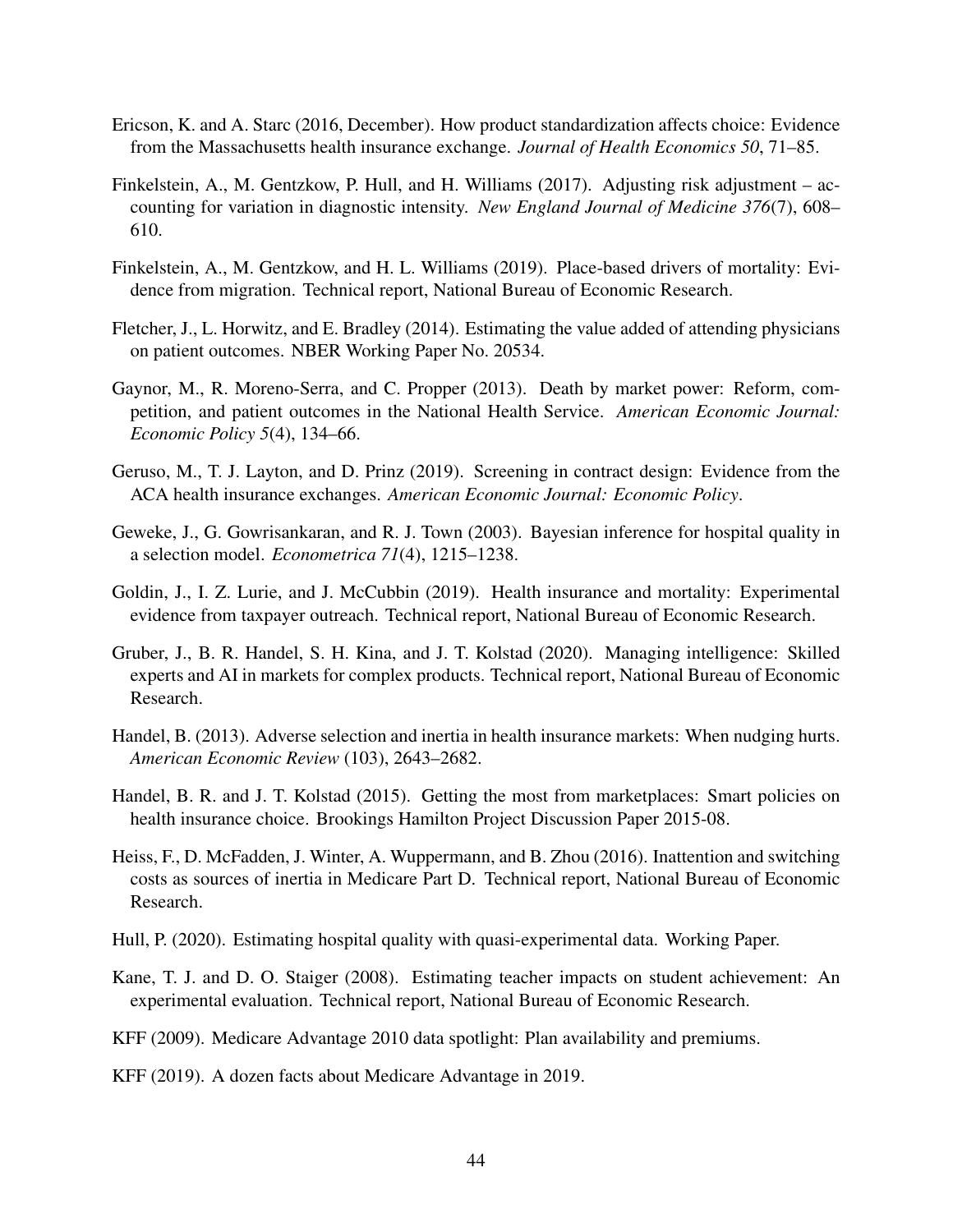- <span id="page-45-12"></span>Kniesner, T. J. and W. K. Viscusi (2019). The value of a statistical life. *Forthcoming, Oxford Research Encyclopedia of Economics and Finance*, 19–15.
- <span id="page-45-16"></span>Koijen, R. S. and S. Van Nieuwerburgh (2020). Combining life and health insurance. *The Quarterly Journal of Economics 135*(2), 913–958.
- <span id="page-45-4"></span>McGuire, T., J. Newhouse, and A. Sinaiko (2011). An economic history of Medicare Part C. *Milbank Quarterly 89*(2), 289–332.
- <span id="page-45-2"></span>Miller, K. S., A. Petrin, R. Town, and M. Chernew (2019). Optimal managed competition subsidies. Technical report, National Bureau of Economic Research.
- <span id="page-45-0"></span>Miller, S., S. Altekruse, N. Johnson, and L. R. Wherry (2019). Medicaid and mortality: New evidence from linked survey and administrative data. Technical report, National Bureau of Economic Research.
- <span id="page-45-6"></span>Morris, C. (1983). Parametric empirical Bayes inference: Theory and applications. *Journal of the American Statistical Association 78(381)*, 47 – 55.
- <span id="page-45-13"></span>Murphy, K. M. and R. H. Topel (2006). The value of health and longevity. *Journal of Political Economy 114*(5), 871–904.
- <span id="page-45-11"></span>Pakes, A., J. Porter, K. Ho, and J. Ishii (2015). Moment inequalities and their application. *Econometrica 83*(1), 315–334.
- <span id="page-45-5"></span>Pelech, D. (2018). Paying more for less? Insurer competition and health plan generosity in the Medicare Advantage program. *Journal of Health Economics 61*, 77–92.
- <span id="page-45-10"></span>Polyakova, M. (2016). Regulation of insurance with adverse selection and switching costs: Evidence from Medicare Part D. *American Economic Journal: Applied Economics 8*(3), 165–195.
- <span id="page-45-7"></span>Rothstein, J. (2009). Student sorting and bias in value-added estimation: Selection on observables and unobservables. *Education finance and policy 4*(4), 537–571.
- <span id="page-45-14"></span>Sabety, A. (2020). The value of relationship-specific capital in health care. Technical report, Harvard University.
- <span id="page-45-8"></span>Sommers, B. D., A. A. Gawande, K. Baicker, et al. (2017). Health insurance coverage and health what the recent evidence tells us. *N Engl J Med 377*(6), 586–593.
- <span id="page-45-15"></span>Staiger, B. (2020). Disruptions to the provider-patient relationship and patient utilization and outcomes: Evidence from Medicaid Managed Care.
- <span id="page-45-9"></span>Starc, A. (2015, Spring). Insurer pricing and consumer welfare: Evidence from Medigap. *RAND Journal of Economics 45*(1), 198–220.
- <span id="page-45-1"></span>Starc, A. and R. Town (2019). Benefit integration in health insurance. *Forthcoming, Review of Economic Studies*.
- <span id="page-45-3"></span>Yakusheva, O., R. Lindrooth, and M. Weiss (2014). Nurse mortality-added and patient outcomes in acute care. *Health Services Research 49*(6), 1767–1786.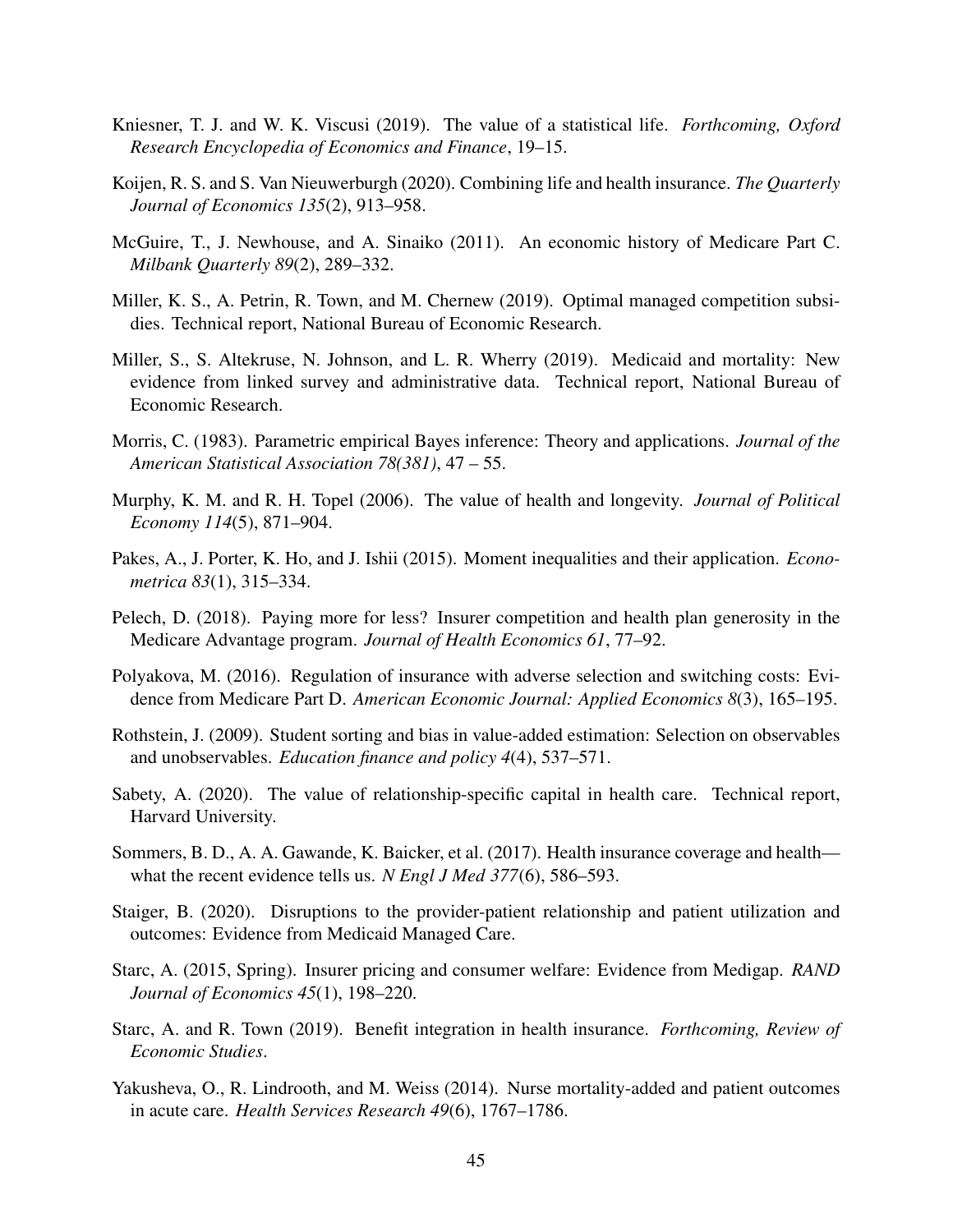# A Appendix Figures and Tables

<span id="page-46-0"></span>

Figure A1: Geographic Distribution of Plan Terminations

Notes: This map shows the fraction of plans in a county that were terminated over 2008-2011, with counties shaded according to the quantiles reported in the legend.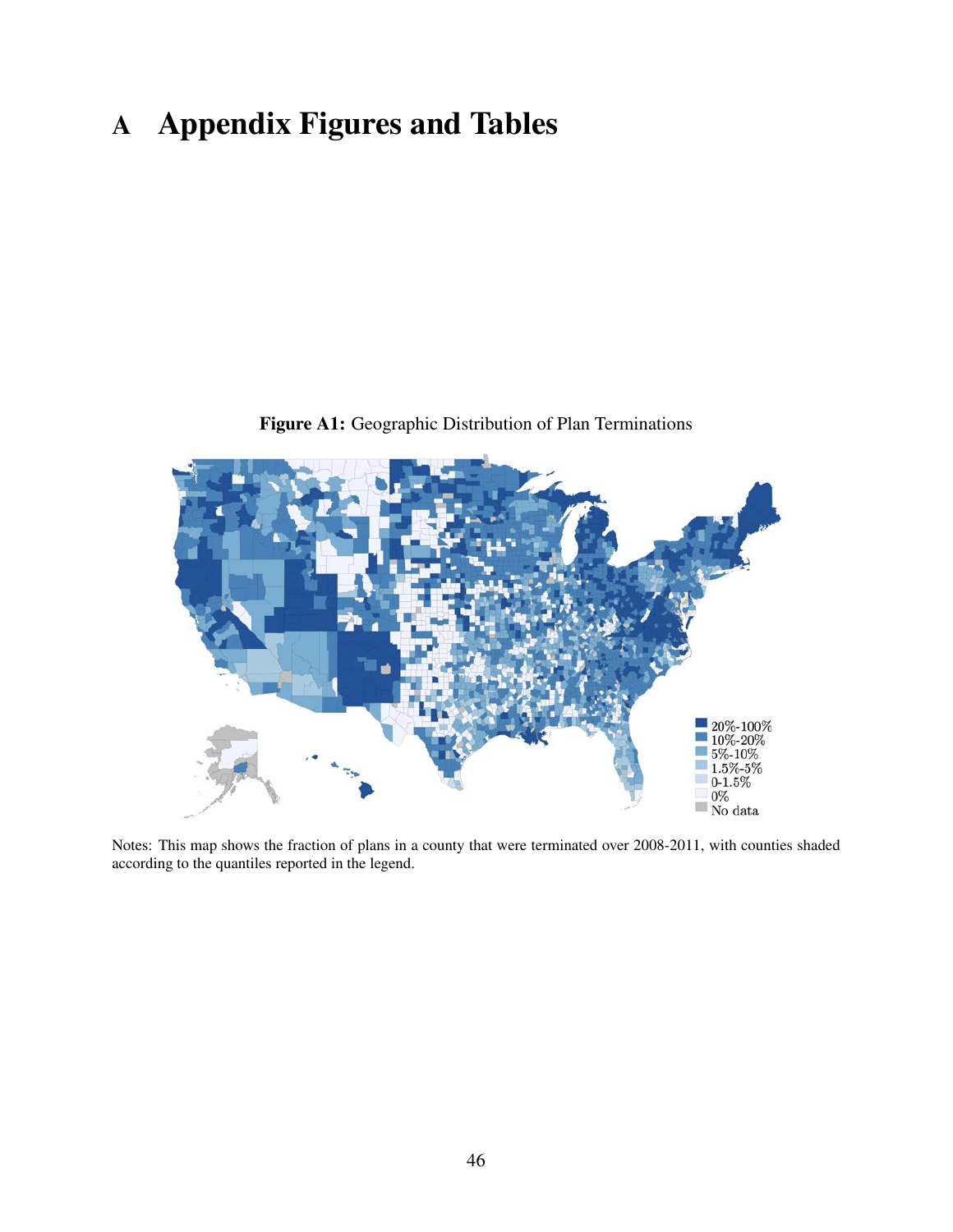<span id="page-47-0"></span>

Figure A2: Distribution of Observational Mortality Shrinkage Coefficients

Notes: This figure shows the distribution of "pseudo shrinkage coefficients" for observational mortality, given by the ratio of each plan's de-meaned posterior to the de-meaned OLS estimate, across beneficiary-years in our main sample. A coefficient close to one thus implies minimal shrinkage. This coefficient can be negative under the hierarchical shrinkage procedure described in Appendix [C.1.](#page-54-0)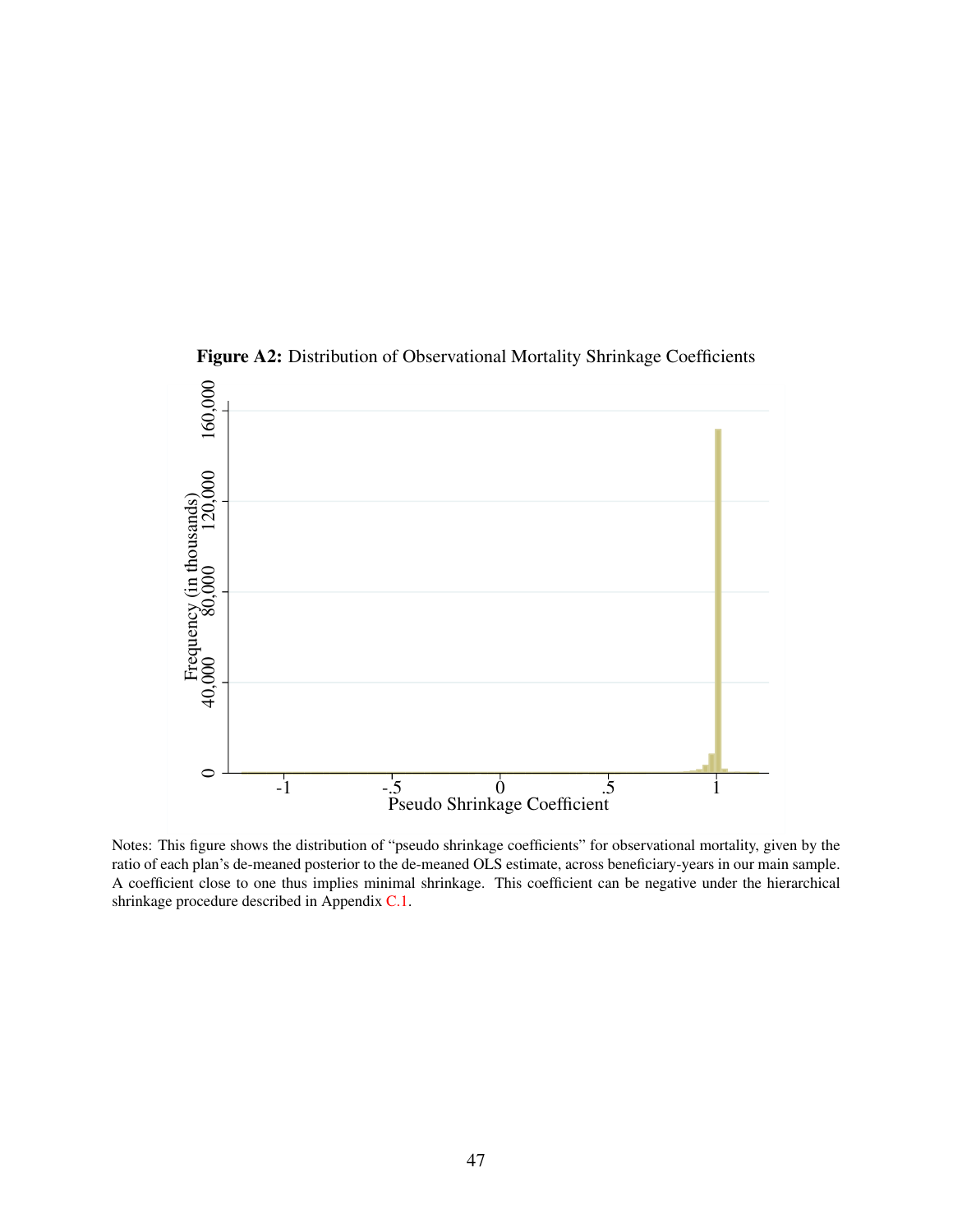<span id="page-48-0"></span>

Figure A3: Plan Terminations and Beneficiary Risk Scores

Notes: This figure shows average beneficiary risk scores by deciles of lagged observational mortality among nonterminated and terminated plans (with non-missing risk score averages), controlling for county-by-year fixed effects and other observables in our baseline specification. Points are given by average risk scores combined with the decilespecific termination effects estimated from specifications of the form of Equation [\(9\)](#page-22-3), with controls as in Table [2,](#page-23-0) including decile main effects. Coefficients are normalized to remove termination main effects.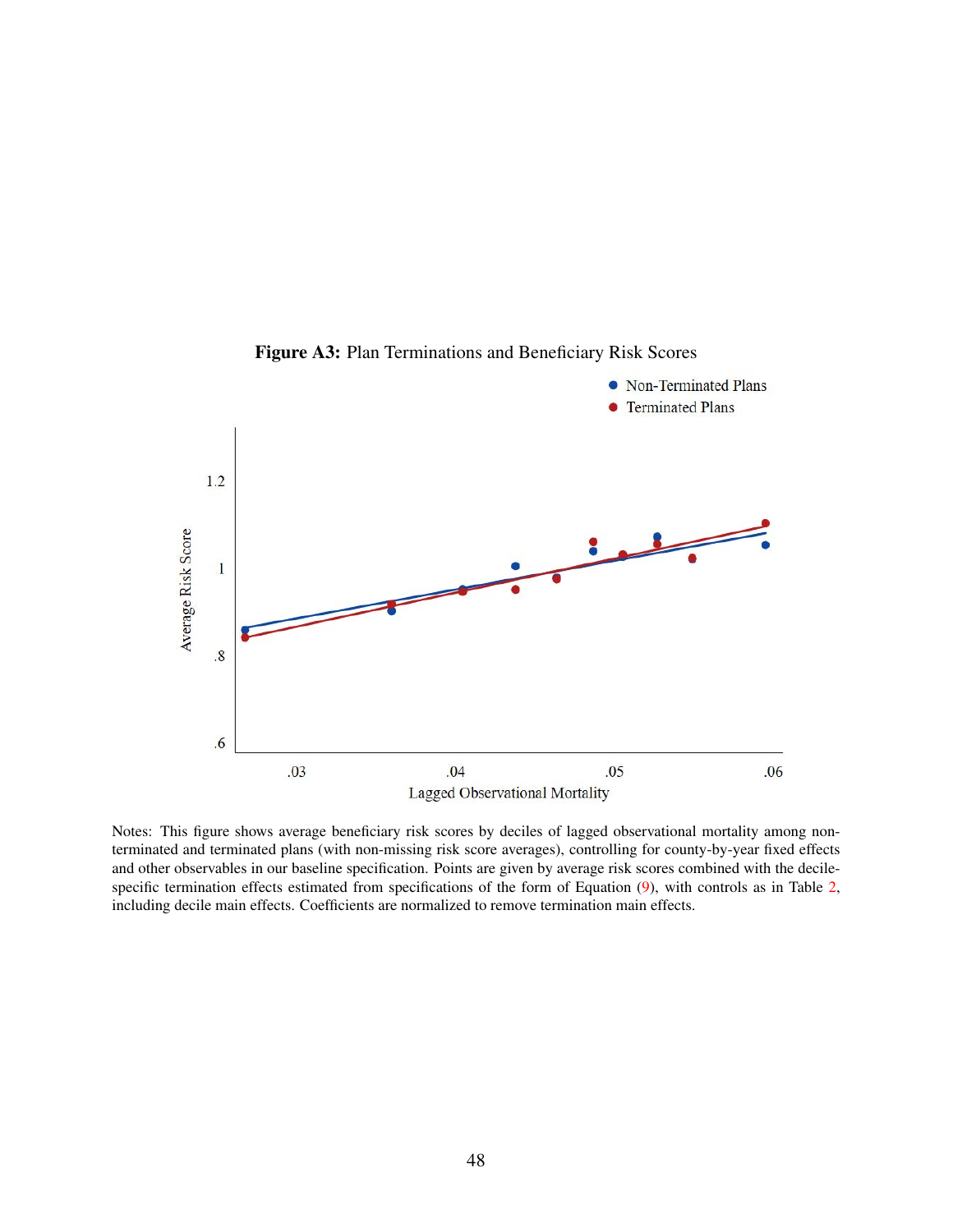<span id="page-49-0"></span>

|                           | No Terminations | Terminations |
|---------------------------|-----------------|--------------|
| Median Income             | 41,182          | 44,922       |
| % of Pop $>65$            | 17.35           | 16.32        |
| % Dual                    | 13.80           | 14.06        |
| % White                   | 83.46           | 84.00        |
| $%$ Black                 | 8.38            | 9.19         |
| $\%$ Asian                | 0.61            | 1.38         |
| Population                | 26,190          | 119,638      |
| <b>Population Density</b> | 52              | 315          |
| Counties                  | 595             | 2,466        |
| Number of Beneficiaries   | 198,448         | 5,322,676    |

Table A1: County Characteristics

Notes: This table compares the demographics of counties with and without terminations, using data taken from the 2011 American Community Survey (ACS). Population density is calculated as population per square mile. All percentage variables are calculated using total population as the denominator.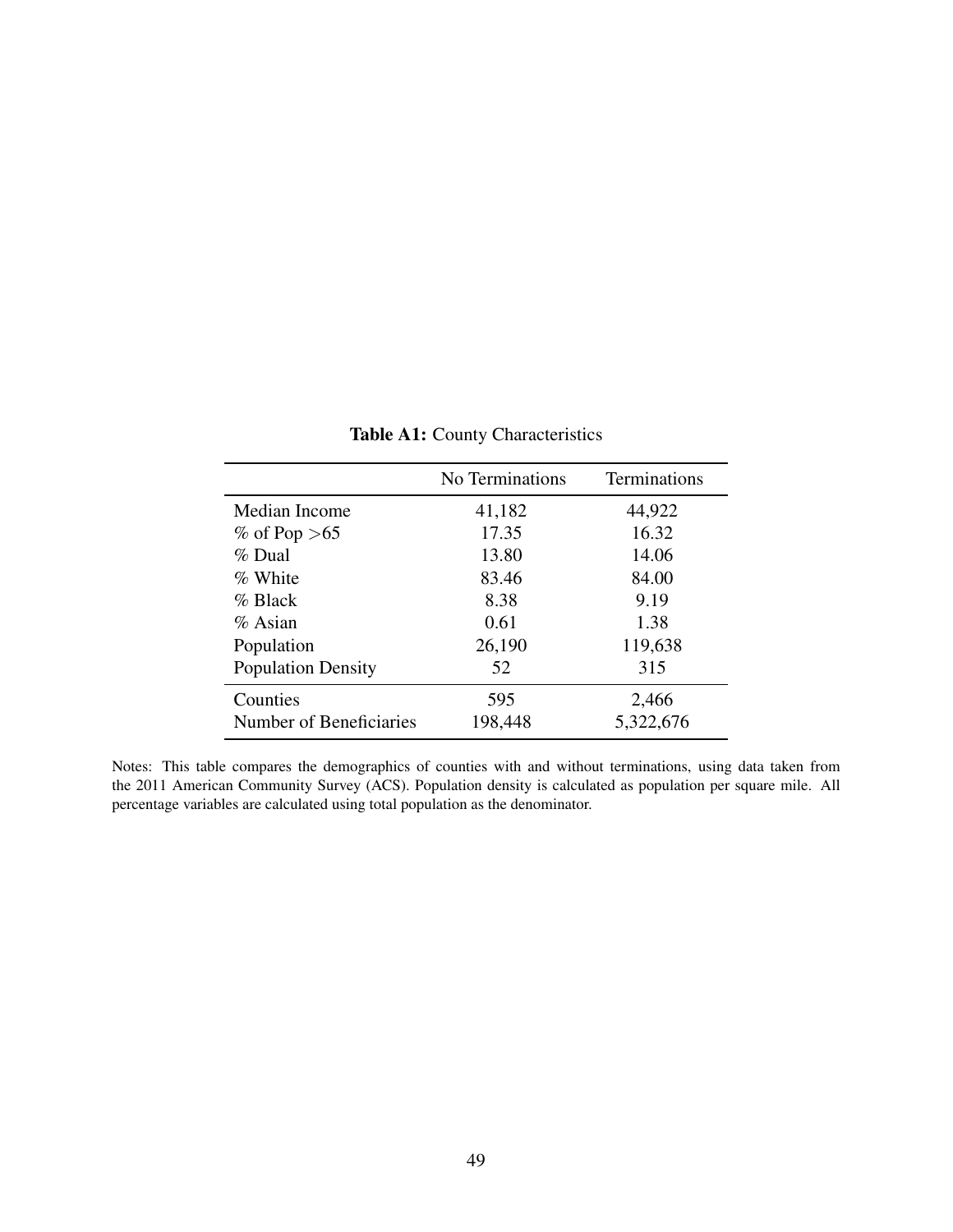<span id="page-50-0"></span>

| Sample:                            | MА         | Terminated |
|------------------------------------|------------|------------|
| % Do Not Switch                    | 77.4       | 0.1        |
| % Switch Plans within Same Insurer | 7.8        | 18.6       |
| % Switch Insurer                   | 14.8       | 81.2       |
| % Switch Into PFFS Plan            | 4.6        | 17.6       |
| N Beneficiary-Years                | 15,012,189 | 329,898    |

Table A2: Switching Behavior Summary Statistics

Notes: This table compares choice behavior of consumers in MA plans to those in a MA plan that terminates. Market shares sum to more than one due to rounding.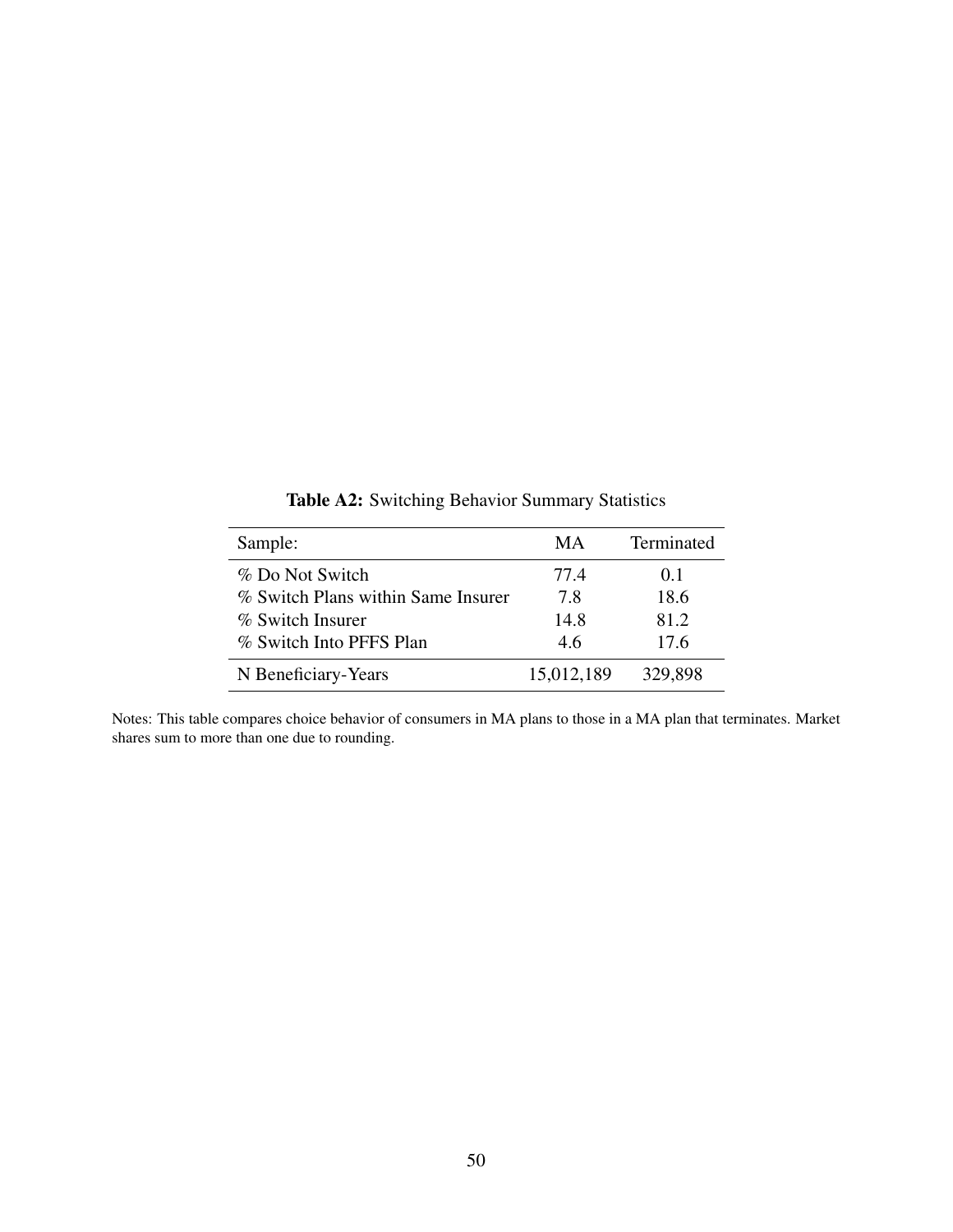<span id="page-51-0"></span>

| Table A3: Predicted Mortality Model |  |  |
|-------------------------------------|--|--|
|                                     |  |  |

|                        | (1)        |
|------------------------|------------|
| Age 70-74              | 0.0051     |
|                        | (0.0002)   |
| Age 75-79              | 0.0183     |
|                        | (0.0002)   |
| Age 80-84              | 0.0410     |
|                        | (0.0002)   |
| Age 85-90              | 0.0800     |
|                        | (0.0002)   |
| Age 90-94              | 0.1425     |
|                        | (0.0003)   |
| Age 95+                | 0.2385     |
|                        | (0.0006)   |
| Female                 | $-0.0188$  |
|                        | (0.0001)   |
| White                  | 0.0068     |
|                        | (0.0020)   |
| <b>Black</b>           | 0.0057     |
|                        | (0.0020)   |
| Other                  | $-0.0054$  |
|                        | (0.0021)   |
| Asian                  | $-0.0099$  |
|                        | (0.0021)   |
| Hispanic               | $-0.0068$  |
|                        | (0.0020)   |
| <b>Native American</b> | 0.0090     |
|                        | (0.0024)   |
| Dual                   | 0.0453     |
|                        | (0.0002)   |
| $\mathbb{R}^2$         | 0.039      |
| N Beneficiary-Years    | 15,013,172 |

Notes: This table reports coefficients of our predicted mortality regression model. Standard errors are clustered by county and reported in parentheses. The sample includes 983 singleton observations which are dropped from the main IV sample for being perfectly collinear with the fixed effects.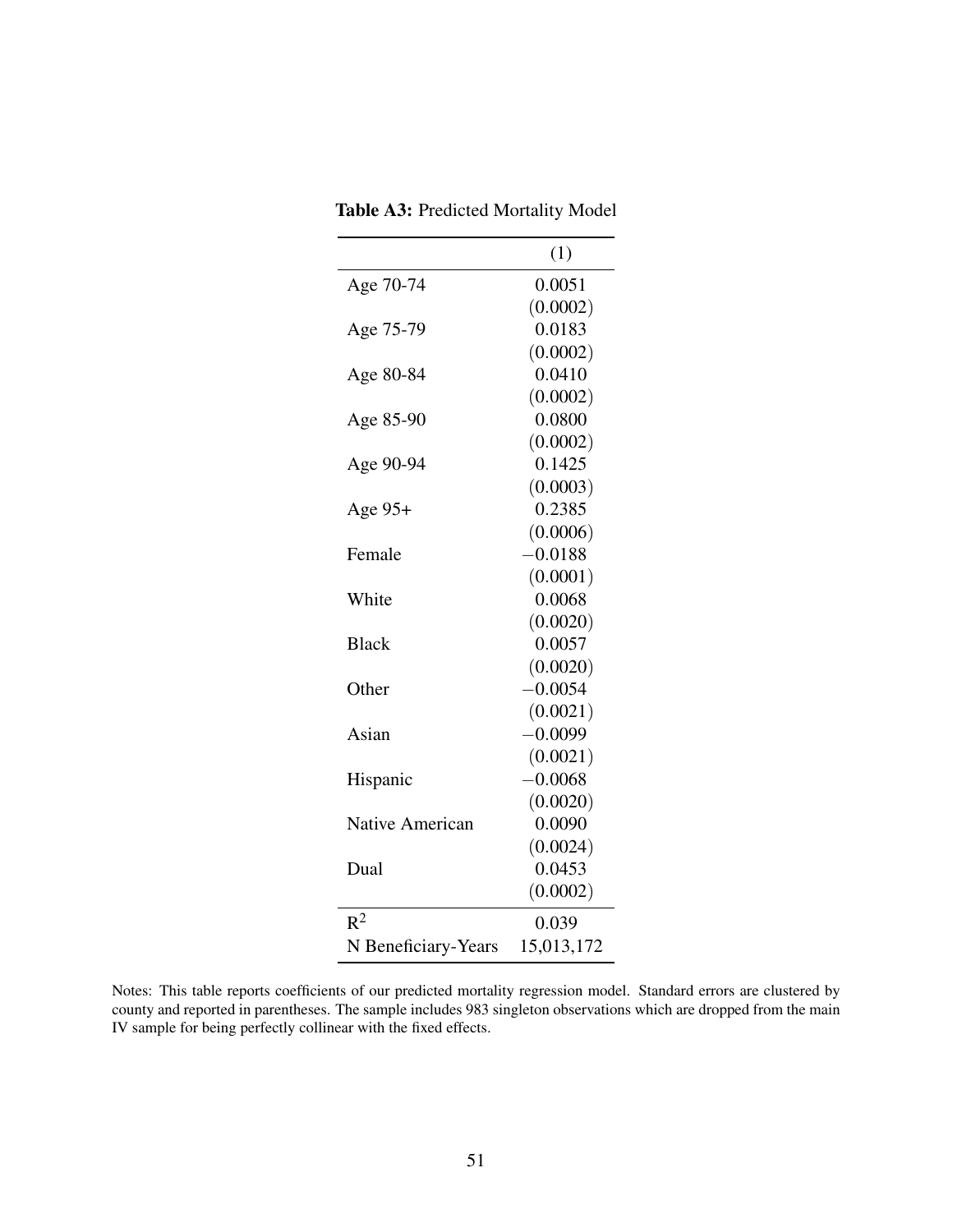<span id="page-52-0"></span>

|                                | (1)             | (2)                           |  |
|--------------------------------|-----------------|-------------------------------|--|
|                                |                 | A. Counties With Terminations |  |
| <b>Observational Mortality</b> | 1.085           | 1.150                         |  |
|                                | (0.189)         | (0.309)                       |  |
| <b>First-Stage F Statistic</b> | 89.6            | 24.4                          |  |
| N Beneficiary-Years            |                 | 14,644,200                    |  |
|                                |                 |                               |  |
|                                |                 | <b>B.</b> No TM Enrollments   |  |
| <b>Observational Mortality</b> | 1.380           | 1.325                         |  |
|                                | (0.219)         | (0.289)                       |  |
| <b>First-Stage F Statistic</b> | 122.0           | 32.9                          |  |
| N Beneficiary-Years            |                 | 14,166,119                    |  |
|                                |                 | C. PFFS Terminations          |  |
|                                | 1.154           | 1.987                         |  |
| <b>Observational Mortality</b> |                 |                               |  |
|                                | (0.369)<br>54.1 | (0.778)<br>7.2                |  |
| First-Stage F Statistic        |                 |                               |  |
| N Beneficiary-Years            |                 | 14,904,951                    |  |
|                                |                 | D. No Dual-Eligibles          |  |
| <b>Observational Mortality</b> | 1.132           | 1.169                         |  |
|                                | (0.207)         | (0.313)                       |  |
| <b>First-Stage F Statistic</b> | 107.1           | 30.5                          |  |
| N Beneficiary-Years            |                 | 13,151,504                    |  |
|                                |                 |                               |  |
|                                |                 | E. Age-Specific Effects       |  |
| <b>Observational Mortality</b> | 1.146           | 1.135                         |  |
|                                | (0.088)         | (0.140)                       |  |
| <b>First-Stage F Statistic</b> | 829.2           | 231.1                         |  |
| N Beneficiary-Years            | 15,012,189      |                               |  |
| Specification                  | Linear          | Median                        |  |
| Demographic Controls           | Yes             | Yes                           |  |

Table A4: Forecast Coefficient Robustness Checks

Notes: This table reports second-stage coefficient estimates from Equation [\(10\)](#page-26-0). The dependent variable is one-year mortality. In column 1 the instrument is the interaction of lagged plan observational mortality and a lagged plan termination indicator. In column 2 the instrument is the interaction of an indicator for above-median lagged plan observational mortality and a lagged plan termination indicator. Panel A drops counties with no terminations over 2008-2011. Panel B drops beneficiaries who switch to a TM plan. Panel C drops non-PFFS plans that terminate. Panel D drops dual-eligible beneficiaries. Panel E allows observational mortality to depend on beneficiary age, as described in the text. In all specifications, we control for the lagged plan observational mortality and termination main effects, county-by-year fixed effects, year- and county-specific termination effects, and interactions of lagged plan characteristics (as described in the text), and beneficiary demographics. Standard errors are clustered by county and reported in parentheses.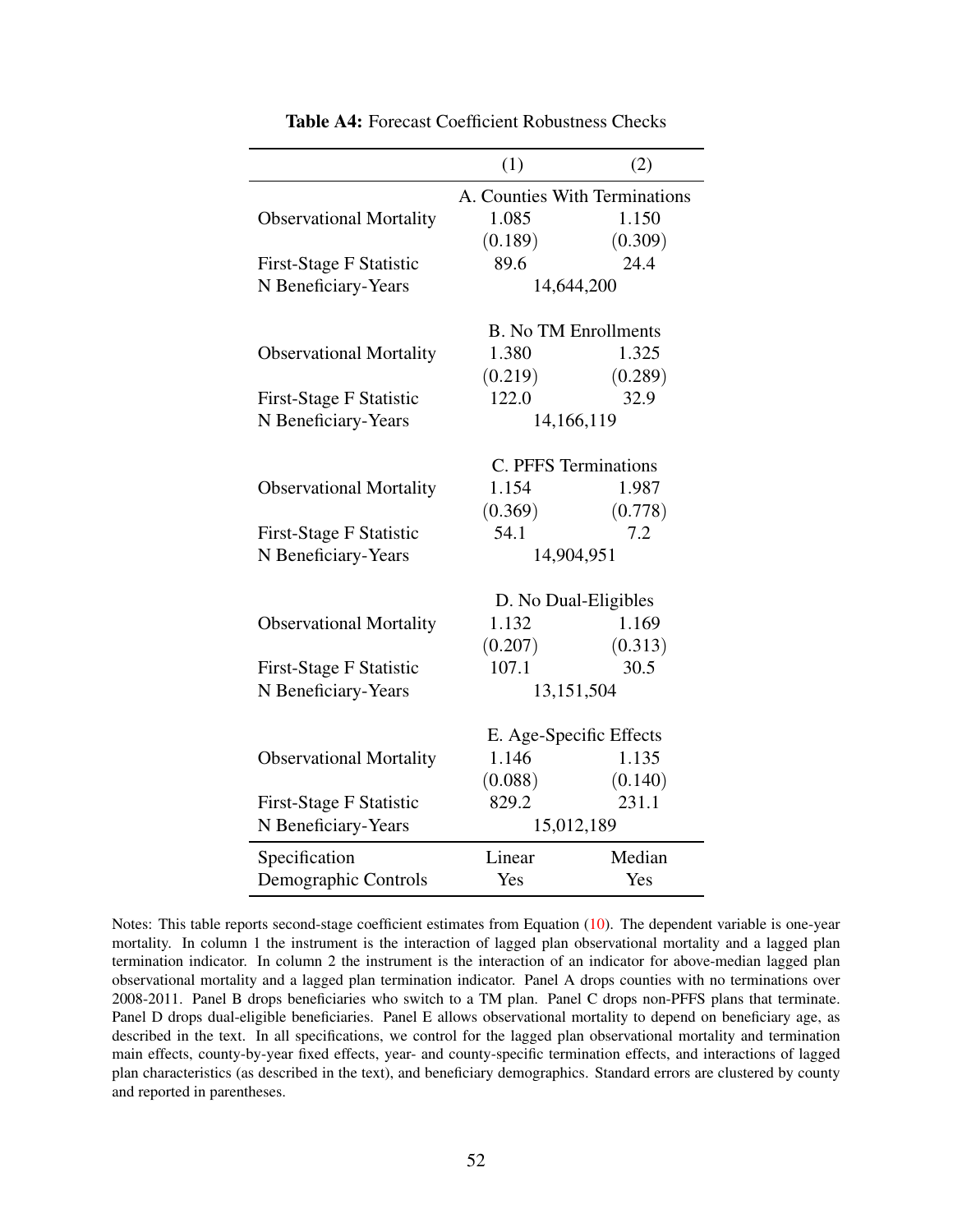# <span id="page-53-0"></span>B Data Appendix

We use the 100% CMS Master Beneficiary Summary Files for 2007–2011 as the basis of our analysis. We apply a series of sample selection criteria throughout. We restrict to Medicare beneficiaries who are 65 years or older and who reside in the 50 United States or the District of Columbia. We drop beneficiaries that are ever observed in a small minority of plans or contracts with more than 50% dual-eligible beneficiaries, which tend to be outliers with high mortality rates. We further drop beneficiaries with incomplete enrollment or location data, beneficiaries with gap years in their enrollment, beneficiaries with contract and plan data missing for every month of a given year, beneficiaries with enrollment data in years after the year of their death, and beneficiaries with multiple years of death records.

Our IV analysis is based on a subsample of beneficiaries enrolled in a MA plan from 2008- 2011. We define MA plans as those with types of HMO, non-HMO/POS, Local PPO, Local HMO, PFFS, or Regional PPO. We exclude 800-series plans, special needs plans, and demonstration plans. We define terminations by the CMS Landscape file for Medicare Advantage and Cost Plans.

Star rating data become available from CMS in 2008. We take average star ratings in 2008– 2011 and merge these characteristics by plan contracts.

We collect premium data also from the CMS Landscape files. The variable includes Medicare Part C and Part D. The average premium is taken at the state, county, and plan contract level. Premium data from the Landscape files are merged onto our observational mortality estimates first using state, county, plan, and contract. If an observation has a missing premium value after this first merge, then a second merge is performed to the Landscape files using state, county, and contract, where contracts with the lowest plan ID in the Landscape files are used.

We construct Medical Loss Ratios (MLRs) from data provided by CMS. These data are only publicly available online from 2011–2017, so the 2011 data are used, subset to the government market segment. MLR is calculated as (total claims with permitted adjustments + total expenses for activities to improve healthcare quality) / (total premium adjusted for payments to or from the federal and state high risk pools - total federal and state payments as adjustment to premium). MLRs that are negative or greater than 2 are excluded. We merge MLR values to the observational mortality dataset, first by state, county, plan, and contract. If an observation has a missing star rating after this first merge, then a second merge is performed to the Landscape files using state, county, and contract, where contracts with the lowest plan ID in the Landscape files are used. If there were multiple organization names associated with the same plan and contract within a given state and county, the longest organization name was used. Then a manual mapping between the company name in the MLR data and the organization name from the Landscape files was constructed.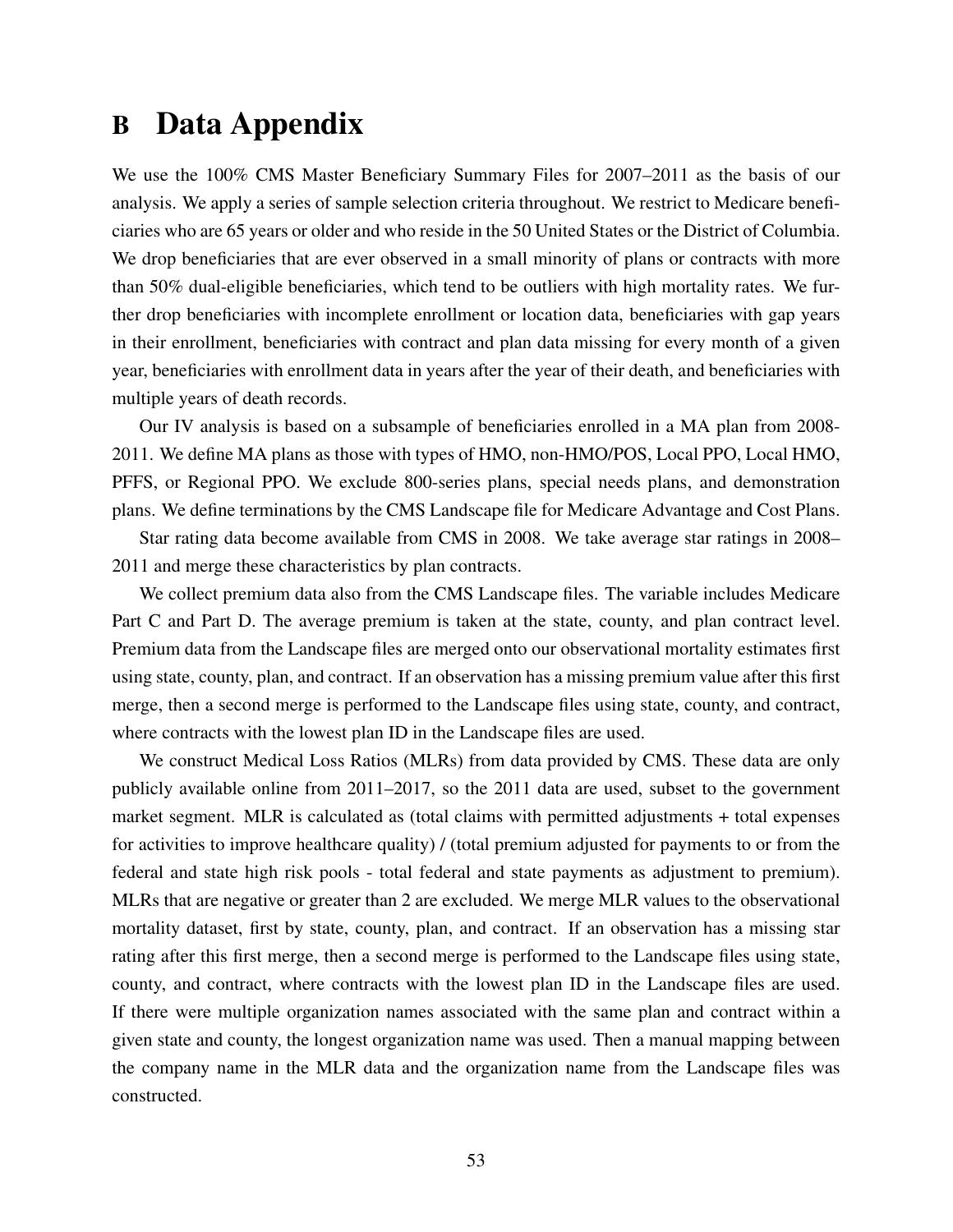# C Econometric Appendix

#### <span id="page-54-0"></span>C.1 Empirical Bayes Shrinkage

This Appendix describes our empirical Bayes approach to account for noise in our estimates of observational mortality  $\mu_j$ . We specify a hierarchical linear model in which  $\mu_j$  is clustered across plans in the same contract,  $c(j)$ . We further allow the distribution of  $\mu_j$  to vary across plan size bins.<sup>[42](#page-54-1)</sup> Throughout we normalize the mean  $\mu_j$  to be zero within each county. For notational simplicity we here abstract away from the latter two implementation details, imagining a set of mean-zero observational mortality levels  $\mu = (\mu_1, \dots, \mu_J)$  of a given size in a given county.

Our hierarchical linear model specifies the observational mortality effects as the sum of *iid* contract- and plan-level random effects

<span id="page-54-2"></span>
$$
\mu_j = w_{c(j)} + u_j,\tag{15}
$$

where  $E[w_c] = E[u_j] = 0$ ,  $Var(w_c) = \sigma_w^2$ ,  $Var(u_j) = \sigma_u^2$ . Medicare assigns both "contract IDs" and "plan IDs" within a contract. Throughout, we consider a product a contract-plan-county; observational mortality  $\mu_j$  is time invariant. We estimate  $\sigma_w^2$  and  $\sigma_u^2$  from a vector of estimates  $\hat{\mu}$ , where  $\hat{\mu}_j = \mu_j + e_j$  with  $e_j$  denoting mean-zero and uncorrelated estimation error with a *j*specific variance  $\sigma_{e,j}^2$ . These estimates are given by (recentered) OLS coefficients, and we estimate  $\sigma_w^2$ ,  $\sigma_u^2$ , and  $\sigma_e^2$  by a conventional random effects procedure [\(Morris, 1983\)](#page-45-6). To minimize smallsample biases, we exclude from this procedure the small minority of contracts with fewer than 100 beneficiary-years. Our estimates of  $Var(w_c) = \sigma_w^2$  and  $Var(u_j) = \sigma_u^2$  yield our overall estimate of the standard deviation of observational mortality, according to Equation [\(15\)](#page-54-2).

"Shrunk" empirical Bayes posteriors of observational mortality are given by Equation [\(15\)](#page-54-2) and our estimates of  $Var(w_c) = \sigma_w^2$ ,  $Var(u_j) = \sigma_u^2$ , and  $Var(u_j) = \sigma_e^2$ . Formulas for these posteriors are derived from the regression of  $\mu$  on  $\hat{\mu}$  and give the best linear unbiased prediction of  $\mu$  from  $\hat{\mu}$  by standard Gauss-Markov logic. To illustrate this procedure, suppose there are only three plans  $(A, B, \text{ and } C)$  in two contracts, with  $c(A) = c(B)$ . Then the posterior vector is given by

$$
\underline{\mu}^* = Cov([\hat{\mu}_A, \hat{\mu}_B, \hat{\mu}_C], [\mu_A, \mu_B, \mu_C]') Var([\hat{\mu}_A, \hat{\mu}_B, \hat{\mu}_C]')^{-1} [\hat{\mu}_A, \hat{\mu}_B, \hat{\mu}_C]'
$$
  
=  $V(V + diag([\sigma_{e,A}^2, \sigma_{e,B}^2, \sigma_{e,C}^2])^{-1} [\hat{\mu}_A, \hat{\mu}_B, \hat{\mu}_C]'$ , (16)

<span id="page-54-1"></span><sup>&</sup>lt;sup>42</sup>Roughly equal-sized bins are given by the following cutoffs on plan size:  $\leq$  1,000, 1,000-2,500, 2,500-5,000, 5,000-15,000, 15,000-25,000, 25,000-75,000, 75,000-200,000, and ≥ 200,000.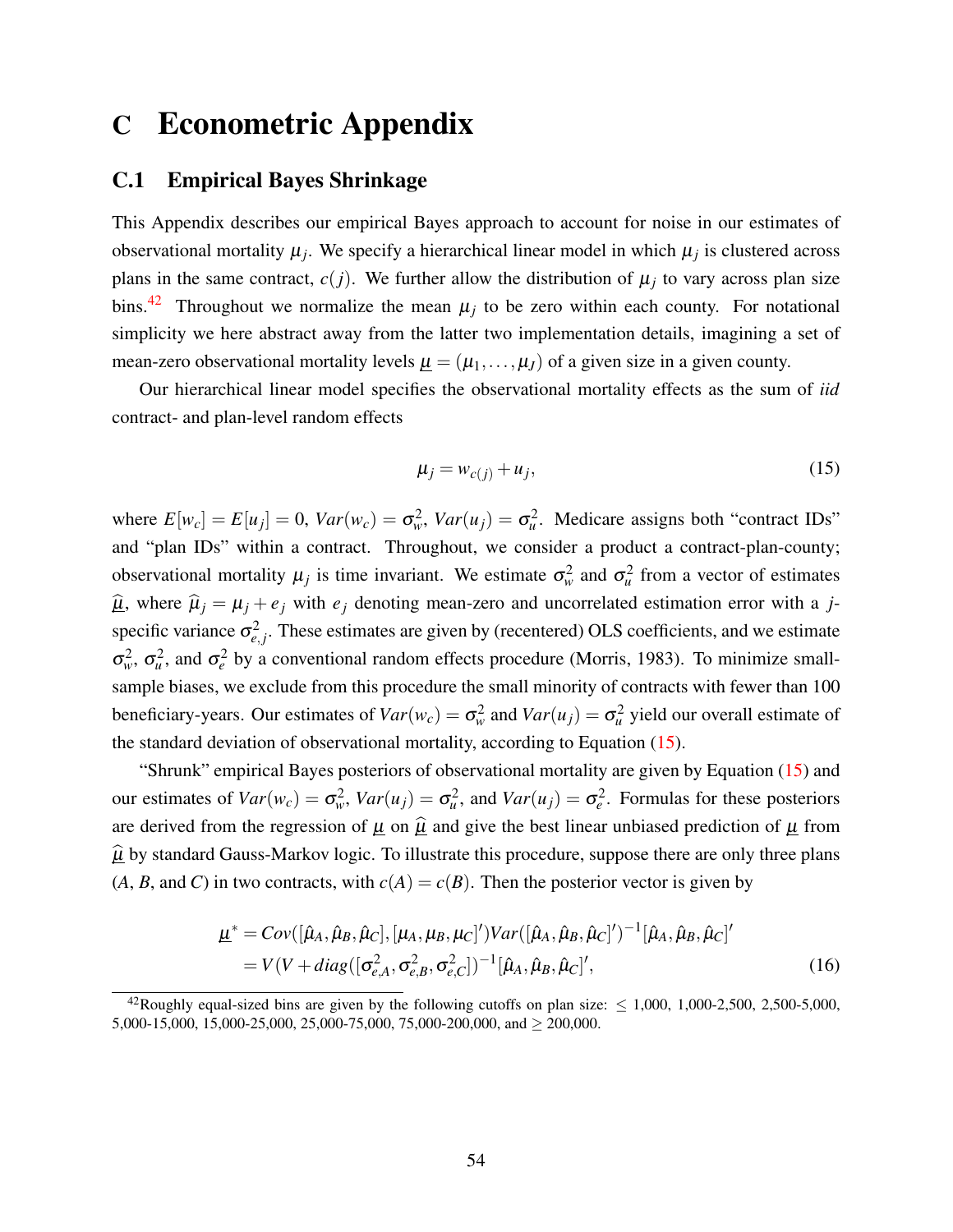where

$$
V = Var(\underline{\mu}) = \begin{bmatrix} \sigma_w^2 + \sigma_u^2 & \sigma_w^2 & 0\\ \sigma_w^2 & \sigma_w^2 + \sigma_u^2 & 0\\ 0 & 0 & \sigma_w^2 + \sigma_u^2 \end{bmatrix}.
$$
 (17)

This shows that the posterior for the third plan *C* is

<span id="page-55-1"></span>
$$
\mu_C^* = \frac{\sigma_w^2 + \sigma_u^2}{\sigma_w^2 + \sigma_u^2 + \sigma_{e,C}^2} \hat{\mu}_C = \frac{Var(\mu_C)}{Var(\mu_C) + Var(e_C)} \hat{\mu}_C,\tag{18}
$$

as in a standard empirical Bayes shrinkage procedure. The formula also shows that the posteriors of the two clustered plans *A* and *B* are determined by the relative variances at the contract and plan level. When  $\sigma_w$  is small,  $\mu_A^*$  $\mu_A^*$  and  $\mu_B^*$  will be similar to the conventional non-clustered shrinkage formula [\(18\)](#page-55-1). Otherwise, noisy observational mortality estimates of plans in the same contract are implicitly shrunk towards one another, as well as towards the grand mean of zero.

In practice, the typical estimate of a plan's observational mortality is very precise (i.e. the typically  $Var(e_j)$  is very small), making  $\underline{\mu}^*$  close to  $\widehat{\mu}$ . This fact is summarized in Appendix Figure [A2,](#page-47-0) which shows the distribution of a "pseudo shrinkage coefficient,"  $\hat{\mu}_j/\mu_j^*$  given our estimates of the variance parameters in Equation  $(15)$ . The median coefficient is one, with nearly all coefficients found to be larger than 0.75.

#### <span id="page-55-0"></span>C.2 Plan-Level Exclusion Restriction

This Appendix shows how our exclusion restriction (Assumption [2\)](#page-18-0) can be written in terms of an infeasible plan-level difference-in-differences regression. We first note that by the Frisch-Waugh-Lovell Theorem,  $Cov(\tilde{Z}_{it}, \varepsilon_{it}) = 0$  if and only if  $\phi_Z = 0$  in the beneficiary-level regression of

$$
\varepsilon_{it} = \phi_Z Z_{it} + X_{it}' \phi_X + e_{it}.
$$
\n(19)

We next note that since the regressors of this equation,  $Z_{it} = \mu_{i,t-1} T_{i,t-1} = \sum_j \mu_j T_{j,t-1} D_{ij,t-1}$  and  $X_{it} = \sum_j X_{j,t-1} D_{ij,t-1}$ , only vary at the level of lagged enrollment group indicators  $D_{ij,t-1}$ , the coefficients of this equation are equivalently obtained by a  $Pr(D_{ij,t-1} = 1)$ -weighted plan-level regression of

$$
\bar{\varepsilon}_{jt} = \phi_Z \mu_j T_{j,t-1} + X'_{j,t-1} \phi_X + e_{jt},
$$
\n(20)

where  $\bar{\varepsilon}_{jt} = E[\varepsilon_{it} | D_{ij,t-1} = 1]$ . Thus  $Cov(\tilde{Z}_i, \varepsilon_i) = 0$  if and only if  $\phi_Z = 0$  in this regression, which conicides with Equation [\(7\)](#page-18-2).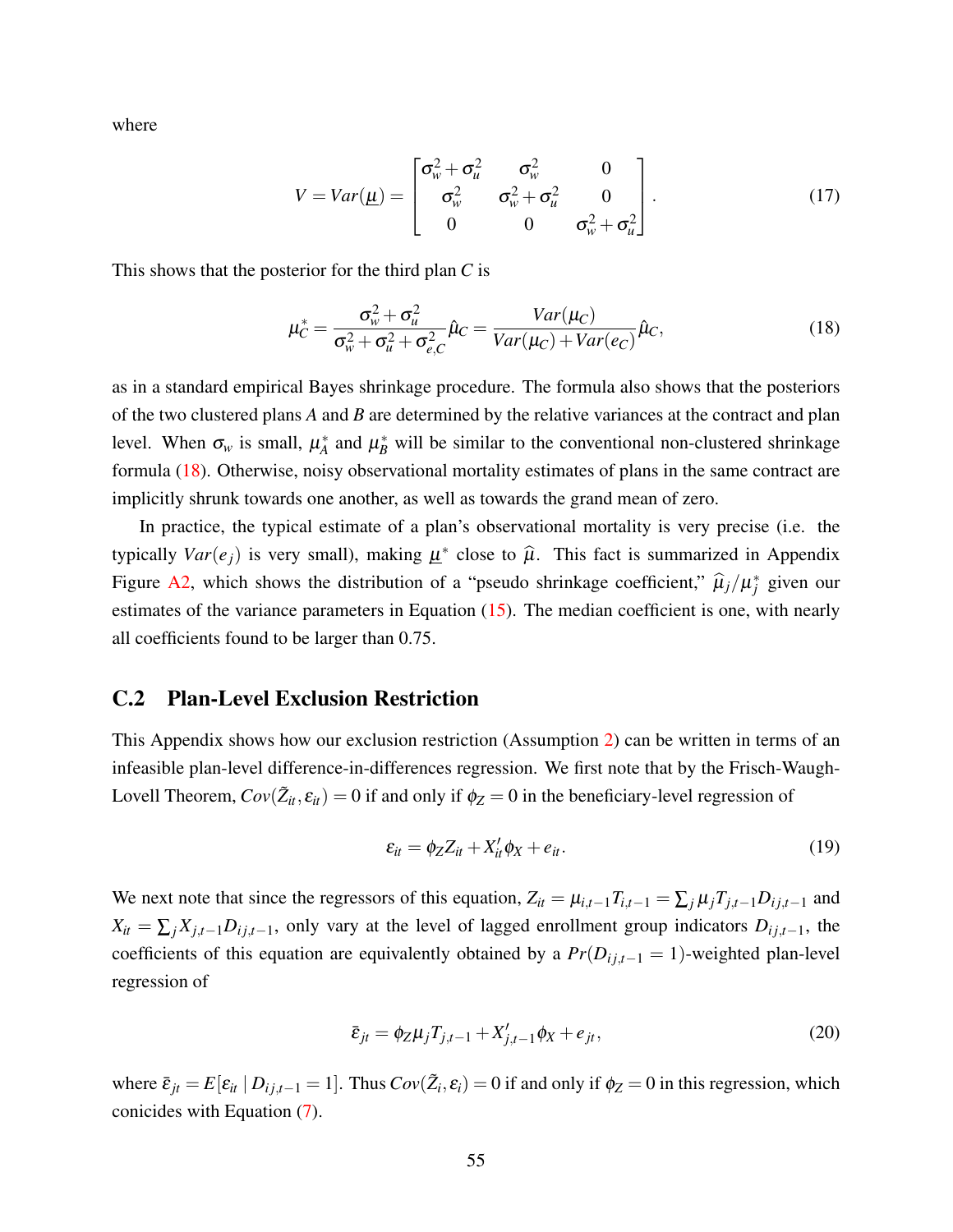#### <span id="page-56-0"></span>C.3 Discrete Choice Microfoundation

This Appendix develops a simple discrete choice model which satisfies Assumption [3.](#page-19-0) We then discuss extensions to this approach of microfounding the fallback condition. The simplest version of the model assumes that plan terminations are as good-as-randomly assigned, that consumers in non-terminated plans are fully inertial, and that consumers in terminated plans make an unrestricted choice to maximize a latent utility of

<span id="page-56-2"></span><span id="page-56-1"></span>
$$
U_{ijt} = \alpha'_{it} W_{jt} + \xi_j + u_{ijt}.
$$
\n(21)

Here  $\alpha_{it}$  captures potentially heterogeneous preferences over observed plan characteristics  $W_{jt}$  and  $\xi$ <sub>*j*</sub> denotes a fixed plan unobservable. We follow the standard convention in such models (e.g. [Berry et al.](#page-42-7) [\(1995\)](#page-42-7)) of treating residual utility  $u_{ijt}$  as an independent *iid* shock, though we do not require any parametric assumptions on the distribution of  $\alpha_{it}$  or  $u_{ijt}$ . We complement this model for plan choice with our baseline outcome model  $Y_{ijt} = \beta_j + \varepsilon_{it}$ , allowing the unobserved  $\varepsilon_{it}$  to be arbitrarily correlated with both  $\alpha_{it}$  and  $u_{ijt}$ . Such correlation with the choice process [\(21\)](#page-56-1) will tend to generate endogeneity in plan choice and bias in the observational mortality measure  $\mu_j$ .

A sufficient condition for Assumption  $3$  is that the beneficiaries previously enrolled in terminated plans select new plans similarly to those previously enrolled in non-terminated plans, given the regression controls. When consumers in non-terminated plans are fully inertial, this condition means that the fallback choice probability of consumers in terminated plans does not systematically depend on the identity of their previous plan, making their choices representative of the initial choices of non-terminated consumers. Formally, we consider the sufficient condition of

$$
\Pi_{k \to j}(X_{k,t-1}) \equiv Pr(D_{ijt} = 1 \mid D_{ik,t-1} = 1, X_{k,t-1}) = Pr(D_{ijt} = 1 \mid X_{k,t-1}) \equiv \pi_j(X_{k,t-1}), \tag{22}
$$

where *Xj*,*t*−<sup>1</sup> are lagged plan characteristics which the IV regression flexibly controls for (via the transformation of  $X_{it} = \sum_j X_{j,t-1} D_{ij,t-1}$ ). Equation [\(22\)](#page-56-2) holds when fallback choice probabilities  $\Pi_{k\to j}(X_{k,t-1})$  do not depend on the identity of the lagged plan *k*, and are thus equal to the unconditional choice probabilities  $\pi_j(X_{k,t-1})$ , given the observables in  $X_{k,t-1}$ .

To see that Equation [\(22\)](#page-56-2) is enough to satisfy the fallback condition, consider a version of the IV regression which conditions on the lagged plan characteristics in *Xit*. As in the full-sample case we can without loss normalize average observational mortality to zero in this subsample: i.e.  $\sum_{j:X_{j,t-1}=x}\mu_j=0$  for the conditioning value *x*. The forecast residual  $\eta_j$  is furthermore defined to be mean-zero and uncorrelated with  $\mu_j$  in this subsample. Consequently, means the the instrument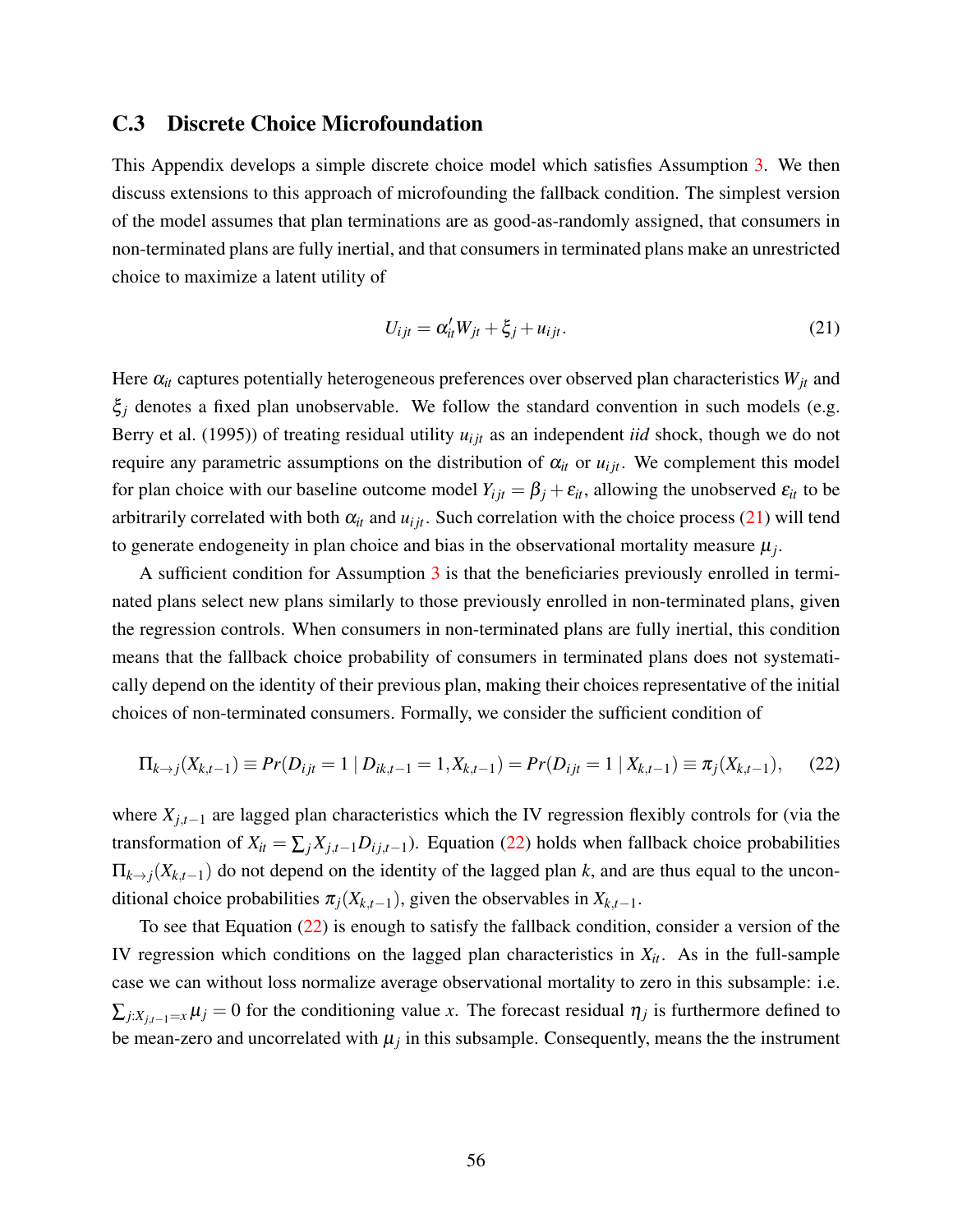and fallback residual are conditionally uncorrelated among beneficiaries in non-terminated plans:

$$
Cov(Z_{it}, \eta_{it} \mid T_{i,t-1} = 0, X_{it} = x) = \sum_{k:X_{k,t-1} = x} \mu_k \eta_k = 0,
$$
\n(23)

where we use the as-good-as-random assignment of plan terminations and the fact that beneficiaries in non-terminated plans are fully inertial. Furthermore, when Equation [\(22\)](#page-56-2) holds, we have the same relationship among beneficiaries in terminated plans:

$$
Cov(Z_{it}, \eta_{it} | T_{i,t-1} = 1, X_{it} = x) = \sum_{k:X_{k,t-1}=x} \mu_k \left( \sum_j \eta_j \Pi_{k \to j}(x) \right) = \sum_j \eta_j \pi_j(x) \left( \sum_{k:X_{k,t-1}=x} \mu_k \right) = 0.
$$
\n(24)

This logic extends to feasible IV regressions which control flexibly for the lagged plan characteristics that make Equation [\(22\)](#page-56-2) hold.

It remains to be shown that the discrete choice model [\(21\)](#page-56-1) admits a set of  $X_{i,t-1}$  satisfying Equation  $(22)$ . We show this by building up to Equation  $(21)$  in a series of special cases. First suppose  $\alpha_{it} = 0$ , such that beneficiaries in terminated plans resort to new plans in proportion to their market shares. The fallback condition is clearly satisfied in this case without any conditioning. Next, suppose  $\alpha_{it}$  varies across beneficiaries but is *iid* over time. Then beneficiaries differ unobservably in their fallback choice probabilities, but this variation is still independent of lagged plan choice so the fallback condition again holds unconditionally. Finally, consider the case where  $\alpha_{it}$ both varies across beneficiaries and is persistent across time. Then it is apparent that Equation [\(22\)](#page-56-2) holds provided the lagged plan characteristics that consumers exhibit heterogeneous and persistent preferences over, in  $W_{k,t-1}$ , are included in  $X_{k,t-1}$ .

We note two extensions of this simple microfoundation for the fallback condition. First, the basic logic of controlling for lagged plan characteristics governing variation in fallback choice probabilities appears very general. Consider, for example, a version of Equation [\(21\)](#page-56-1) which allows for random coefficients on plan unobservables:

<span id="page-57-0"></span>
$$
U_{ijt} = \alpha'_{it} W_{jt} + v_{it} \xi_j + u_{ijt},
$$
\n(25)

with  $v_i$  potentially correlated with  $\varepsilon_i$ , along with  $\alpha_i$  and  $u_{ijt}$ . If  $\xi_j$  were observed, one could control for it in  $X_{i,t}$  to account for any persistent unobserved heterogeneity due to  $V_{it}$  that may cause the fallback condition to fail. With  $\xi$ <sub>*j*</sub> unobserved, it may still be possible to implicitly condition on it by conditioning on the market share variation that is sufficient to identify these random coefficients. If  $v_{it}$  is almost-surely positive, for example, the market share functions given by  $(25)$  are typically invertible in ξ*<sup>j</sup>* , yielding such identification. [Berry et al.](#page-42-14) [\(2013\)](#page-42-14) provide weaker conditions for such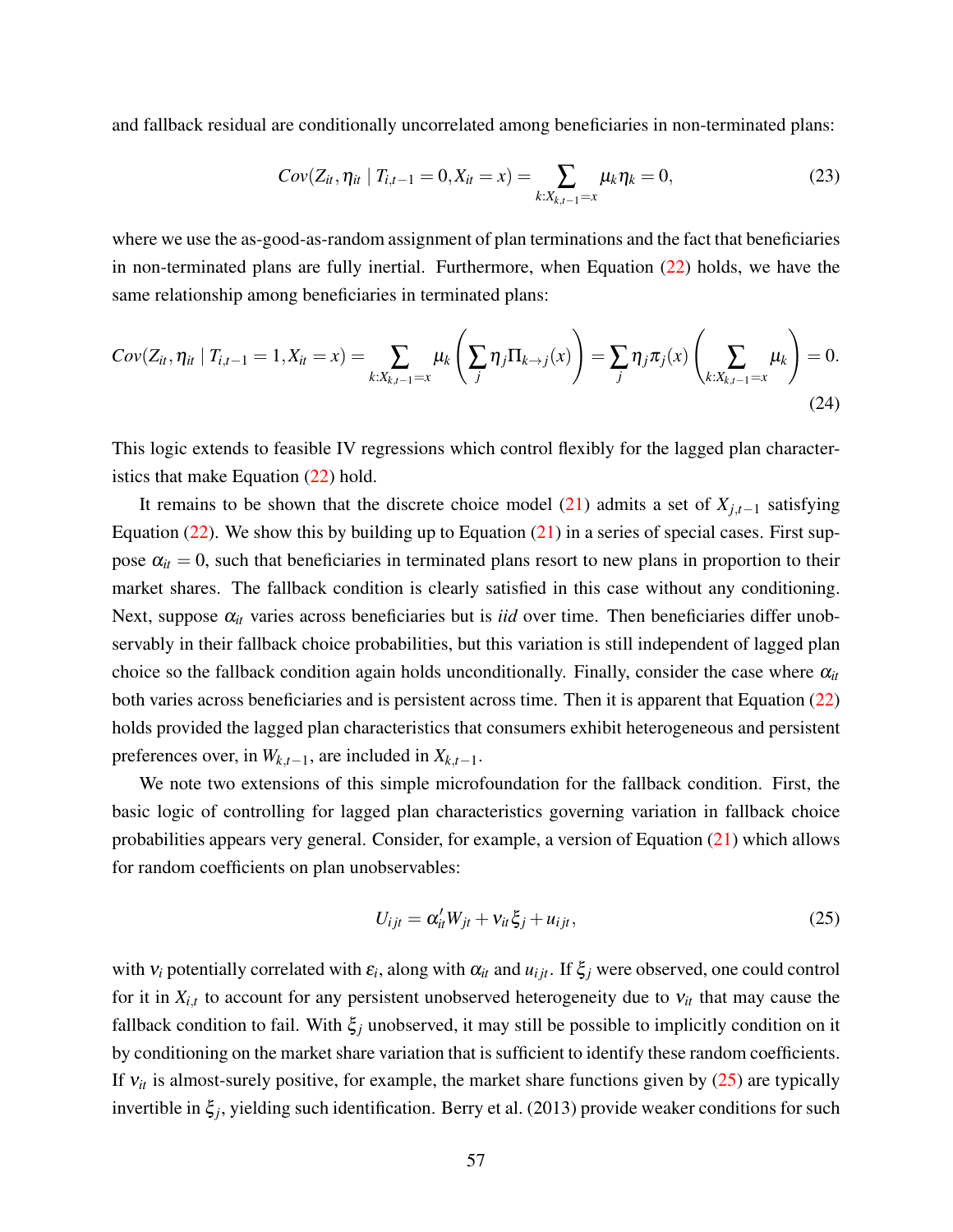invertibility in a general class of utility specifications nesting [\(25\)](#page-57-0).

Second, we note that one may extend the model to allow for imperfect inertia among nonterminated beneficiaries. Suppose, for example, that an exogenous proportion of such beneficiaries are free to make an active choice each year and maximize utility as if their plan had terminated. Then the conditional fallback choice probabilities of beneficiaries in terminated and nonterminated plans will again be the same, satisfying Equation [\(22\)](#page-56-2) and thus the fallback condition.

#### <span id="page-58-0"></span>C.4 Forecast IVs with Estimated Observational Mortality

This appendix discusses feasible forecast IV regressions when observational mortality  $\mu_j$  is not known and must be estimated. To understand the problem with a naïve regression of mortality *Y<sub>it</sub>* on unadjusted regression estimates  $\hat{\mu}_{it} = \sum_j \hat{\mu}_j D_{ijt}$ , instrumented by some  $\tilde{Z}_{it}$  satisfying our first-stage, exclusion, and fallback conditions, write  $\hat{\mu}_j = \mu_j + e_j$  for idiosyncratic estimation error satisfying  $E[e_j] = 0$ ,  $Var(e_j) = \sigma_{e_j}^2$ , and  $Cov(e_j, \mu_j) = Cov(e_j, \eta_j) = 0$ . Suppose for simplicity that  $E[\beta_j] = E[\mu_j] = 0$  and  $Var(\mu_j) = \sigma_\mu^2$ . Then, under Assumptions [1](#page-17-1)[–3](#page-19-0) this IV regression identifies an attenuated forecast coefficient, given by

$$
\tilde{\lambda} = \frac{\frac{1}{J} \sum_{j} Cov(\beta_{j}, \hat{\mu}_{j})}{\frac{1}{J} \sum_{j} Var(\hat{\mu}_{j})} = \frac{\frac{1}{J} \sum_{j} Cov(\lambda \mu_{j} + \eta_{j}, \mu_{j} + e_{j})}{\frac{1}{J} \sum_{j} Var(\mu_{j} + e_{j})} = \lambda \frac{\sigma_{\mu}^{2}}{\sigma_{\mu}^{2} + \frac{1}{J} \sum_{j} \sigma_{ej}^{2}}.
$$
(26)

Intuitively, under Assumptions [1–](#page-17-1)[3](#page-19-0) the IV procedure recovers the regression of  $\beta_j$  on  $\hat{\mu}_j$ , which suffers from classic attenuation bias due to the measurement error in  $\hat{\mu}_j$ .

As with classic attenuation bias, this attenuation bias can be addressed by replacing  $\hat{\mu}_i$  with a posterior mean  $\mu_j^*$  like those considered in Appendix [C.1.](#page-54-0) To see this simply suppose  $\mu_j^* =$  $\sigma^2_\mu$  $\frac{\sigma_\mu}{\sigma_{ej}^2 + \sigma_\mu^2} \hat{\mu}_j$  as in a conventional shrinkage procedure. Then, again under Assumptions [1-](#page-17-1)[3,](#page-19-0) and IV regression of  $Y_{it}$  on the corresponding  $\mu_{it}^*$  instrumented by a valid  $Z_{it}$  identifies

$$
\frac{\frac{1}{J}\sum_{j}Cov(\beta_{j},\mu_{j}^{*})}{\frac{1}{J}\sum_{j}Var(\mu_{j}^{*})} = \frac{\frac{1}{J}\sum_{j}Cov\left(\lambda\mu_{j}+\eta_{j},\frac{\sigma_{\mu}^{2}}{\sigma_{ej}^{2}+\sigma_{\mu}^{2}}(\mu_{j}+e_{j})\right)}{\frac{1}{J}\sum_{j}Var\left(\frac{\sigma_{\mu}^{2}}{\sigma_{ej}^{2}+\sigma_{\mu}^{2}}(\mu_{j}+e_{j})\right)}
$$
\n
$$
= \lambda \frac{\frac{1}{J}\sum_{j}\frac{\sigma_{\mu}^{4}}{\sigma_{ej}^{2}+\sigma_{\mu}^{2}}}{\frac{1}{J}\sum_{j}\frac{\sigma_{\mu}^{4}}{(\sigma_{ej}^{2}+\sigma_{\mu}^{2})^{2}}Var(\mu_{j}+e_{j})} = \lambda.
$$
\n(27)

Intuitively, the shrinkage adjustment in  $\mu_j^*$  undoes the attenuation bias due to  $e_j$ , as it would if we were to estimate directly the regression of  $\beta_j$  on  $\mu_j^*$ .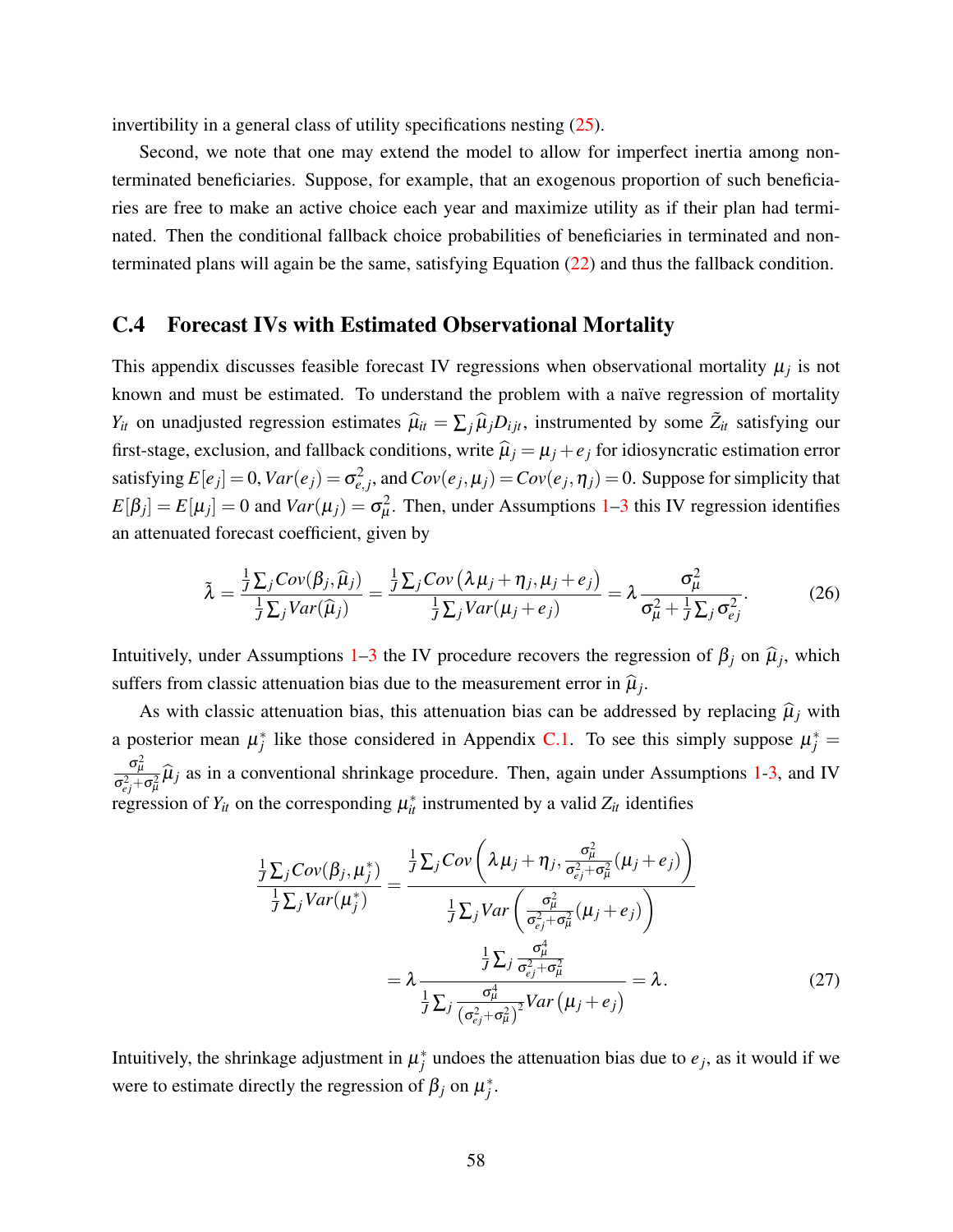#### <span id="page-59-0"></span>C.5 Treatment Effect Heterogeneity

This Appendix shows how our IV framework accommodates unobserved treatment effect heterogeneity. The general model allows for heterogeneous treatment effects by writing

$$
Y_{ijt} = \beta_j + X'_{it}\gamma + \varepsilon_{it} + \zeta_{ijt},
$$
\n(28)

where  $\beta_j$  is normalized such that  $\frac{1}{J}\sum_j \beta_j = 0$ ,  $\varepsilon_{it}$  is normalized such that  $E[X_{it}(Y_{ijt} - \beta_j - \varepsilon_{it})] = 0$ for each *j*, and  $\zeta_{ijt}$  is a residual from this projection. In our baseline model  $\zeta_{ijt} = 0$  and  $\varepsilon_{it}$ captures the relevant unobserved health of beneficiary *i* in year *t*. Otherwise,  $\zeta_{ijt}$  captures the relative unobserved appropriateness of beneficiary *i* for plan *j* in year *t*: when  $\zeta_{ijt}$  < 0 then  $(i, t)$ derives a better-than-average reduction in mortality from selecting plan *j* relative to the typical beneficiary-year with similar observables *Xit*.

We can continue to project  $\beta_j$  on  $\mu_j$  in this more general model to define a forecast coefficient  $\lambda$  and forecast residual  $\eta_j$ . This projection yields a second-stage equation of

<span id="page-59-1"></span>
$$
Y_{it} = \sum_{j} Y_{ijt} D_{ijt} = \sum_{j} \beta_{j} D_{ijt} + X_{it}' \gamma + \varepsilon_{it} + \zeta_{it}
$$
  
=  $\lambda \mu_{it} + X_{it}' \gamma + \varepsilon_{it} + \eta_{it} + \zeta_{it}$ , (29)

where  $\mu_{it} = \sum_j \mu_j D_{ijt}$  and  $\eta_{it} = \sum_j \eta_j D_{ijt}$  as before, and now  $\zeta_{it} = \sum_j \zeta_{ijt} D_{ijt}$ . This latter term captures the selected-on-gains of beneficiary *i* in year *t*: here  $\zeta_{it} < 0$  implies that  $(i, t)$  has selected a plan which is relatively more appropriate for her than the typical beneficiary-year.

The first-stage, exclusion, and fallback conditions continue to be necessary for estimation of Equation [\(29\)](#page-59-1) with an instrument  $Z_{it}$  to identify  $\lambda$ . With  $\zeta_{it} \neq 0$  we also require a fourth condition, that  $Cov(\tilde{Z}_{it}, \zeta_{it}) = 0$ . This condition says that the conditional variation in the instrument does not predict variation in the relative extent of selection-on-gains captured by ζ*it*. As with Assumptions [2](#page-18-0) and [3,](#page-19-0) it can be interpreted via an infeasible plan-level difference-in-differences regression, of

$$
\bar{\zeta}_{jt} = \phi_Z \mu_j T_{j,t-1} + X'_{j,t-1} \phi_X + e_{jt},\tag{30}
$$

where  $\bar{\zeta}_{jt} = E[\zeta_{it} | D_{ij,t-1} = 1]$  captures the average selection-on-gains among beneficiaries previously enrolled in plan *j* at time  $t - 1$ . For  $\phi_Z = 0$  in this expression, satisfying  $Cov(\tilde{Z}_{it}, \xi_{it}) = 0$ , the conditional relationship between observational mortality and average selection-on-gains in terminated and non-terminated plans should be similar.

This new condition mirrors the logic of the fallback condition, as it is satisfied when beneficiaries choose similarly following a plan termination to new consumers in a given market. Formally, note that the microfoundation in Appendix [C.3](#page-56-0) easily generalizes to allow for treatment effect het